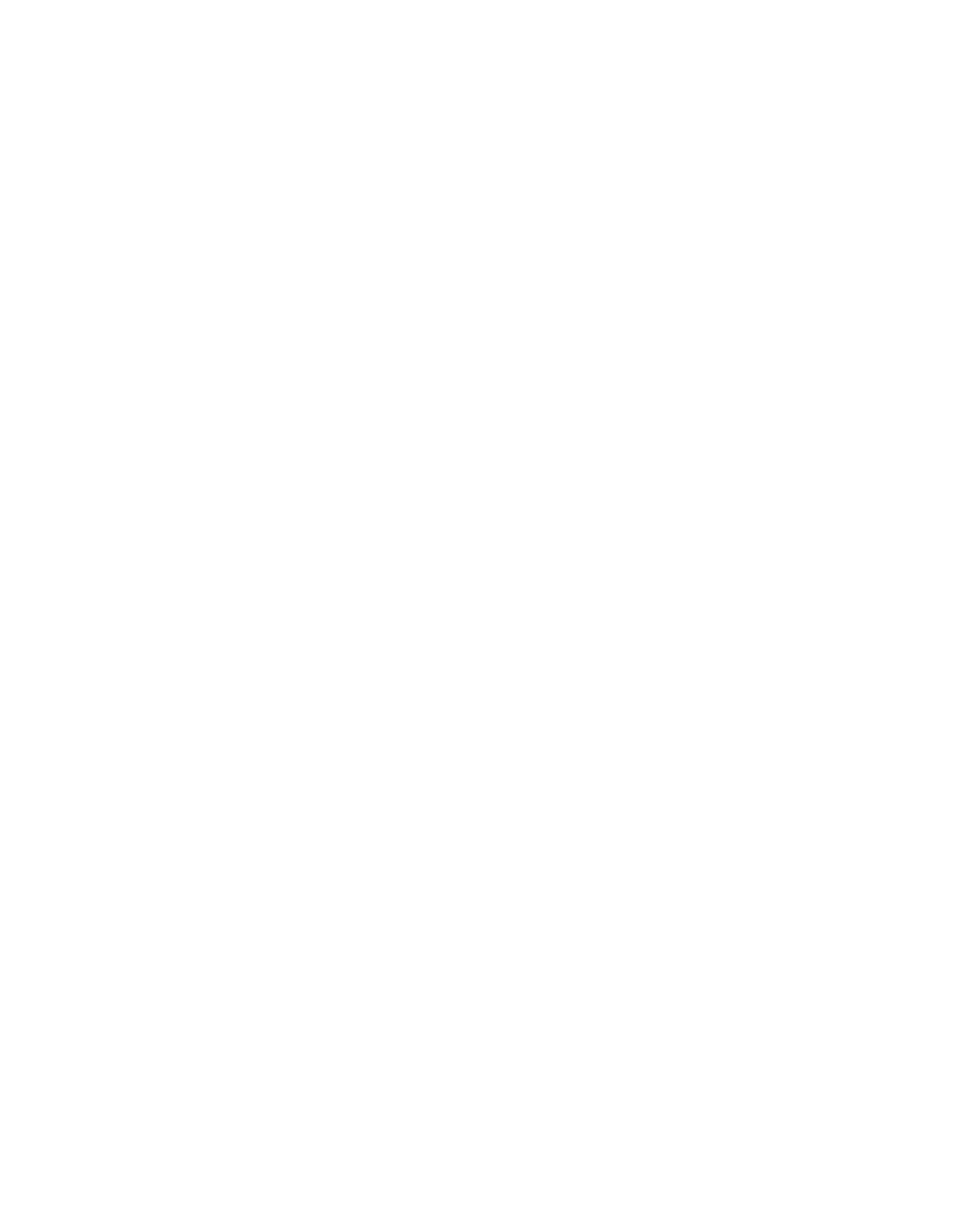# **Table of Contents**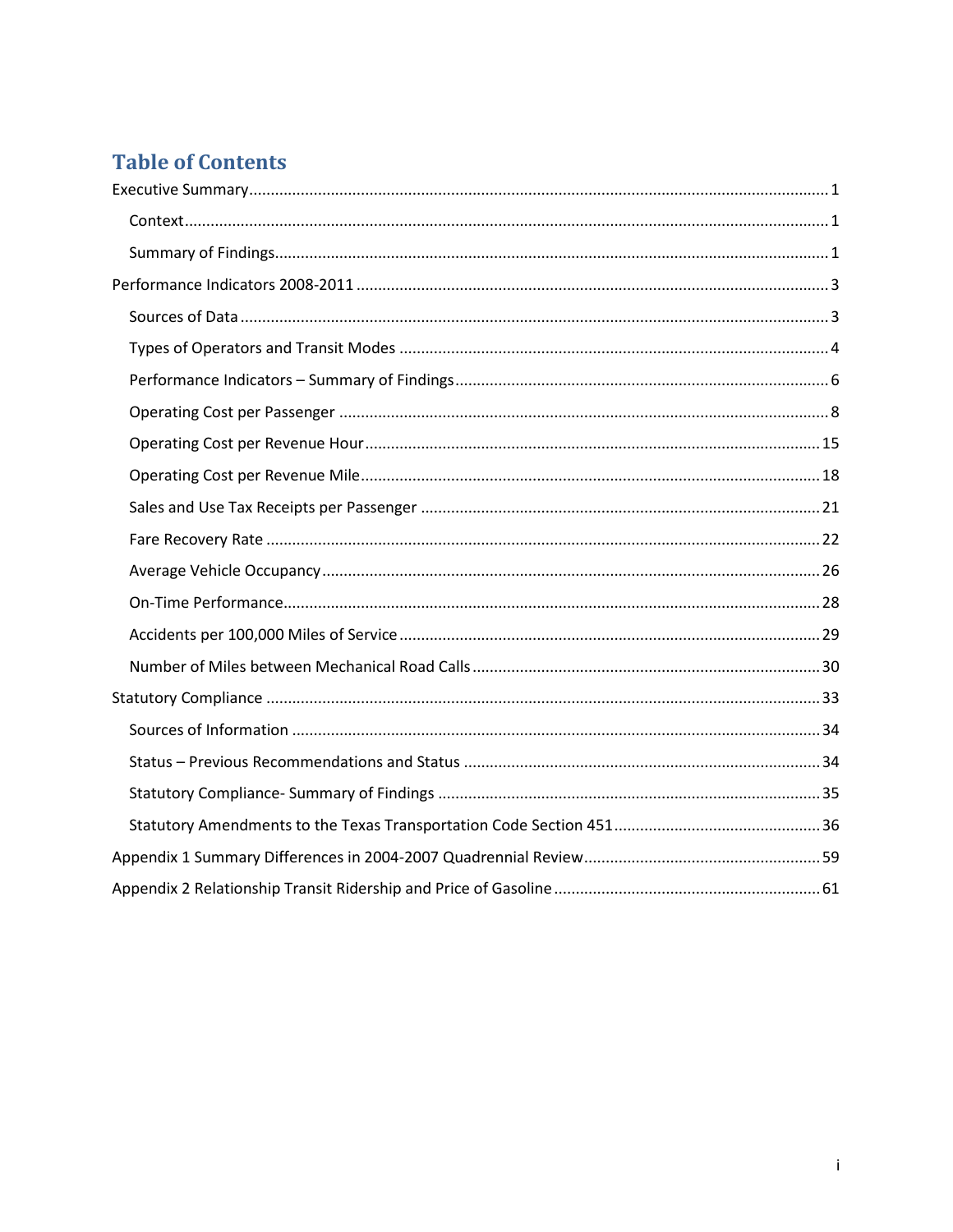# **List of Figures**

| Figure 4. Capital Metro Operating Cost per Revenue Hour and per Revenue Mile All Modes  20 |  |
|--------------------------------------------------------------------------------------------|--|
|                                                                                            |  |
|                                                                                            |  |
| Figure 4 updated January 28, 2013                                                          |  |

# **List of Tables**

| Table 1. Sources of Data for Capital Metro's Quadrennial Performance Review 2008-2011  4    |  |
|---------------------------------------------------------------------------------------------|--|
|                                                                                             |  |
|                                                                                             |  |
|                                                                                             |  |
|                                                                                             |  |
| Table 6. Capital Metro Annual Operating Cost by Expense Line Item and Transit Mode  11      |  |
| Table 7. Capital Metro Unlinked Passenger Trips by Operator and by Transit Mode  13         |  |
|                                                                                             |  |
| Table 9. Capital Metro Operating Cost per Passenger Trip by Operator and by Transit Mode 15 |  |
|                                                                                             |  |
| Table 11. Capital Metro Operating Cost per Revenue Hour by Operator and by Transit Mode 17  |  |
|                                                                                             |  |
| Table 13. Capital Metro Operating Cost per Revenue Mile by Operator and by Transit Mode  19 |  |
| Table 14. Capital Metro Sales and Use Tax Receipts per Passenger Trip for All Modes22       |  |
|                                                                                             |  |
| Table 16. Capital Metro Fare Recovery Rate by Operator and by Transit Mode24                |  |
|                                                                                             |  |
|                                                                                             |  |
| Table 19. Capital Metro Average Vehicle Occupancy by Operator and by Transit Mode  28       |  |
|                                                                                             |  |
|                                                                                             |  |
|                                                                                             |  |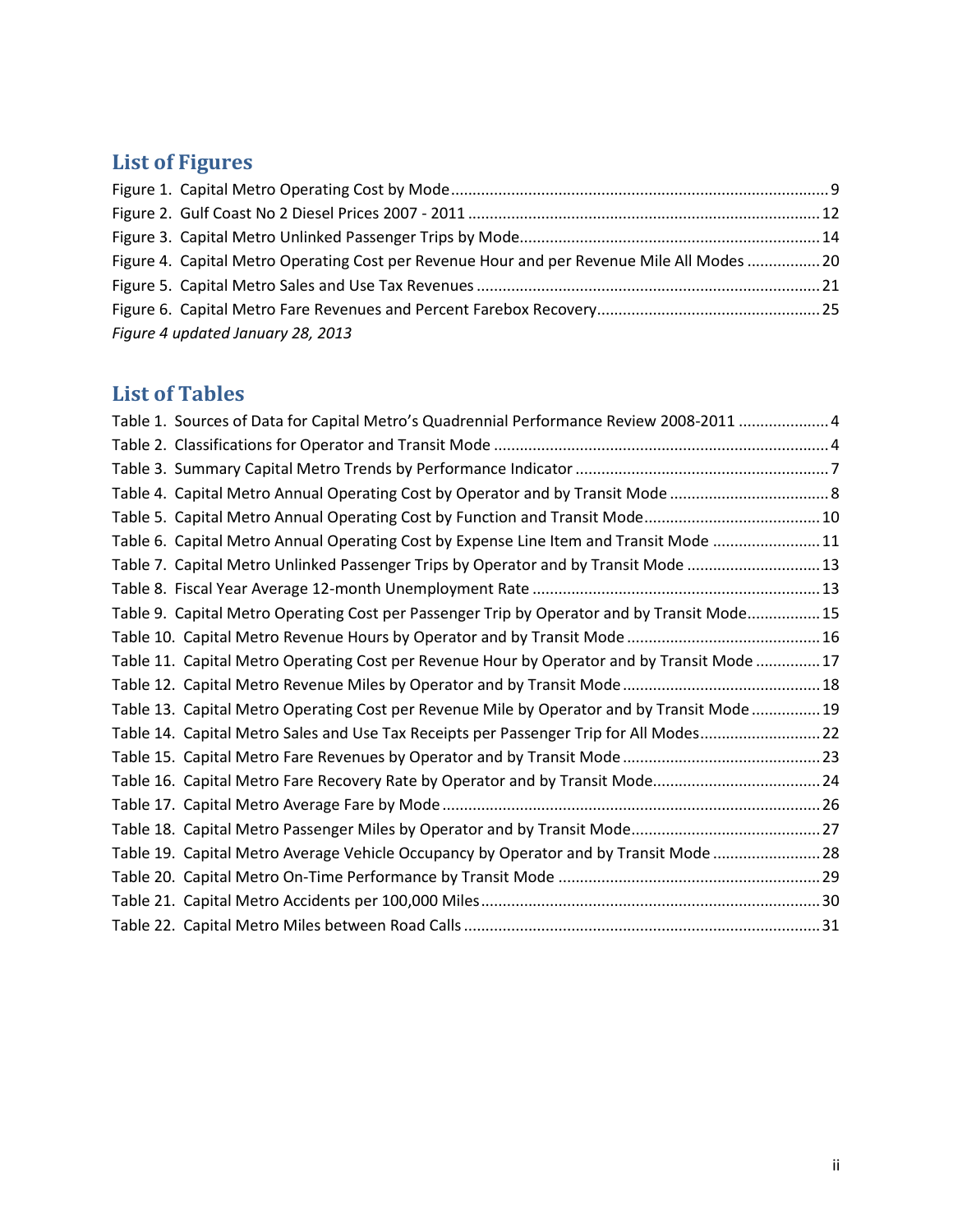# <span id="page-4-0"></span>Executive Summary

Texas Transportation Code Section 451.454 requires transit authorities created under Section 451 to examine every four years the agency's compliance with applicable state law and trends in key performance indicators ("the quadrennial performance review"). The purposes of the review are to provide information necessary for state and local officials to oversee agency functions and to provide information to the authority to assist in making changes for the improvement of the efficiency and effectiveness of authority operations.

The statute also requires transit authorities to examine topics related to agency administration and management, operations, and/or system maintenance. In 2010, the Sunset Advisory Commission conducted a review of Capital Metro with a focus on transit operations, and recently completed a follow-up review to confirm implementation of the recommendations resulting from the Sunset Commission report. Capital Metro did not authorize a separate examination for this quadrennial period because such an effort would be redundant to the review by the Sunset Advisory Commission.

The quadrennial review must be conducted by a third-party with experience in reviewing the performance of transit agencies. Capital Metro requested the Texas A&M Transportation Institute (TTI) to calculate the authority's performance indicators for fiscal years (FY) 2008-2011, using FY 2007 as the base year, and verify compliance with applicable state law. TTI provides expertise in performance analysis for numerous transportation modes, including transit, and TTI worked with the Authority during the past two years for tasks related to the contracting of transit service (except vanpool) as requirements of the Sunset Review (Texas Transportation Code 451.459, added by Acts 2009, 81st Legislature) and Senate Bill 650 (Texas Transportation Code 451.131 through 451.139, added by Acts 2011, 82nd Legislature). Based on this previous work, TTI has access to numerous databases to expeditiously document the data and information required for the performance review.

### <span id="page-4-1"></span>**Context**

During the reporting period fiscal years 2008-2011, Capital Metro initiated MetroRail service in March 2010. The Consumer Price Index (CPI) for all urban consumers in the South increased 9.1 percent during the same four-year period, and the unemployment rate in the Austin metropolitan area increased from 3.7 percent in 2007 to a high of 7.1 percent in 2010 and 6.9 percent in 2011. Also during this period, Capital Metro began the process to privatize all transit services (except vanpool). As of August 2012, Capital Metro does not directly operate any motor bus, demand response, or rail service.

### <span id="page-4-2"></span>**Summary of Findings**

Statute requires monitoring the following performance indicators:

- Operating cost per passenger.
- Operating cost per revenue hour.
- Operating cost per revenue mile.
- Sales and use tax receipts per passenger.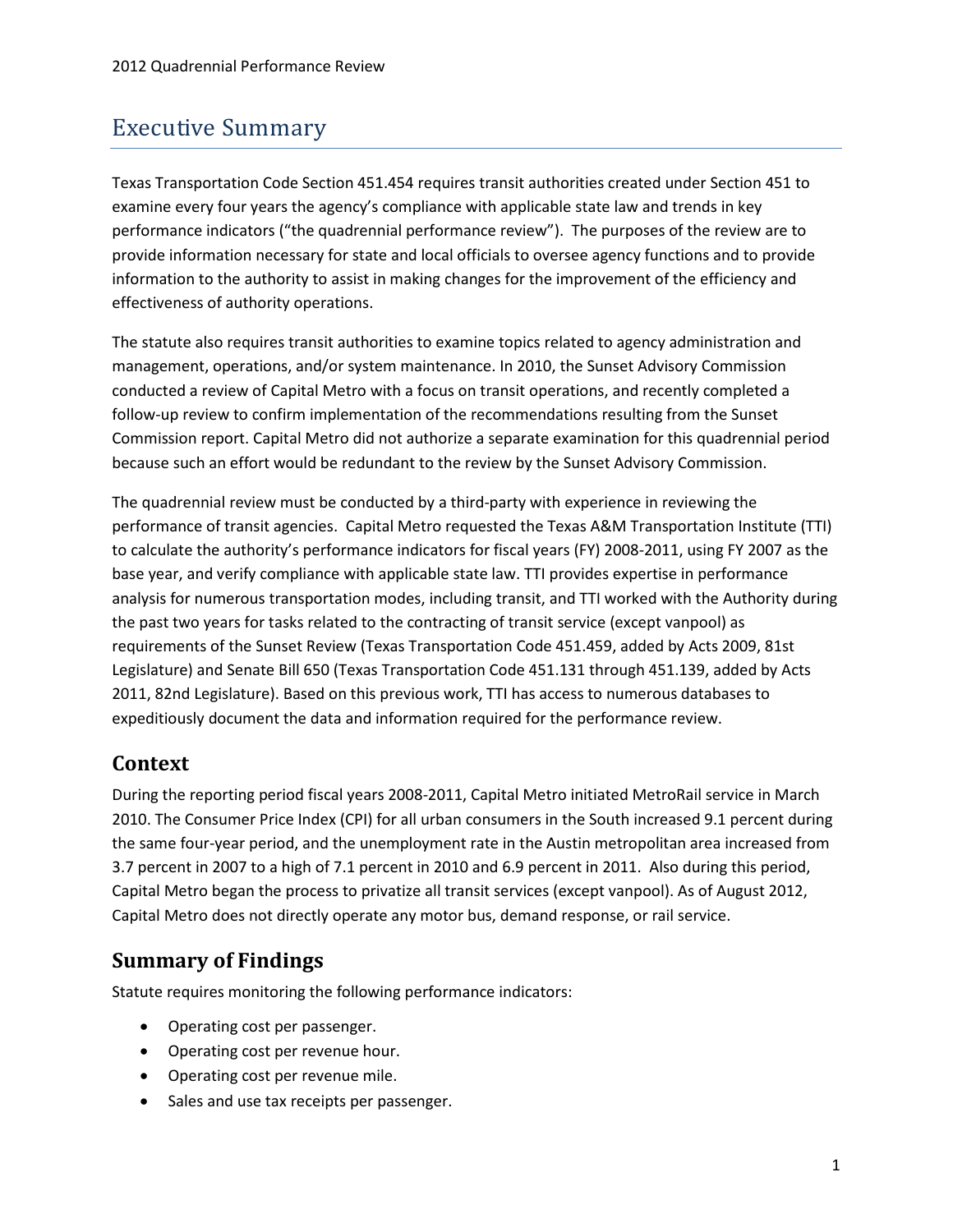- Fare recovery rate.
- Average vehicle occupancy.
- On-time performance.
- Number of accidents per 100,000 miles.
- Number of miles between mechanical road calls.

Overall, cost-related performance indicators reflect an increase in operating cost per hour, per mile and per passenger from the end of the previous quadrennial performance period in 2007 to 2011. Motor bus (fixed route bus) and demand response revenue hours and revenue miles increased almost 2 percent, while total operating cost for motor bus and demand response increased 7 percent from 2007 to 2011. By comparison, the CPI increased 9.1 percent during the same period. Expenses for fuel and vehicle maintenance costs for an aging fleet contributed to the rise in operating expenses. Seventy-five percent of all operating cost in 2011 was allocated to motor bus, 17 percent to demand response, 6 percent to rail, and 2 percent to demand response taxi.

Capital Metro introduced a new rail mode in 2010 and operating expenses for rail increased Capital Metro's total operating cost about 7 percent in 2011. Rail passengers increased more than threefold from 121,000 riders the first partial year of service in 2010 to 378,000 riders in 2011.

A series of fare structure changes resulted in increased revenues and a higher fare recovery rate. Sales and use tax receipts per passenger decreased slightly because ridership increased faster than sales tax revenues. From 2002 to 2011, sales tax revenues increased 35 percent; however, from 2007 to 2011, sales tax revenues increased one percent, reflecting the downturn in the economy during the period.

On-time performance was lower for motor bus, but improving for other modes (demand response and rail). Average vehicle occupancy increased for all modes, reflecting an improvement in the effective use of the agency's vehicle assets. At the same time, the number of vehicle accidents/passenger incidents per 100,000 miles was significantly lowered (improved). The miles between mechanical road calls decreased (did not improve). The aging fleet contributed to lower performance for this indicator. The motor bus average fleet age increased from 7.29 years of service in 2007 to 9.21 years of service in 2011. The Capital Metro five-year Capital Improvement Plan for 2012-2017 reflects investments in a bus replacement program.

The Capital Metro Board and staff work diligently to comply with all provisions of the statutes governing the Authority's policies and procedures. The 2012 quadrennial review did not find any failure to comply with current provisions of Texas Transportation Code 451 and requirements as of December 2012, including requirements of the Sunset Review (Texas Transportation Code 451.459, added by Acts 2009, 81st Legislature) and Senate Bill 650 (Texas Transportation Code 451.131 through 451.139, added by Acts 2011, 82<sup>nd</sup> Legislature).

Capital Metro is making significant progress toward meeting the Section 451.134 requirement to maintain at least two months of operating reserves (approximately \$28 million) by September 1, 2016. The Capital Metro staff anticipated the ending balance for fiscal 2013 will be approximately \$26.7 million under current projections. Longer term financial projections are being prepared.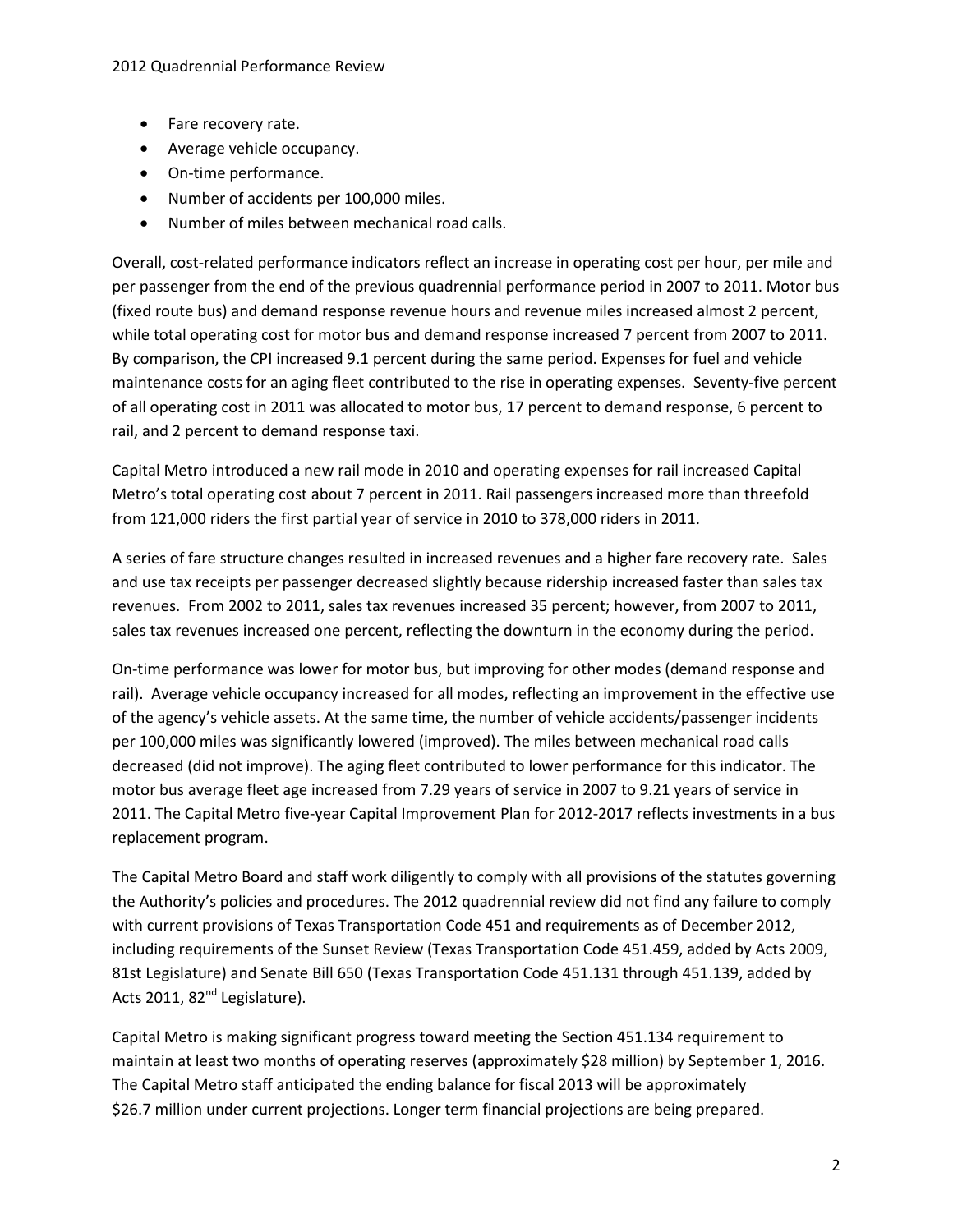# <span id="page-6-0"></span>Performance Indicators 2008-2011

The purpose of this section of the report is to document the following performance indicators for 2008-2011 in accordance with Texas Transportation Code Section 451.454 statutory requirements:

- Operating cost per passenger.
- Operating cost per revenue hour.
- Operating cost per revenue mile.
- Sales and use tax receipts per passenger.
- Fare recovery rate.
- Average vehicle occupancy.
- On-time performance.
- Number of accidents per 100,000 miles.
- Number of miles between mechanical road calls.

The report also documents the trend in performance for each indicator for a 10-year period from 2002 through 2011. TTI reviewed the performance indicators reflected in the last quadrennial performance 2004-2008 by Cambridge Systematics, Inc., dated December 2008. Cambridge Systematics collected data from 1998 to 2007 to obtain a more complete picture of Capital Metro's operations and performance trend over time. TTI reviewed the same historical trend data and added data for 2008-2011. TTI identified a few differences in source data or methodology for calculations. These differences are not significant to the final performance report or trend analysis; however, the differences are documented for the record in the Appendix to this report. Throughout the body of this report, the data and calculations reflect the TTI documented sources and calculations.

### <span id="page-6-1"></span>**Sources of Data**

The primary source of data for the Capital Metro quadrennial performance review is the National Transit Database (NTD). The NTD is the nation's source for information and statistics on the transit systems of the United States. Recipients or beneficiaries of grants from the Federal Transit Administration (FTA) are required by statute to submit data to the NTD. Each year, NTD performance data are used to apportion over \$5 billion of FTA funds to transit agencies in urbanized areas. Annual NTD reports are submitted to Congress summarizing transit service and safety data. FTA audits each transit agency's annual NTD data to ensure compliance with statute.

Not all data for the performance indicators are available in the annual NTD reports. Capital Metro provided data for accidents, passenger incidents, and on-time performance. The source of the accident rates for 2002-2006 is the previous Quadrennial Performance Review by Cambridge Systematics, Inc. [Table 1](#page-7-1) summarizes the data elements and the sources for the data for calculation of the performance indicators required for this report.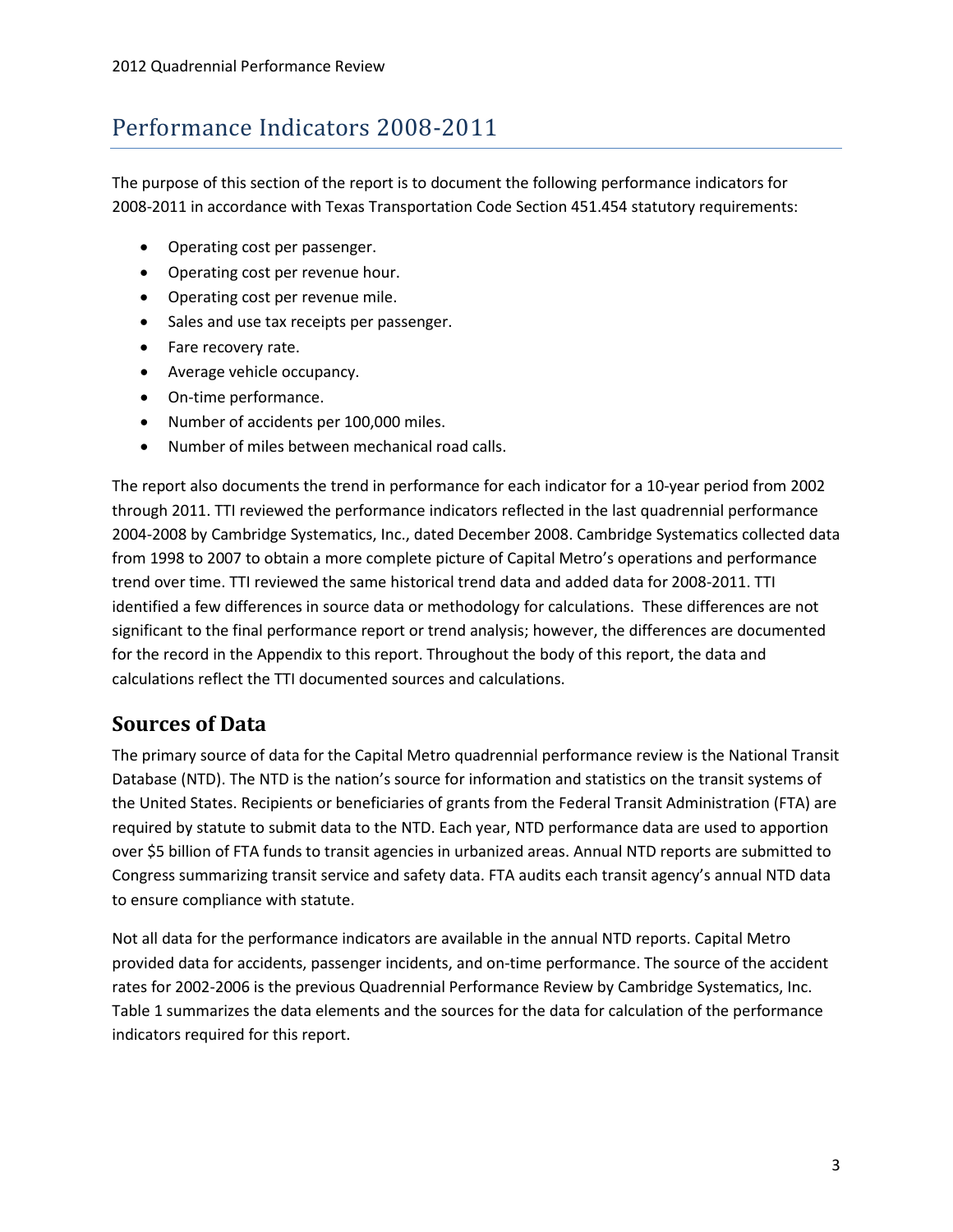| Source                    | <b>Data Element</b>                   | <b>Data Record</b>            | <b>Fiscal Years</b> |
|---------------------------|---------------------------------------|-------------------------------|---------------------|
| National Transit Database | Operating Expenses                    | Form F30                      | 2002-2011           |
|                           | Unlinked Passenger Trips              | Form S10                      | 2002-2011           |
|                           | Vehicle Revenue Hours                 | Form S10                      | 2002-2011           |
|                           | Vehicle Revenue Miles                 | Form S10                      | 2002-2011           |
|                           | Directly Operated Total Vehicle Miles | Form S10                      | 2002-2011           |
|                           | Passenger Miles                       | Form S10                      | 2002-2011           |
|                           | <b>Fare Revenues</b>                  | Form F10                      | 2002-2011           |
|                           | Sales and Use Tax Receipts            | Form F10                      | 2002-2011           |
|                           | Mechanical System Failures            | Form R20                      | 2002-2011           |
| Capital Metro             | On-Time Performance                   | Pointcheck Summary/Trapeze    | 2002-2011           |
|                           | <b>Accident Rate</b>                  | Quadrennial Review, Cambridge | 2002-2006           |
|                           | Accidents and Incidents               | Accident Almanac              | 2007-2011           |

<span id="page-7-1"></span>**Table 1. Sources of Data for Capital Metro's Quadrennial Performance Review 2008-2011**

*Source: TTI*

Capital MetroRail was inaugurated in March 2010. Daily ridership during the first nine months was approximately 800 riders per weekday, and ridership doubled to 1,600 by the first anniversary. Capital Metro added additional runs during midday beginning in mid-January 2011.

### <span id="page-7-0"></span>**Types of Operators and Transit Modes**

The NTD classifies data under different modes of transit and by type of operator. In recent years, NTD is adding modes to reflect the differences in performance for different service types and new technology. The types of operator are directly operated or purchased transportation. [Table 2](#page-7-2) summarizes the classifications for transit modes by type of operator as reflected in the Capital Metro performance indicators in this report. Vanpool data are reported but excluded in the performance indicators.

| <b>Type of Operator</b>  | Mode                 | <b>Fiscal Years</b> |  |  |  |  |
|--------------------------|----------------------|---------------------|--|--|--|--|
| Directly Operated        | Motor Bus            | 2002-2011           |  |  |  |  |
|                          | Demand Response      | 2002-2011           |  |  |  |  |
|                          | Vanpool              | 2002-2011           |  |  |  |  |
| Purchased Transportation | <b>Motor Bus</b>     | 2002-2011           |  |  |  |  |
|                          | Demand Response      | 2002-2011           |  |  |  |  |
|                          | Demand Response Taxi | 2010-2011           |  |  |  |  |
|                          | Rail - Commuter Rail | 2010                |  |  |  |  |
|                          | Rail - Hybrid Rail   | 2011                |  |  |  |  |

<span id="page-7-2"></span>**Table 2. Classifications for Operator and Transit Mode**

*Source: TTI*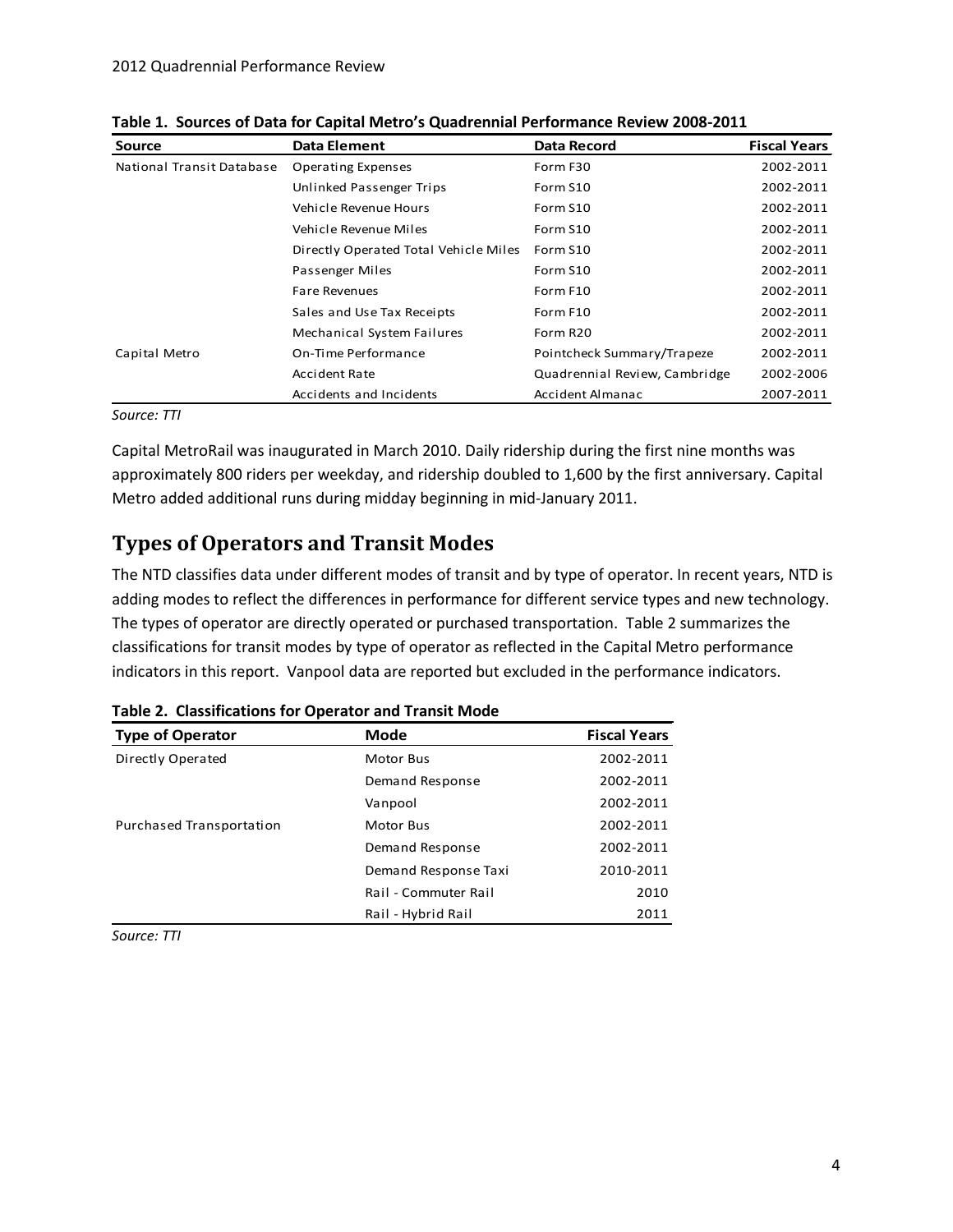The following narrative documents the use of terms describing Capital Metro transit services by type of operator and by transit mode. Notations indicate variations in how NTD data are reported in various fiscal years.

#### **Type of Operator**

• Directly operated (DO) - Transportation service provided directly by a transit agency, using their employees to supply the necessary labor to operate the revenue vehicles. All services provided by StarTran, Inc. for Capital Metro were reported as directly operated transit services, although StarTran employees were not direct employees of the agency. Note: Capital Metro will no longer report transit services (other than vanpool) as a directly

operated service after the 2012 NTD report year.

• Purchased transportation (PT) - Transportation service provided to a public transit agency from a public or private transportation provider based on a written contract. The provider is obligated in advance to operate public transportation services for a public transit agency for a specific monetary consideration, using its own employees to operate revenue vehicles. During this quadrennial review period, Capital Metro purchased transportation from private contractors First Transit and Veolia for fixed-route (motor bus), and LeFleur Transportation for demand response. Capital Metro also purchased transportation from Capital Area Rural Transportation System (CARTS), and a taxi company, Greater Austin Transportation Company. Note: After the 2012 NTD report year, Capital Metro will report all transit services (except vanpool) as purchased transportation.

#### **Transit Modes**

• Motor bus (MB) - Transit comprised of rubber-tired passenger vehicles operating on fixed routes and schedules over roadways.

Notes: All Capital Metro fixed route transit services 2002-2011 are classified as MB. As of 2012, NTD will separately report fixed route transit services that are commuter bus (CB), bus routes primarily connecting outlying areas with a central city through bus service that operates with at least five miles of continuous closed-door service. In 2014, Capital Metro will introduce bus rapid transit (BRT) as a new mode of fixed route transit.

- Demand response (DR) Shared use transit service operating in response to calls from passengers or their agents to the transit operator, who schedules a vehicle to pick up the passengers to transport them to their destinations. Capital MetroAccess is classified as DR.
- Demand response taxi (DRT) A special form of the demand response mode operated through taxicab providers. The mode is always a purchased transportation type of service. Notes: As of 2010, NTD separately reports DRT; prior to 2010, Capital Metro included demand response by taxi in the DR mode for NTD reporting in 2008 and 2009.
- Commuter rail (CR) A transit mode that is an electric or diesel propelled railway for urban passenger train service consisting of local short distance travel operating between a central city transit operator for the purpose of transporting passengers within urbanized areas, or between urbanized areas and outlying areas. Such rail service does not include heavy rail rapid transit or light rail/streetcar transit service.

Note: NTD classified Capital MetroRail as CR in 2010.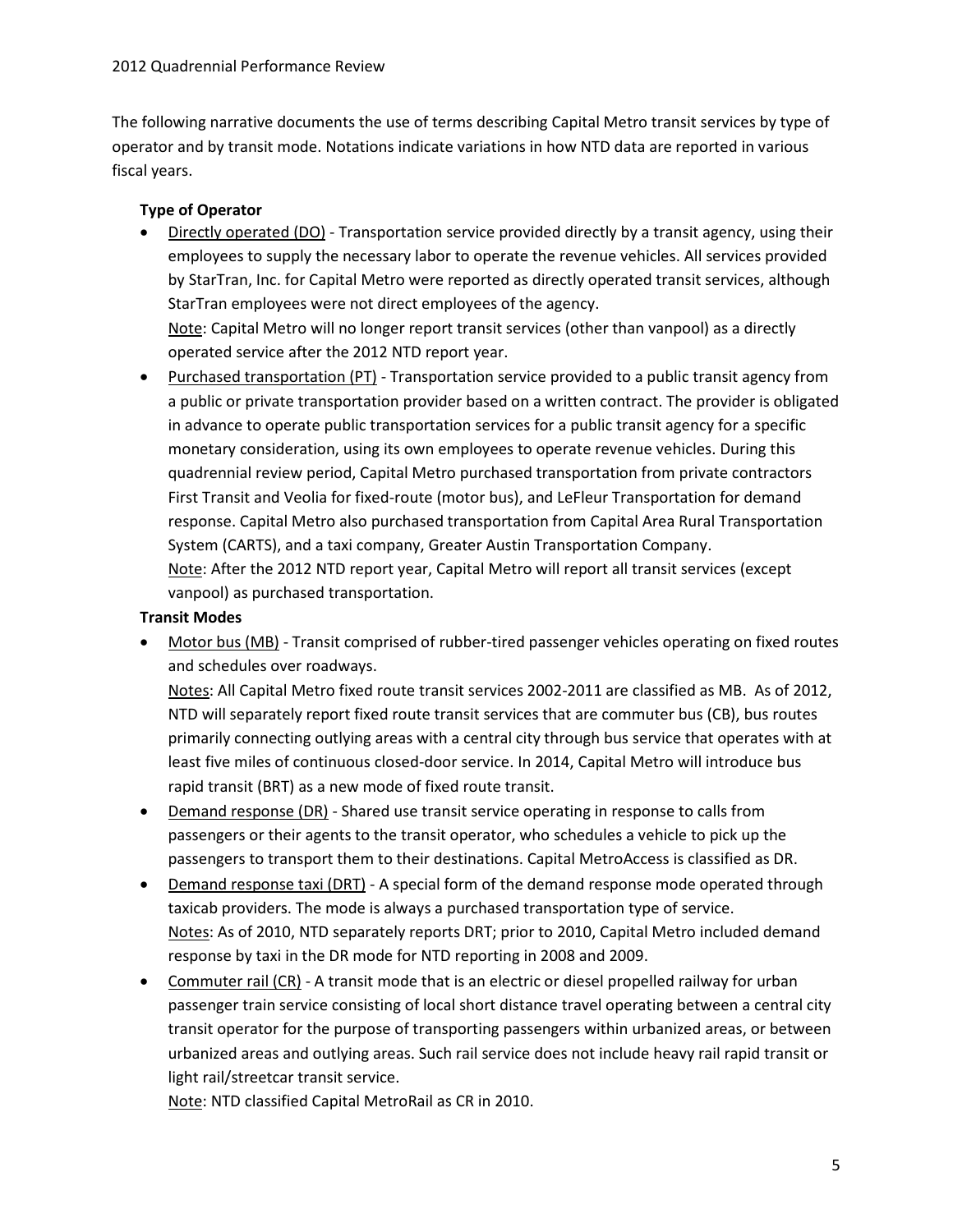• Hybrid rail (YR) - A rail system primarily operating routes on the national system of railroads, but not operating with the characteristics of commuter rail. This service typically operates light rail-type vehicles as diesel multiple-unit trains (DMUs). These trains do not meet Federal Railroad Administration (FRA) standards, and so must operate with temporal separation from freight rail traffic.

Note: NTD revised the definition of rail modes in 2011. NTD classified Capital MetroRail as YR in 2011.

• Vanpool (VP) - A transit mode comprised of vans operating as a ride sharing arrangement, providing transportation to a group of individuals (minimum seven including the driver) traveling directly between homes and a regular destination.

Notes: Vanpool is a transit service for NTD reporting if the mode meets the requirements for public transportation and is publicly sponsored. Capital Metro reports the vanpool program as a directly operated transit service, and FTA uses the NTD performance data including vanpool to apportion FTA funds to transit agencies. However, Texas statute excludes the vanpool mode from the data included in the Section 451.454 performance indicators.

### <span id="page-9-0"></span>**Performance Indicators – Summary of Findings**

Overall, cost-related performance indicators reflect an increase in operating cost from the end of the previous quadrennial performance period in 2007 to 2011. Motor bus (fixed route bus) and demand response revenue hours and revenue miles increased almost 2 percent, while total operating cost for motor bus and demand response increased 7 percent from 2007 to 2011. The Capital Metro increase in operating expenses for motor bus and demand response was less than the increase in the CPI.

- Cost per passenger for all modes (except vanpool) increased 12 percent from \$3.94 in 2007 to \$4.40 per passenger in 2011. The cost per passenger for motor bus and demand response only (excluding rail and vanpool) increased 6 percent from \$3.94 in 2007 to \$4.17 in 2011 for a compound annual growth rate of 1.4 percent.
- Operating cost per revenue hour for all modes (except vanpool) increased 11 percent from 2007 to 2011. Revenue hours of service for all modes (except vanpool) increased from 1.373 million hours in 2007 to 1.409 million hours in 2008; however, revenue hours decreased in 2009 and 2010. Revenue hours increased again in 2011 to 1.407 million hours, in part due to the introduction of new rail service.
- Generally consistent with revenue hours, revenue miles of service increased 1.6 percent from 18.1 million miles in 2007 to 18.4 million miles in 2011. Motor bus (fixed route) revenue miles increased 2.4 percent from 2007 to 2011, and demand response (including taxi) decreased 4.8 percent. The operating cost per revenue mile for all modes (except vanpool) increased 12 percent from \$7.34 in 2007 to \$8.25 in 2011. Rail revenue miles represented about 1 percent of all Capital Metro service in 2011.
- Sales tax revenues increased 35 percent from 2002 to 2011; however, sales tax revenues increased 1 percent from 2007 to 2011. The slow growth reflects the downturn in the local economy. During the same period, the Capital Metro passenger trips for all modes (except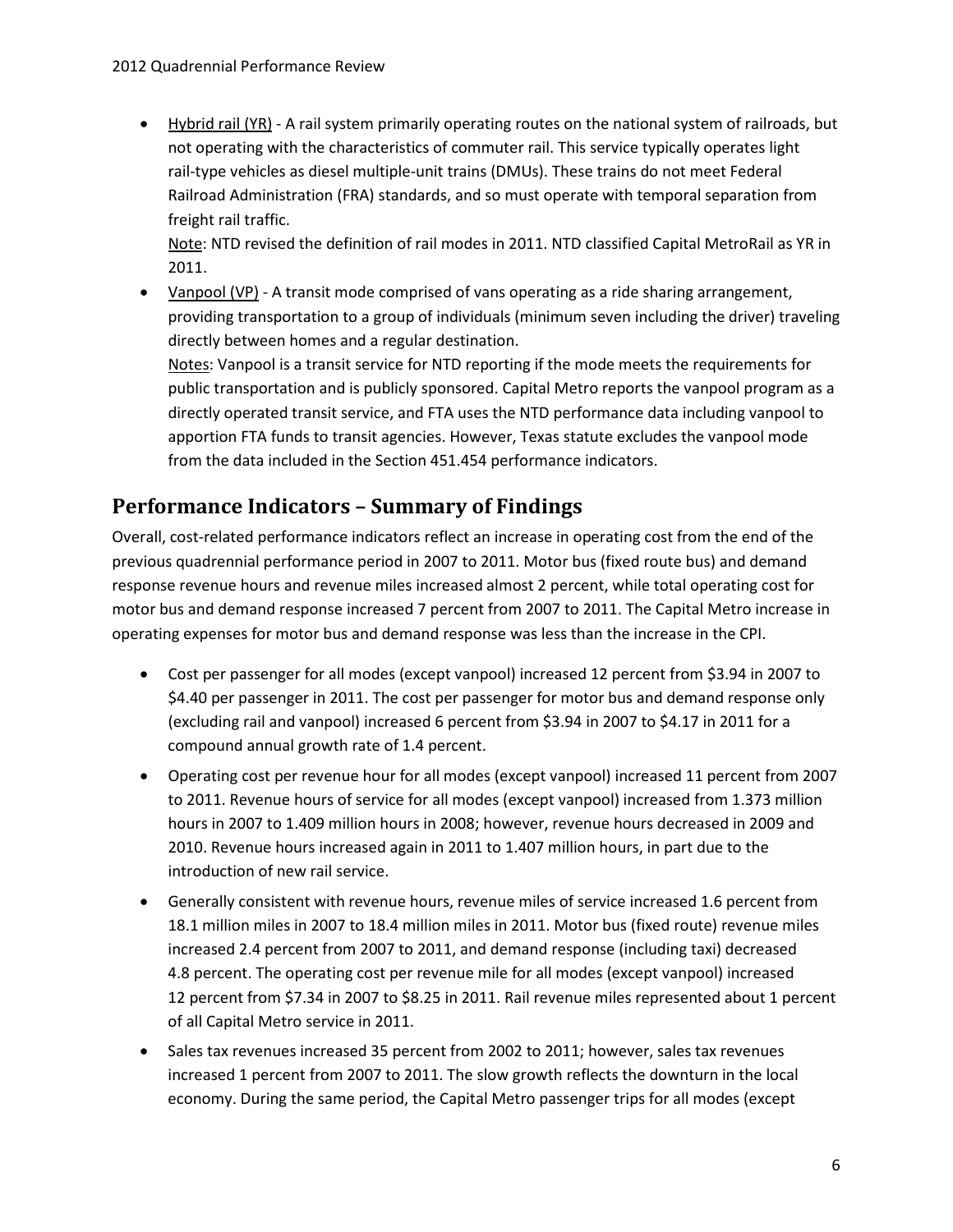vanpool) increased 2 percent. Sales and use tax receipts per passenger trip decreased 2 percent from \$4.46 per passenger trip in 2007 to \$4.38 per passenger trip in 2011 for a compound annual growth rate of -0.4 percent.

- With a series of fare structure revisions in 2008, 2010 and 2011, the Capital Metro passenger fare revenues for all modes (except vanpool) increased 47 percent from 2007 to 2011. New rail service contributes to the increase in fare revenues. Motor bus and demand response fare revenues (excluding rail and vanpool) increased 38 percent from 2007 to 2011, for a compound annual growth rate of 8.5 percent.
- Average vehicle occupancy increased 10 percent from 2007 to 2011 for all modes (excluding vanpool) and increased 6 percent for motor bus, demand response and taxi (excluding rail and vanpool).
- On-time performance for motor bus was 89.8 percent in 2007 and 89.6 percent in 2009, but decreased to 88.1 percent in 2010. On-time performance in 2011 was consistent with the previous year. Demand response on-time performance increased to 88.7 percent in 2008 and 95.2 percent in 2011. Rail on-time performance was 99.2 percent in 2011.
- Accidents per 100,000 miles for directly operated motor bus and demand response decreased 11 percent from 2007 to 2011.
- Miles between road calls for directly operated motor bus and demand response decreased 18 percent from 2007 to 2011. Major mechanical failures and other mechanical failures increased 15 percent and 7 percent, respectively, from 2007 to 2011 while vehicle miles directly operated for motor bus and demand response decreased 6 percent. The aging of the Capital Metro motor bus subfleet, contributed to the decrease in miles between road calls.

[Table 3](#page-10-0) provides a summary of the trend by performance metric and the reference in this report.

| , , 2007<br><u>_ _ _ _</u>               |                     | Percent Increase (Decrease) 2007 to 2011 |                           |                |                                               |  |
|------------------------------------------|---------------------|------------------------------------------|---------------------------|----------------|-----------------------------------------------|--|
| <b>Performance Indicator</b>             | Report<br>Reference | <b>All Modes</b><br>Except<br>Vanpool    | MB, DR<br>and DRT<br>Only | <b>MB Only</b> | <b>Directly</b><br>Operated<br><b>MB Only</b> |  |
| <b>Operating cost per passenger</b>      | Table 9             | 12%                                      | 6%                        |                |                                               |  |
| Operating cost per revenue hour          | Table 11            | 11%                                      | 5%                        |                |                                               |  |
| <b>Operating cost per revenue mile</b>   | Table 13            | 12%                                      | 6%                        |                |                                               |  |
| Sales and use tax receipts per passenger | Table 14            | (2%)                                     |                           |                |                                               |  |
| <b>Eare recovery rate</b>                | Table 16            | 28%                                      |                           |                |                                               |  |
| Average vehicle occupancy                | Table 19            | 10%                                      | 6%                        |                |                                               |  |
| <b>D</b> n-time performance              | Table 20            |                                          |                           | (2%)           |                                               |  |
| Number of accidents per 100,000 miles    | Table 21            |                                          |                           |                | (11%)                                         |  |
| Miles between mechanical road calls      | Table 22            |                                          |                           |                | (18%)                                         |  |

#### <span id="page-10-0"></span>**Table 3. Summary Capital Metro Trends by Performance Indicator** *FY 2007 - 2011*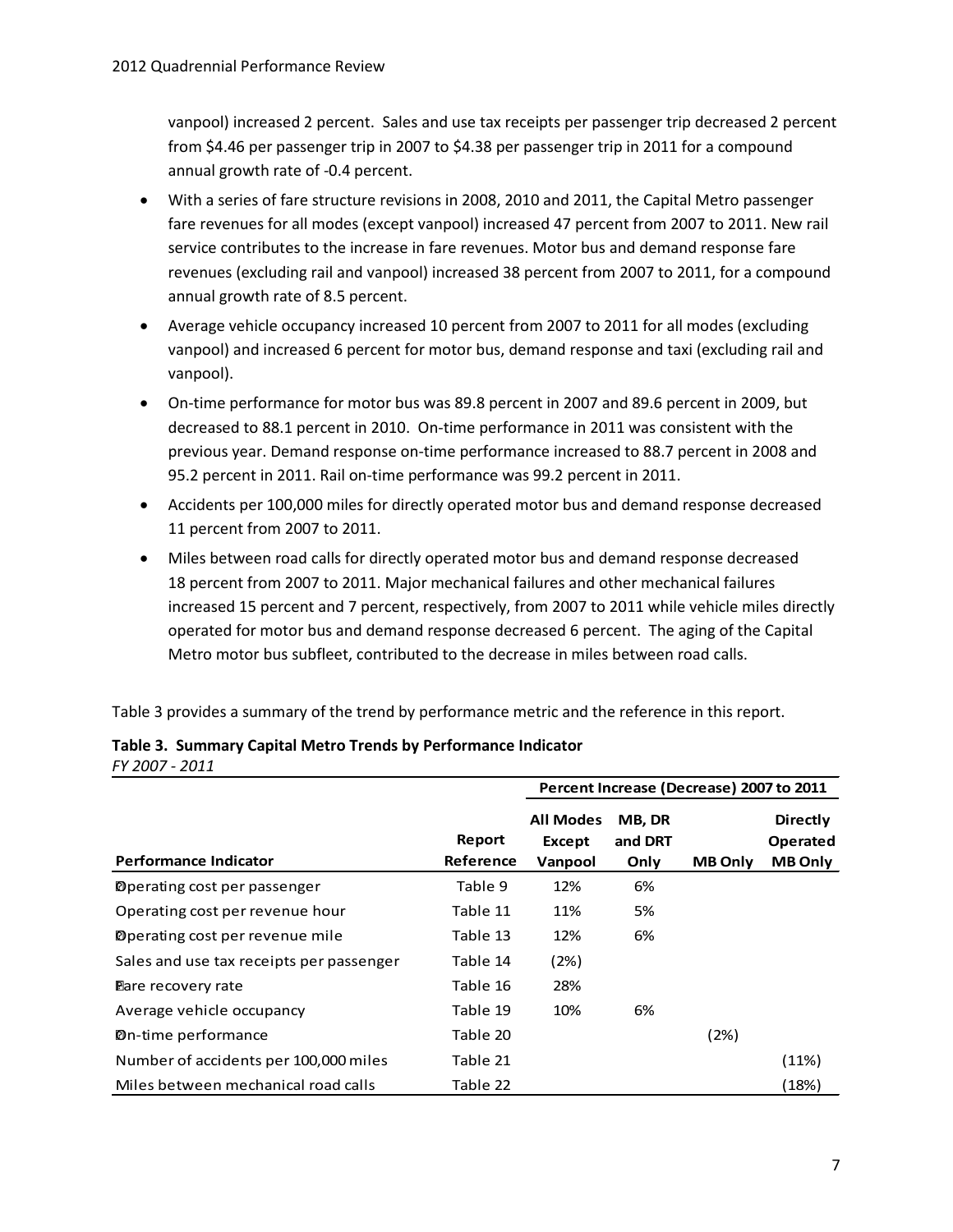### <span id="page-11-0"></span>**Operating Cost per Passenger**

According to the instructions for computation of performance indicators in Texas Transportation Code Section 451.455, an authority's operating cost per passenger is computed by dividing the authority's annual operating cost by the passenger trips for the same period. For the purpose of reporting performance indicators, operating cost means the authority's costs of providing public transit service, including purchased transportation not performed by the authority, but excluding the costs of:

- depreciation, amortization, and capitalized charges;
- charter bus operations; and
- coordination of carpool and vanpool activities.

Passenger trips means the number of all passenger boardings, including transfers, but excluding charter passengers and carpool and vanpool passengers whose trips are only coordinated by the authority. In NTD terms, the equivalent term for passenger trips is "unlinked passenger trips."

[Table 4](#page-11-1) presents Capital Metro operating cost by type of operator (directly operated and purchased transportation) and by transit mode (motor bus, demand response, demand response taxi, rail, and vanpool).

|                                      |              | <b>Directly Operated</b> |              |          | <b>Purchased Transportation</b> |       |                  |         |
|--------------------------------------|--------------|--------------------------|--------------|----------|---------------------------------|-------|------------------|---------|
|                                      |              |                          |              |          | Demand                          |       | <b>All Modes</b> |         |
|                                      | <b>Motor</b> | Demand                   | <b>Motor</b> | Demand   | Response                        |       | Except           |         |
| Year                                 | Bus          | Response                 | Bus          | Response | Taxi                            | Rail  | Vanpool          | Vanpool |
| 2002                                 | \$58.1       | \$14.7                   | \$17.2       | \$1.6    |                                 |       | \$91.6           | \$0.6\$ |
| 2003                                 | \$68.1       | \$18.0                   | \$18.6       | \$2.2    |                                 |       | \$106.9          | \$0.7   |
| 2004                                 | \$73.0       | \$18.1                   | \$16.2       | \$2.7    |                                 |       | \$110.0          | \$0.8\$ |
| 2005                                 | \$79.9       | \$21.1                   | \$17.1       | \$2.4    |                                 |       | \$120.5          | \$0.9   |
| 2006                                 | \$82.1       | \$21.0                   | \$20.4       | \$3.4    |                                 |       | \$126.9          | \$1.2   |
| 2007                                 | \$83.6       | \$22.5                   | \$23.7       | \$3.2    |                                 |       | \$133.0          | \$1.4   |
| 2008                                 | \$86.7       | \$24.1                   | \$28.9       | \$3.4    |                                 |       | \$143.1          | \$1.6   |
| 2009                                 | \$84.1       | \$24.2                   | \$31.0       | \$4.2    |                                 |       | \$143.4          | \$1.5   |
| 2010                                 | \$76.2       | \$25.6                   | \$32.0       | \$0.1    | \$3.5                           | \$6.9 | \$144.2          | \$1.2   |
| 2011                                 | \$80.2       | \$24.6                   | \$34.3       | \$1.0    | \$2.4                           | \$9.4 | \$151.9          | \$1.2\$ |
| CAGR 2002-2011                       |              |                          |              |          |                                 |       | 5.8%             |         |
| CAGR 2007-2011                       |              |                          |              |          |                                 |       | 3.4%             |         |
| CAGR 2007-2011 w/o Rail              |              |                          |              |          |                                 |       | 1.7%             |         |
| Percent Change 2002 to 2011          |              |                          |              |          | 66%                             |       |                  |         |
| Percent Change 2007 to 2011<br>14%   |              |                          |              |          |                                 |       |                  |         |
| Percent Change 2007 to 2011 w/o Rail |              |                          |              |          |                                 |       | 7%               |         |

### <span id="page-11-1"></span>**Table 4. Capital Metro Annual Operating Cost by Operator and by Transit Mode**

*FY 2002 - 2011 in Millions of Dollars*

*Source: National Transit Database, Form F30*

CAGR = Compound Annual Growth Rate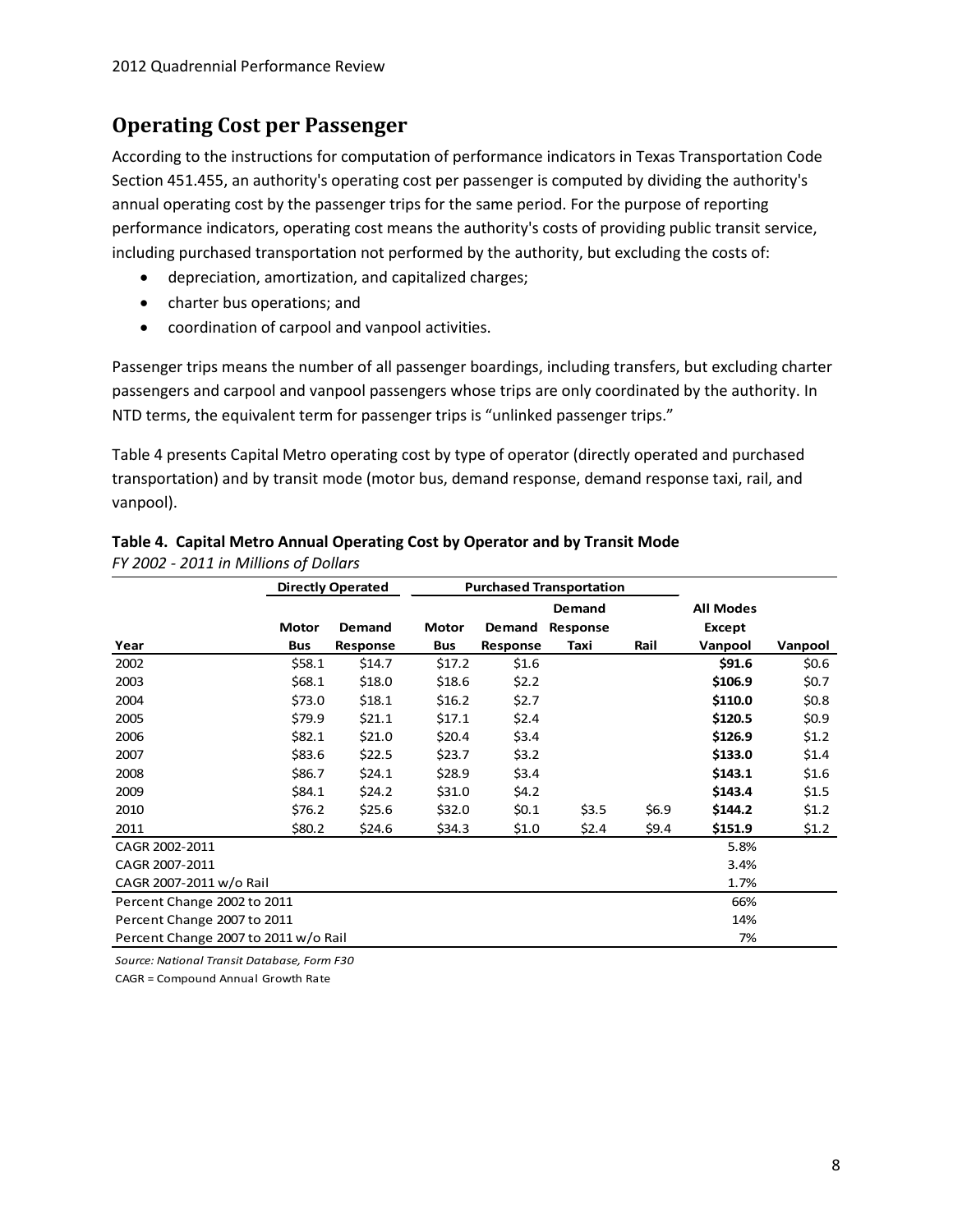Capital Metro operating cost for all modes except vanpool increased 14 percent from 2007 to 2011, or 3.4 percent compounded annual growth rate. Capital Metro introduced rail transit in March 2010, and so the performance data for the rail mode in 2010 represent a partial year for the start-up of service. Seventy-five percent of all operating cost in 2011 was allocated to motor bus, 17 percent to demand response, 6 percent to rail, and 2 percent to demand response taxi. These data are illustrated in [Figure 1.](#page-12-0)



*Source: National Transit Database*

#### <span id="page-12-0"></span>**Figure 1. Capital Metro Operating Cost by Mode**

Understanding the increases in operating cost requires further analysis. Table 4 documents the change in expense by function for the motor bus, demand response and demand response taxi modes. The revenue hours of service for these modes increased 2 percent from 2007 to 2011. Total operating cost for motor bus and demand response increased 7 percent from 2007 to 2011. By comparison, the Consumer Price Index (CPI) for all urban consumers in the South increased 9.1 percent during the same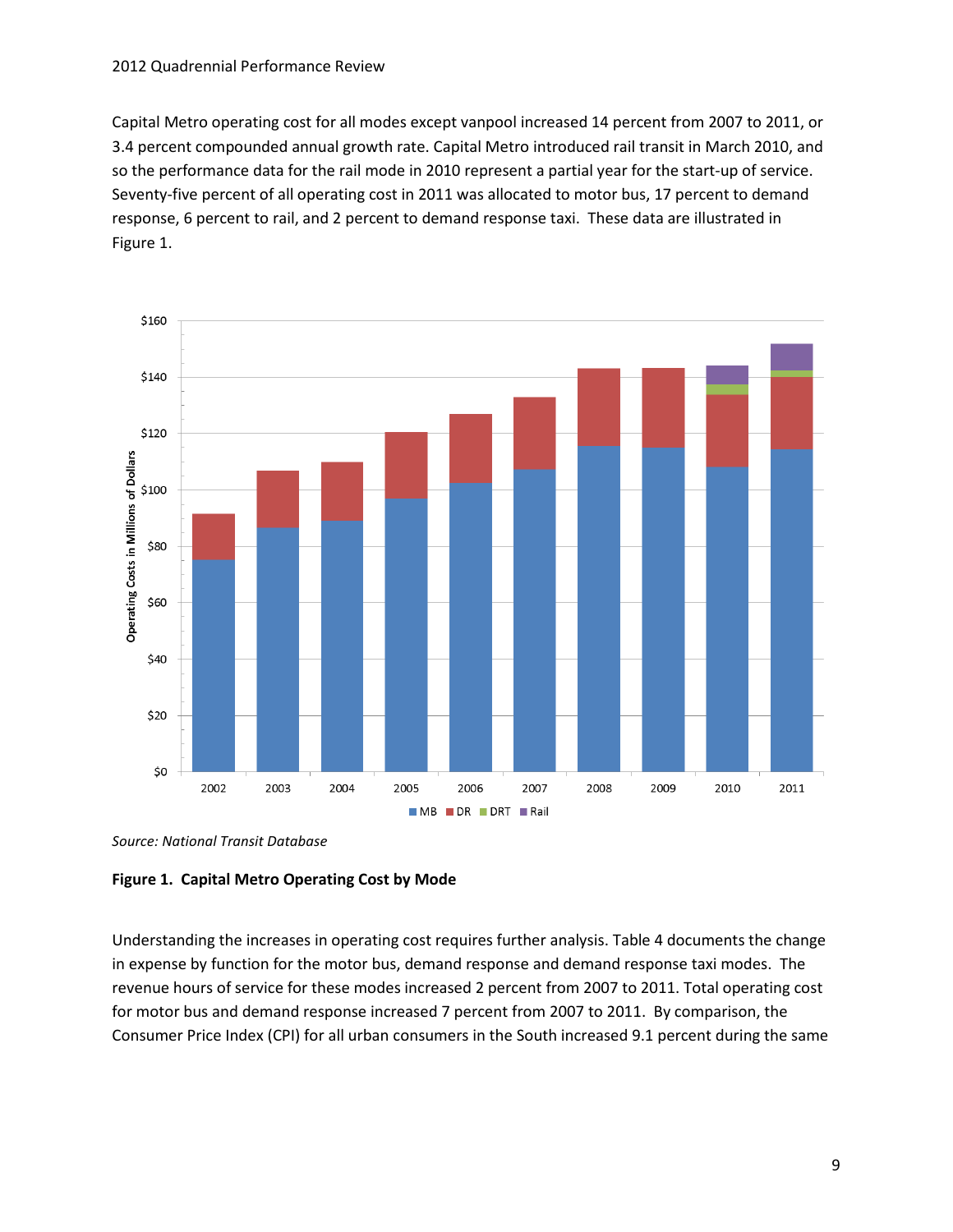four-year period.<sup>[1](#page-13-1)</sup> Even without adjusting for the increase in revenue hours, the Capital Metro increase in operating expenses was less than the increase in the CPI.

[Table 5](#page-13-0) also documents the increase in operating cost attributed to the new rail mode. The rail mode increased Capital Metro total revenue hours 0.5 percent in 2011 and increased total operating cost 7 percent.

|                                         |         |         |         |         |         | % of Total |                              | 2007 - 2011 |
|-----------------------------------------|---------|---------|---------|---------|---------|------------|------------------------------|-------------|
| Cost by Function for MB, DR and DRT     | 2007    | 2008    | 2009    | 2010    | 2011    |            | in 2011 $\frac{1}{2}$ Change | % Change    |
| <b>Vehicle Operations</b>               | \$75.8  | \$82.9  | \$80.2  | \$75.9  | \$82.7  | 58%        | \$6.9                        | 9%          |
| Vehicle Maintenance                     | \$25.8  | \$26.9  | \$29.3  | \$29.0  | \$28.7  | 20%        | \$3.0                        | 11%         |
| Non-Vehicle Maintenance                 | \$3.7   | \$3.5   | 54.2    | 54.3    | \$4.5   | 3%l        | \$0.8\$                      | 22%         |
| General Administrative                  | \$27.7  | \$29.7  | \$29.7  | \$28.1  | \$26.5  | 19%        | (51.1)                       | $-4%$       |
| Total for MB, DR and DRT                | \$133.0 | \$143.1 | \$143.4 | \$137.3 | \$142.5 | 100%       | \$9.5                        | 7%          |
| New Mode: Rail                          |         |         |         | \$6.9   | \$9.4   | 7%         | \$9.4                        |             |
| <b>Total All Modes (Except Vanpool)</b> | \$133.0 | \$143.1 | \$143.4 | \$144.2 | \$151.9 |            | \$18.9                       | 14%         |

<span id="page-13-0"></span>

|                | Table 5. Capital Metro Annual Operating Cost by Function and Transit Mode |
|----------------|---------------------------------------------------------------------------|
| FY 2007 - 2011 |                                                                           |

*Source: National Transit Database, Forms F30 and F40*

[Table 5](#page-13-0) above reports the operating cost for motor bus, demand response and demand response taxi modes by four functional areas: vehicle operations, vehicle maintenance, non-vehicle maintenance and general administration. Vehicle operations expenses are 58 percent of total cost for the motor bus and demand response modes. The 9 percent increase in vehicle operations cost is consistent with the 9.1 percent increase in the CPI for the period 2007 to 2011. Vehicle maintenance expenses were 20 percent of total cost in 2011 and increased 11 percent as compared to 2002, while non-vehicle maintenance expenses (3 percent of total cost) increased 22 percent. Representing 19 percent of total cost, general administrative expenses declined 4 percent from 2007 to 2011.

A factor for the increase in vehicle maintenance cost was the age of the Capital Metro fleet. The motor bus (fixed-route) average fleet age increased from 7.29 years of service in 2007 to 9.21 years of service in [2](#page-13-2)011.<sup>2</sup> An older fleet means additional requirements for inspections and repairs that necessarily increase the expenses for the vehicle maintenance function. The Capital Metro five-year Capital Improvement Plan for 2012-2017 reflects investments in a significant bus replacement program.

<span id="page-13-1"></span> $1$  U.S. Department of Labor, Bureau of Labor Statistics, Consumer Price Index for All Urban Consumers, South Area, 2002-2012.

<span id="page-13-2"></span><sup>&</sup>lt;sup>2</sup> Calculated by TTI using National Transit Database, Form A30.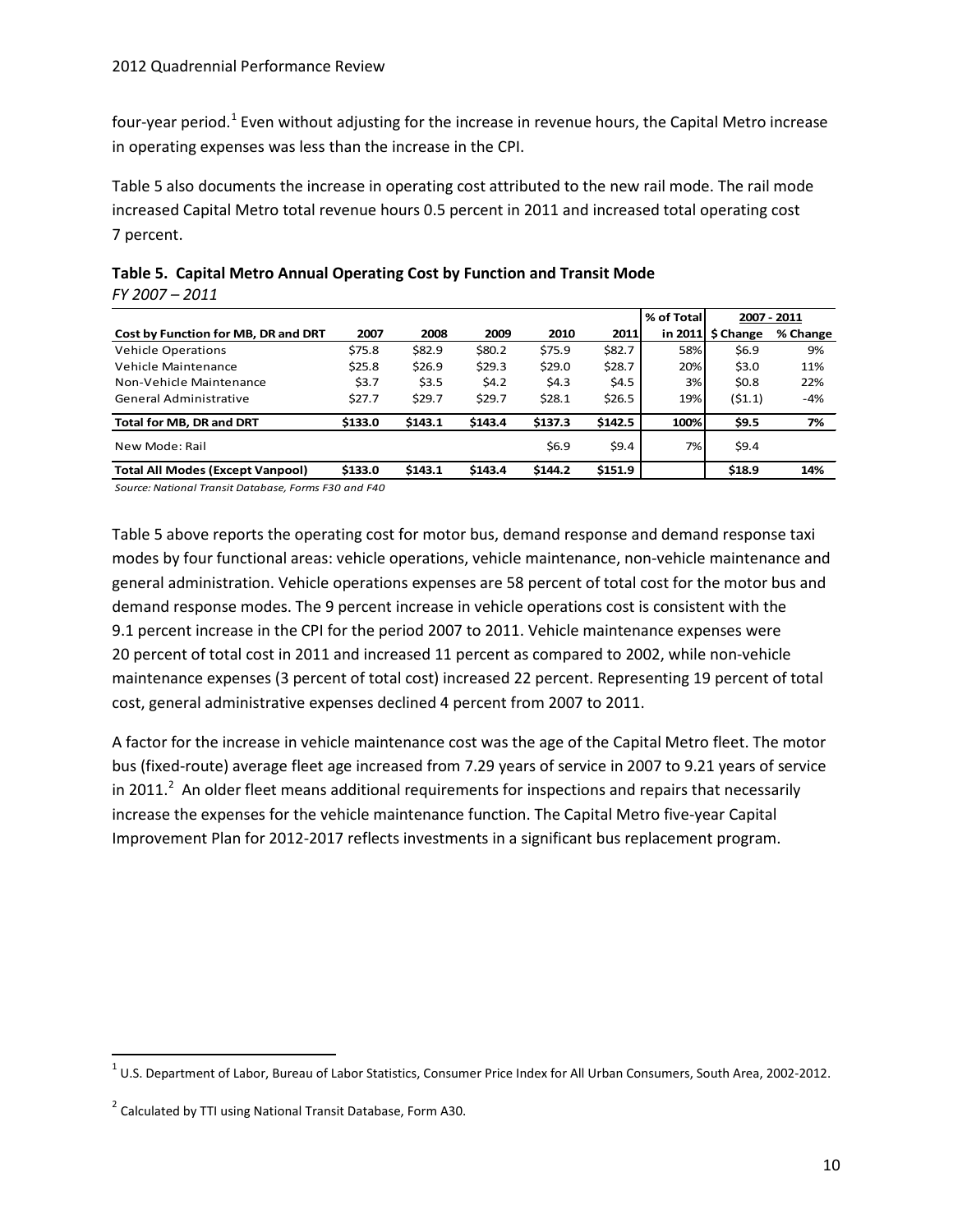#### 2012 Quadrennial Performance Review

[Table 6](#page-14-0) provides additional analysis of the changes in annual operating cost by expense line item for the cost of motor bus, demand response and demand response taxi. [Table 6](#page-14-0) also documents the increase in operating cost attributed to the new rail mode. Rail increased the operating cost for all modes (except vanpool) by 7 percent.

| , , , , ,<br>ᅩ◡ᅩᅩ<br>Cost by Expense Line Item |          |         |         |         |         | % of Total |                   | 2007 - 2011 |
|------------------------------------------------|----------|---------|---------|---------|---------|------------|-------------------|-------------|
| for MB, DR and DRT                             | 2007     | 2008    | 2009    | 2010    | 2011    |            | in 2011 \$ Change | % Change    |
| Operators' Salaries/Wages                      | \$24.1   | \$24.6  | \$24.2  | \$24.4  | \$25.6  | 18%        | \$1.5             | 6%          |
| <b>Other Salaries/Wages</b>                    | \$22.0   | \$24.0  | \$25.7  | \$23.9  | \$24.4  | 17%        | \$2.4             | 11%         |
| <b>Fringe Benefits</b>                         | \$32.8   | \$32.2  | \$35.0  | \$30.7  | \$31.6  | 22%        | (51.2)            | $-4%$       |
| Services                                       | \$11.7   | \$12.7  | \$12.5  | \$11.8  | \$10.1  | 7%         | (51.7)            | $-14%$      |
| Fuel/Lube                                      | \$10.4\$ | \$16.5  | \$9.6   | \$10.5  | \$14.5  | 10%        | \$4.1             | 39%         |
| Tires/Tubes                                    | \$0.7    | \$0.9   | \$0.9   | \$0.9   | \$0.8\$ | 1%         | \$0.1             | 18%         |
| <b>Other Materials/Supplies</b>                | \$6.9    | \$7.3   | \$7.9   | \$6.8\$ | \$6.8\$ | 5%         | (\$0.1)           | $-2%$       |
| Utilities                                      | \$1.0    | \$1.3   | \$1.5   | \$1.7   | \$1.5   | 1%         | \$0.5             | 45%         |
| Casualty/Liability Costs                       | \$1.0    | \$0.9   | \$1.1   | \$1.2   | \$1.2   | 1%         | \$0.2             | 25%         |
| Taxes                                          | \$1.0    | \$1.0   | \$1.0   | \$1.0   | \$1.0   | 1%         | (\$0.0)           | $-3%$       |
| Purchased Transportation                       | \$18.7   | \$19.5  | \$22.6  | \$23.2  | \$23.8  | 17%        | \$5.1             | 27%         |
| Miscellaneous Expenses                         | \$2.5    | \$2.1   | \$1.5   | \$1.3   | \$1.2   | 1%         | (51.4)            | $-54%$      |
| <b>Total for MB, DR and DRT</b>                | \$133.0  | \$143.1 | \$143.4 | \$137.3 | \$142.5 | 100%       | \$9.5             | 7%          |
| New Mode: Rail                                 |          |         |         | \$6.9   | \$9.4   | 7%         |                   |             |
| <b>Total All Modes (Except Vanpool)</b>        | \$133.0  | \$143.1 | \$143.4 | \$144.2 | \$151.9 |            | \$18.9            | 14%         |

<span id="page-14-0"></span>

|                | Table 6. Capital Metro Annual Operating Cost by Expense Line Item and Transit Mode |
|----------------|------------------------------------------------------------------------------------|
| FY 2007 - 2011 |                                                                                    |

*Source: National Transit Database, Forms F30 and F40*

Several expense line items decreased from 2007 to 2011, for example, fringe benefits and services. The largest dollar increase was purchased transportation services, followed by fuel and lubricants.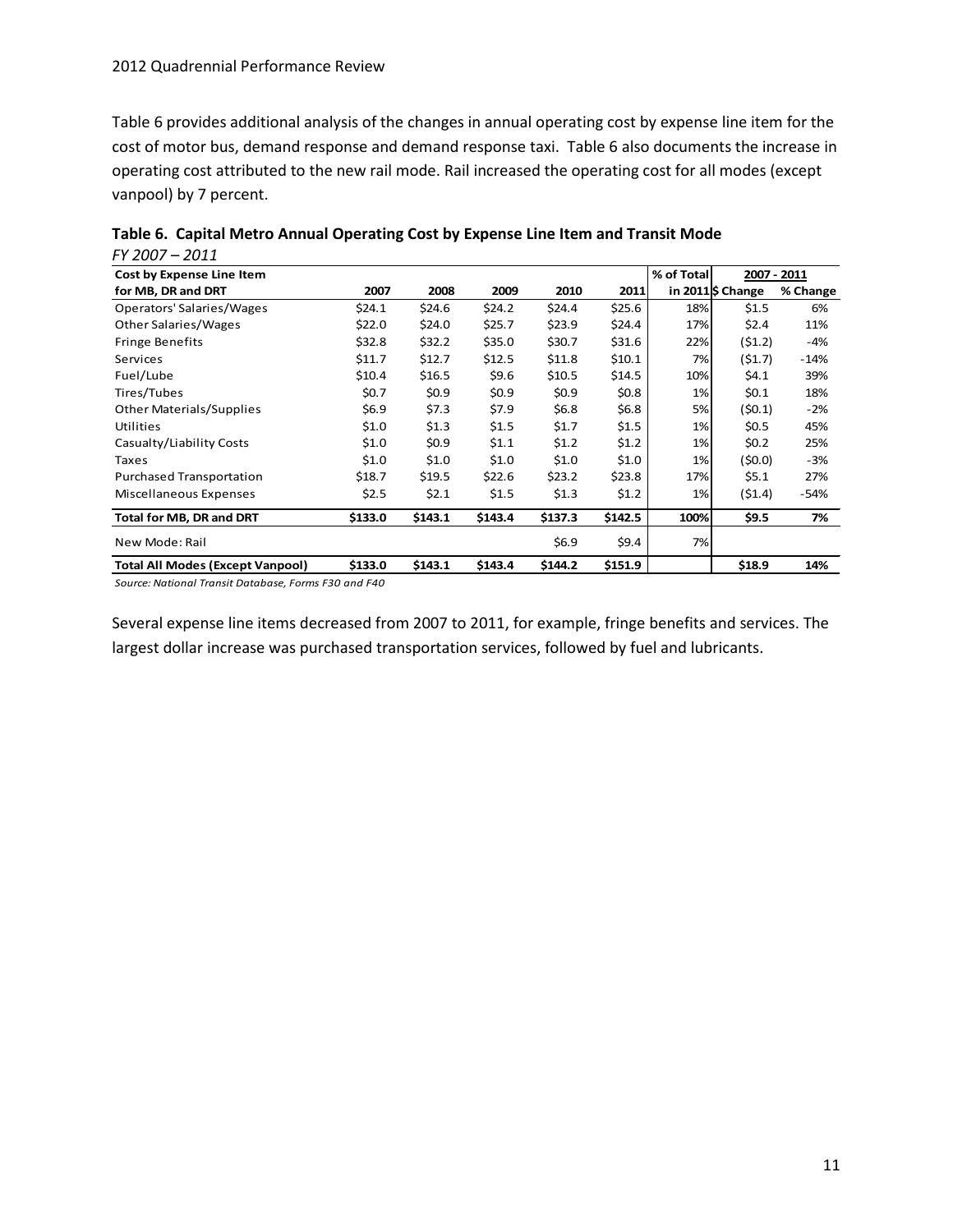During the period for analysis, the price of diesel fuel in the Gulf Coast Region was unstable, as illustrated i[n Figure 2.](#page-15-0) The price per gallon was \$2.984 in October 2007, the first month of fiscal 2008. The price per gallon increased to as high as \$4.676 in July 2008 and decreased to as low as \$2.057 in March 2009. The diesel fuel price was \$3.771 per gallon in September 2011 at the end of fiscal 2011, up 26 percent over October 2007.<sup>[3](#page-15-1)</sup>



*Source: Energy Information Administration, PADD3 Gulf Coast Region*

<span id="page-15-0"></span>**Figure 2. Gulf Coast No 2 Diesel Prices 2007 - 2011**

<span id="page-15-1"></span><sup>&</sup>lt;sup>3</sup> Reflects retail prices for diesel fuel as published by the Energy Information Administration for PADD 3, Gulf Coast Region for the period 2007 through 2011. The data are not actual prices paid by Capital Metro.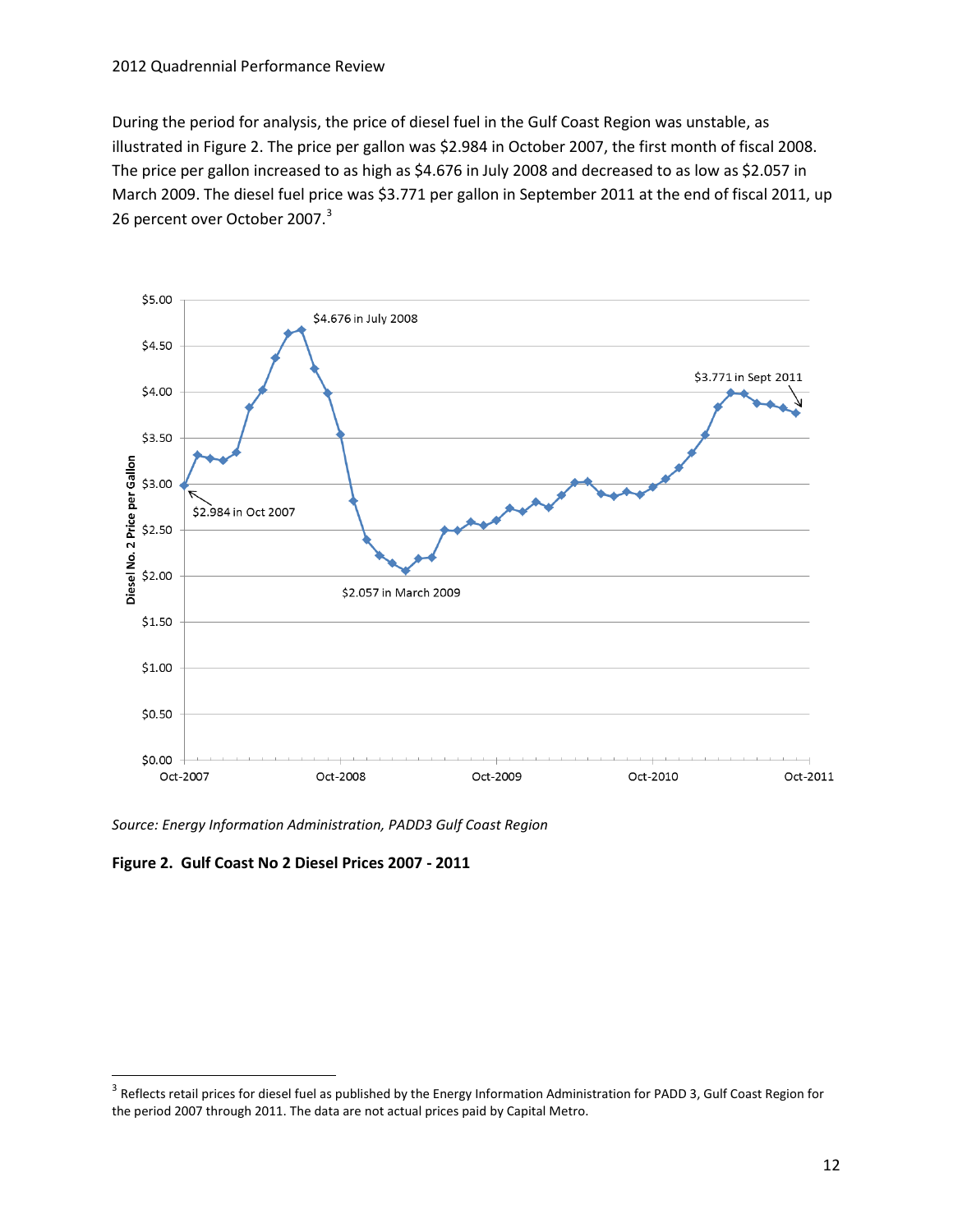[Table 7](#page-16-0) presents Capital Metro passenger trips by type of operator (directly operated and purchased transportation) and by transit mode (motor bus, demand response, demand response taxi, rail, and vanpool).

|                                      |              | <b>Directly Operated</b> |              | <b>Purchased Transportation</b> |          |       |                  |         |
|--------------------------------------|--------------|--------------------------|--------------|---------------------------------|----------|-------|------------------|---------|
|                                      |              |                          |              |                                 | Demand   |       |                  |         |
|                                      |              |                          |              | Demand                          | Response |       | <b>All Modes</b> |         |
|                                      | <b>Motor</b> | Demand                   | <b>Motor</b> | Response                        | Taxi     |       | Except           |         |
| Year                                 | <b>Bus</b>   | Response                 | <b>Bus</b>   | $\ast$                          | $***$    | Rail  | Vanpool          | Vanpool |
| 2002                                 | 22.8         | 0.4                      | 12.1         | 0.003                           |          |       | 35.3             | 0.26    |
| 2003                                 | 24.2         | 0.4                      | 12.4         | 0.003                           |          |       | 37.0             | 0.24    |
| 2004                                 | 24.1         | 0.4                      | 10.9         | 0.002                           |          |       | 35.5             | 0.24    |
| 2005                                 | 23.0         | 0.4                      | 9.5          | 0.002                           |          |       | 32.9             | 0.29    |
| 2006                                 | 25.9         | 0.4                      | 8.6          | 0.187                           |          |       | 35.0             | 0.34    |
| 2007                                 | 23.5         | 0.4                      | 9.5          | 0.252                           |          |       | 33.7             | 0.32    |
| 2008                                 | 24.7         | 0.5                      | 11.6         | 0.239                           |          |       | 37.1             | 0.35    |
| 2009                                 | 25.7         | 0.4                      | 12.7         | 0.258                           |          |       | 39.1             | 0.32    |
| 2010                                 | 22.7         | 0.5                      | 12.2         | 0.005                           | 0.190    | 0.121 | 35.6             | 0.26    |
| 2011                                 | 21.0         | 0.5                      | 12.5         | 0.056                           | 0.126    | 0.378 | 34.5             | 0.23    |
| CAGR 2002-2011                       |              |                          |              |                                 |          |       | $-0.3%$          |         |
| CAGR 2007-2011                       |              |                          |              |                                 |          |       | 0.6%             |         |
| CAGR 2007-2011 w/o Rail              |              |                          |              |                                 |          |       | 0.3%             |         |
| Percent Change 2002 to 2011          |              |                          |              |                                 |          |       | $-2%$            |         |
| Percent Change 2007 to 2011          |              |                          |              |                                 | 2%       |       |                  |         |
| Percent Change 2007 to 2011 w/o Rail |              |                          |              |                                 |          |       | 1%               |         |

<span id="page-16-0"></span>

| Table 7. Capital Metro Unlinked Passenger Trips by Operator and by Transit Mode |
|---------------------------------------------------------------------------------|
| FY 2002 - 2011 in Millions                                                      |

*\* Purchased Transportation Demand Response (DR) Passenger Trips 2002-2006 may not be accurately reported*

*\*\* Demand Response Taxi (DRT) included in Purchased DR 2006-2009*

*Source: National Transit Database, Form S10*

Rail passengers increased more than threefold from 121,000 riders the first partial year of service in 2010 to 378,000 riders in 2011. Capital Metro ridership for motor bus and demand response (excludes rail and vanpool) increased 1 percent from 2007 to 2011. A contributing factor for the relatively slow growth in transit ridership was the local economy. [Table 8](#page-16-1) illustrates the increase in the 12-month average monthly unemployment rate for the Austin area beginning 2007.

#### <span id="page-16-1"></span>**Table 8. Fiscal Year Average 12-month Unemployment Rate**

*Austin-Round Rock-San Marcos Metropolitan Statistical Area*

| <b>Fiscal Year</b>                                                                                | 2007 | 2008 | 2009 | 2010 | 2011 |
|---------------------------------------------------------------------------------------------------|------|------|------|------|------|
| 12-month Average Monthly Unemployment Rate                                                        | 3.7% | 4.1% | 6.3% | 7.1% | 6.9% |
| Source: U.S. Department of Labor, Bureau of Labor Statistics. Local Area Unemployment Statistics. |      |      |      |      |      |

*<http://www.bls.gov/lau/metrossa.htm>*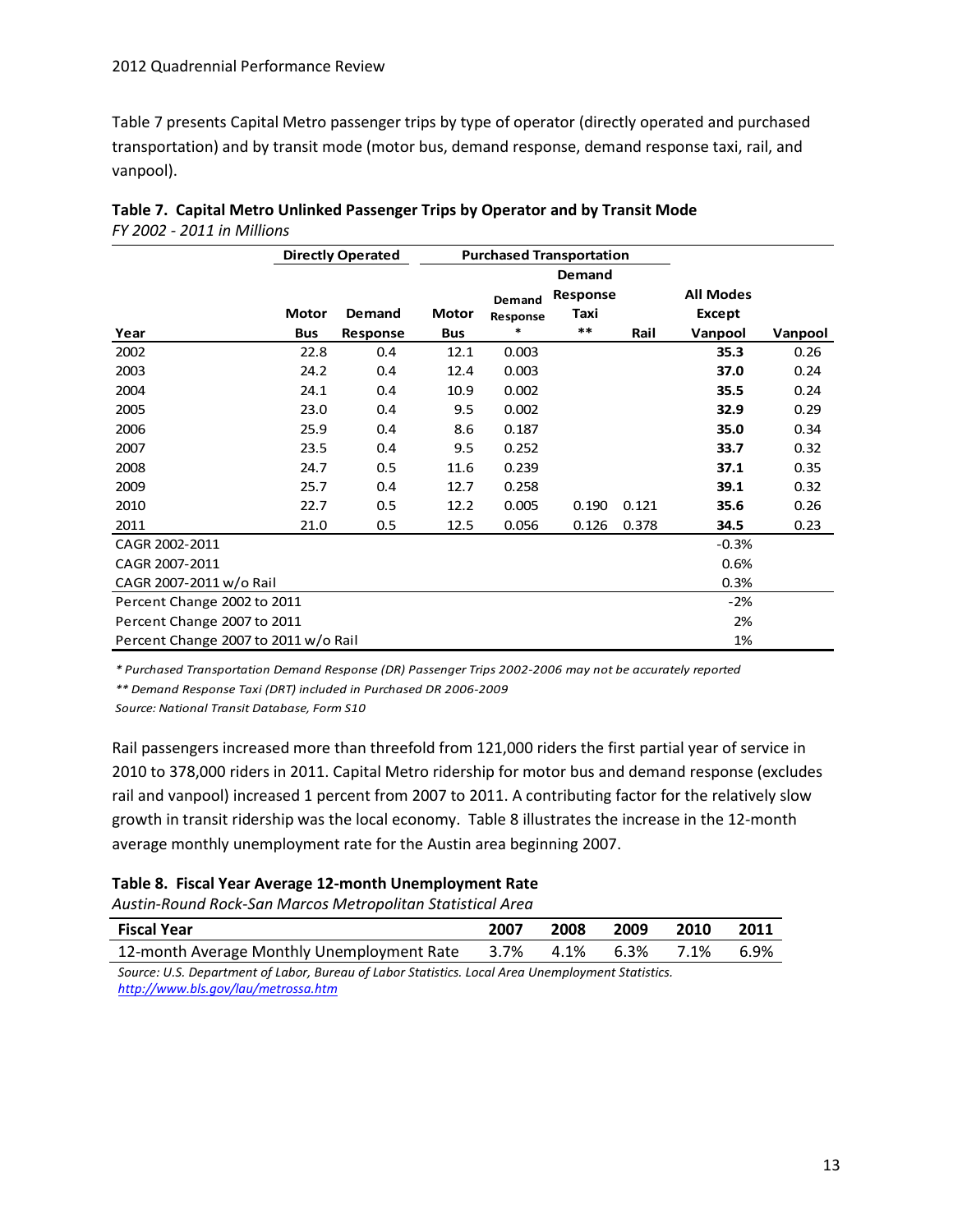#### 2012 Quadrennial Performance Review

[Figure 3](#page-17-0) illustrates Capital Metro trend in passenger trips by mode. Of all passenger trips in 2011, 97 percent were on motor bus, 1.5 percent on demand response, 1.1 percent on rail, and the rest on demand response taxi.



*Source: National Transit Database*

<span id="page-17-0"></span>**Figure 3. Capital Metro Unlinked Passenger Trips by Mode**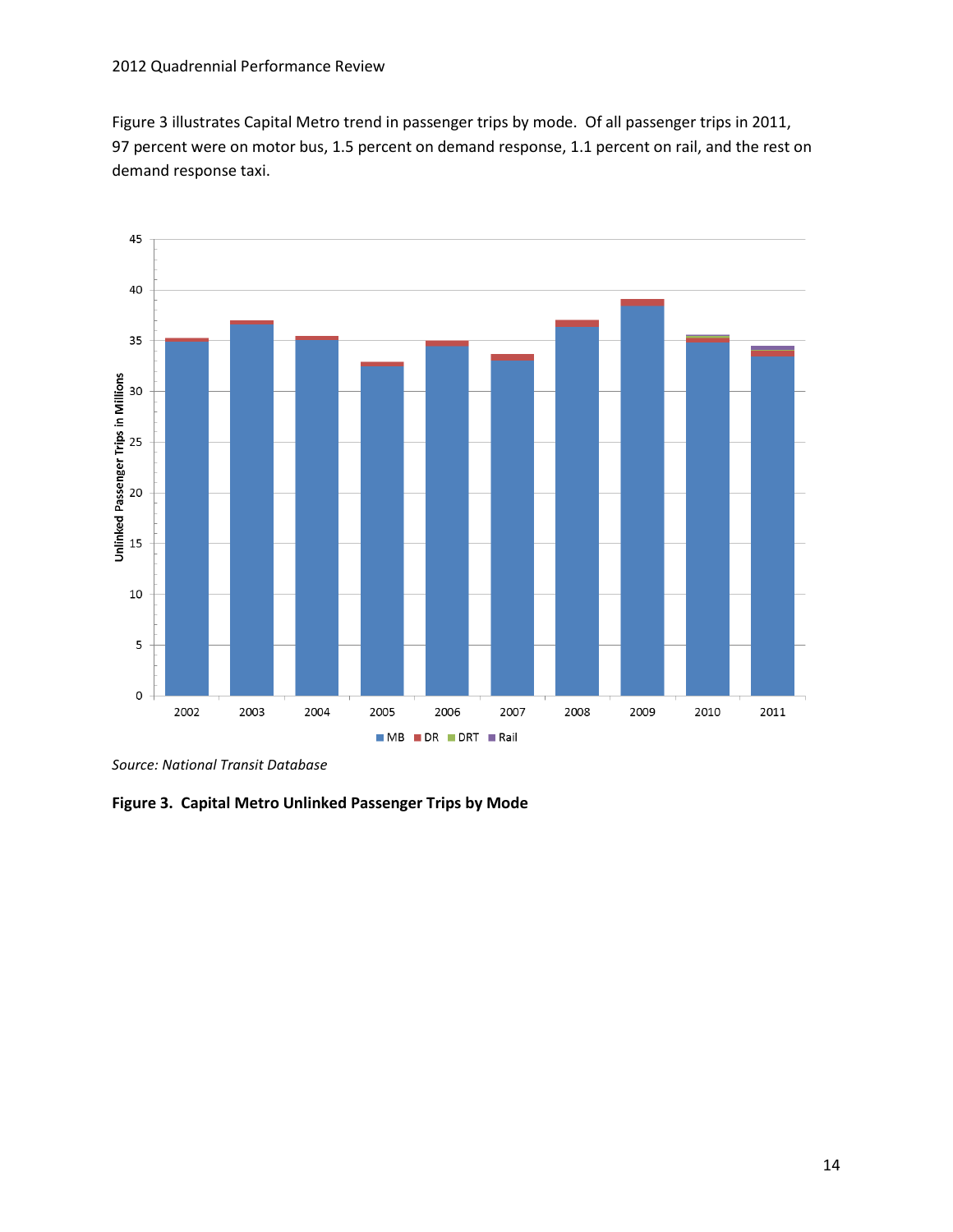[Table 9](#page-18-1) provides Capital Metro's operating cost per passenger trip by operator and by transit mode.

| <b>Directly Operated</b>             |              | <b>Purchased Transportation</b> |            |          |          |         |                  |         |
|--------------------------------------|--------------|---------------------------------|------------|----------|----------|---------|------------------|---------|
|                                      |              |                                 |            |          | Demand   |         |                  |         |
|                                      |              |                                 |            |          | Response |         | <b>All Modes</b> |         |
|                                      | <b>Motor</b> | Demand                          | Motor      | Demand   | Taxi     |         | Except           |         |
| Year                                 | <b>Bus</b>   | Response                        | <b>Bus</b> | Response | $***$    | Rail    | Vanpool          | Vanpool |
| 2002                                 | \$2.54       | \$38.27                         | \$1.42     | *        |          |         | \$2.59           | \$2.48  |
| 2003                                 | \$2.81       | \$46.41                         | \$1.50     | $\ast$   |          |         | \$2.89           | \$2.96  |
| 2004                                 | \$3.02       | \$44.75                         | \$1.48     | $\ast$   |          |         | \$3.10           | \$3.27  |
| 2005                                 | \$3.48       | \$48.98                         | \$1.80     | $\ast$   |          |         | \$3.66           | \$3.02  |
| 2006                                 | \$3.17       | \$53.07                         | \$2.38     | \$18.17  |          |         | \$3.62           | \$3.49  |
| 2007                                 | \$3.56       | \$53.27                         | \$2.48     | \$12.65  |          |         | \$3.94           | \$4.32  |
| 2008                                 | \$3.51       | \$50.55                         | \$2.48     | \$14.18  |          |         | \$3.86           | \$4.50  |
| 2009                                 | \$3.27       | \$54.27                         | \$2.43     | \$16.13  |          |         | \$3.66           | \$4.64  |
| 2010                                 | \$3.36       | \$54.33                         | \$2.63     | \$13.21  | \$18.53  | \$57.05 | \$4.05           | \$4.70  |
| 2011                                 | \$3.82       | \$52.87                         | \$2.75     | \$17.92  | \$19.20  | \$24.86 | \$4.40           | \$5.43  |
| CAGR 2002-2011                       |              |                                 |            |          |          |         | 6.0%             |         |
| CAGR 2007-2011                       |              |                                 |            |          |          |         | 2.8%             |         |
| CAGR 2007-2011 w/o Rail              |              |                                 |            |          |          |         | 1.4%             |         |
| 70%<br>Percent Change 2002 to 2011   |              |                                 |            |          |          |         |                  |         |
| 12%<br>Percent Change 2007 to 2011   |              |                                 |            |          |          |         |                  |         |
| Percent Change 2007 to 2011 w/o Rail |              |                                 |            |          |          |         | 6%               |         |

<span id="page-18-1"></span>

|                | Table 9. Capital Metro Operating Cost per Passenger Trip by Operator and by Transit Mode |
|----------------|------------------------------------------------------------------------------------------|
| FY 2002 - 2011 |                                                                                          |

*\* Purchased Transportation DR Passenger Trips 2002-2006 may not be accurately reported*

*\*\* DRT included in Purchased Transportation DR 2006-2009*

*Source: National Transit Database, Forms F30 and S10*

Cost per passenger for all modes except vanpool increased 12 percent from \$3.94 per passenger in 2007 to \$4.40 per passenger in 2011. This reflects a 14 percent increase in costs (see [Table 4\)](#page-11-1) and 2 percent increase in passenger trips (see [Table 7\)](#page-16-0). The compound annual growth rate was 2.8 percent.

The cost per passenger for motor bus and demand response only (excluding rail and vanpool) increased 6 percent from \$3.94 per passenger in 2007 to \$4.17 per passenger in 2011. The compound annual growth rate was 1.4 percent.

### <span id="page-18-0"></span>**Operating Cost per Revenue Hour**

Operating cost per revenue hour is computed by dividing the authority's annual operating cost by the total of scheduled hours that authority revenue vehicles are in revenue service for the same period. Revenue service means the time an authority revenue vehicle is in service to carry passengers, other than charter passengers. A revenue vehicle means a vehicle operated by an authority or as a purchased service that is used to carry paying passengers. Revenue hours do not include hours that a vehicle is not available for transporting passengers, for example the time for travel to/from the operating facility and the start/end of revenue service.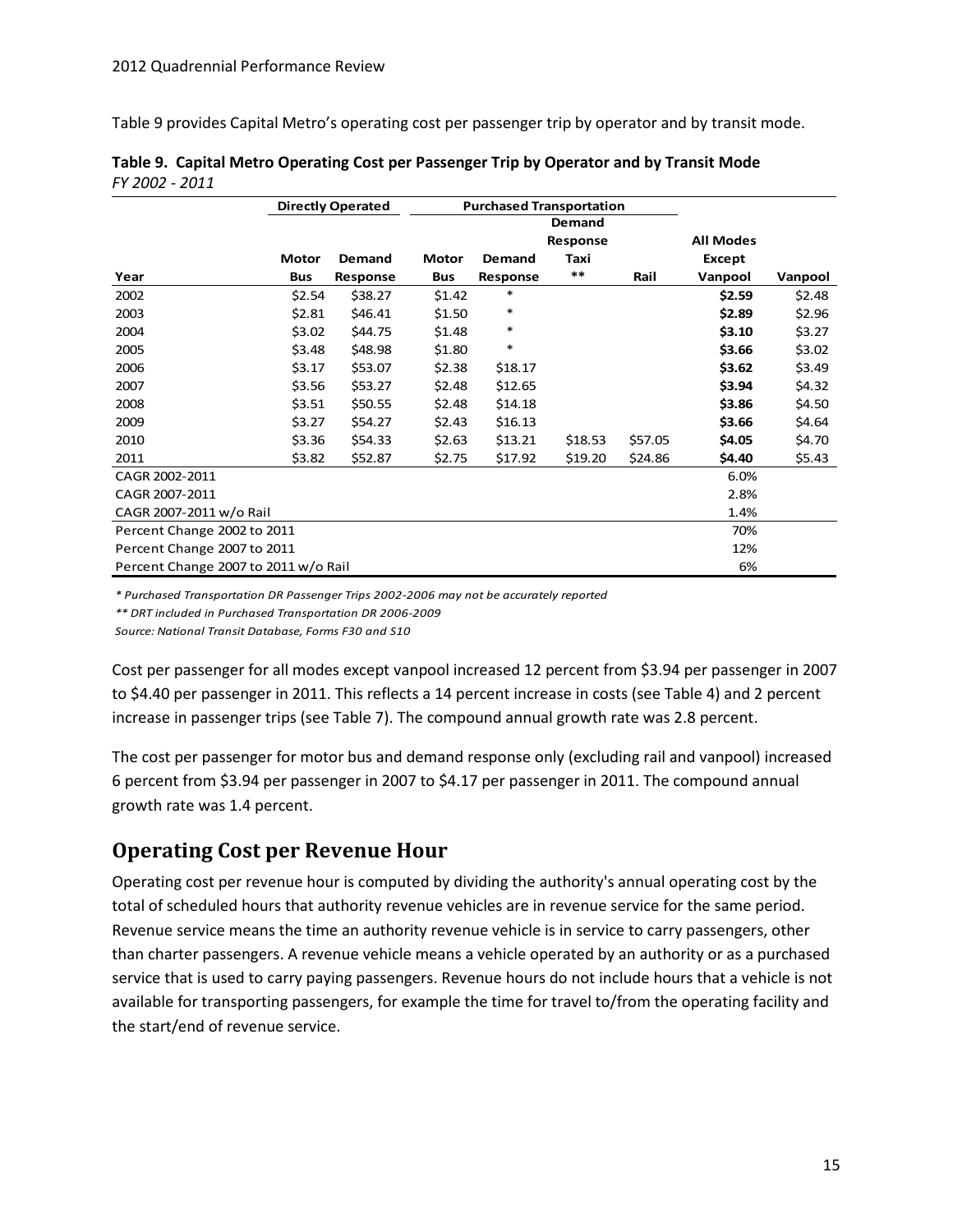Operating cost data are reported in Table 3, and revenue hours are documented in [Table 10](#page-19-0) by type of operator and by transit mode.

| <b>Directly Operated</b>             |              | <b>Purchased Transportation</b> |              |          |               |       |                  |         |
|--------------------------------------|--------------|---------------------------------|--------------|----------|---------------|-------|------------------|---------|
|                                      |              |                                 |              |          | <b>Demand</b> |       |                  |         |
|                                      |              |                                 |              | Demand   | Response      |       | <b>All Modes</b> |         |
|                                      | <b>Motor</b> | <b>Demand</b>                   | <b>Motor</b> | Response | Taxi          |       | Except           |         |
| Year                                 | <b>Bus</b>   | Response                        | <b>Bus</b>   | $\ast$   | $\ast\ast$    | Rail  | Vanpool          | Vanpool |
| 2002                                 | 0.85         | 0.19                            | 0.26         | 0.001    |               |       | 1.294            | 0.05    |
| 2003                                 | 0.87         | 0.20                            | 0.26         | 0.001    |               |       | 1.336            | 0.04    |
| 2004                                 | 0.86         | 0.21                            | 0.25         | 0.001    |               |       | 1.314            | 0.04    |
| 2005                                 | 0.82         | 0.22                            | 0.24         | 0.001    |               |       | 1.283            | 0.05    |
| 2006                                 | 0.78         | 0.20                            | 0.26         | 0.000    |               |       | 1.242            | 0.06    |
| 2007                                 | 0.78         | 0.21                            | 0.31         | 0.073    |               |       | 1.373            | 0.05    |
| 2008                                 | 0.79         | 0.23                            | 0.32         | 0.068    |               |       | 1.409            | 0.05    |
| 2009                                 | 0.76         | 0.21                            | 0.34         | 0.081    |               |       | 1.397            | 0.06    |
| 2010                                 | 0.68         | 0.23                            | 0.36         | 0.003    | 0.050         | 0.003 | 1.329            | 0.05    |
| 2011                                 | 0.69         | 0.24                            | 0.40         | 0.031    | 0.036         | 0.008 | 1.407            | 0.04    |
| CAGR 2002-2011                       |              |                                 |              |          |               |       | 0.9%             |         |
| CAGR 2007-2011                       |              |                                 |              |          |               |       | 0.6%             |         |
| CAGR 2007-2011 w/o Rail              |              |                                 |              |          |               |       | 0.5%             |         |
| 9%<br>Percent Change 2002 to 2011    |              |                                 |              |          |               |       |                  |         |
| Percent Change 2007 to 2011<br>2.5%  |              |                                 |              |          |               |       |                  |         |
| Percent Change 2007 to 2011 w/o Rail |              |                                 |              |          |               |       | 2%               |         |

<span id="page-19-0"></span>

| Table 10. Capital Metro Revenue Hours by Operator and by Transit Mode |  |
|-----------------------------------------------------------------------|--|
| FY 2002 - 2011 in Millions                                            |  |

*\* Purchased Transportation DR Revenue Hours 2002-2006 may not be accurately reported*

*\*\* DRT included in Purchased Transportation DR 2006-2009*

*Source: National Transit Database, Form S10*

Revenue hours of service for all modes except vanpool increased from 1.373 million hours in 2007 to 1.409 million hours in 2008; however, revenue hours decreased in 2009 and 2010. The revenue hours increased again in 2011 to 1.407 million hours. Revenue hours in 2011 were 0.1 percent less than 2008.

Revenue hours for all modes except vanpool increased 2.5 percent from 2007 to 2011. The compound annual growth rate for the four-year period was 0.6 percent. Rail revenue hours represented about 0.5 percent of all Capital Metro service in 2011.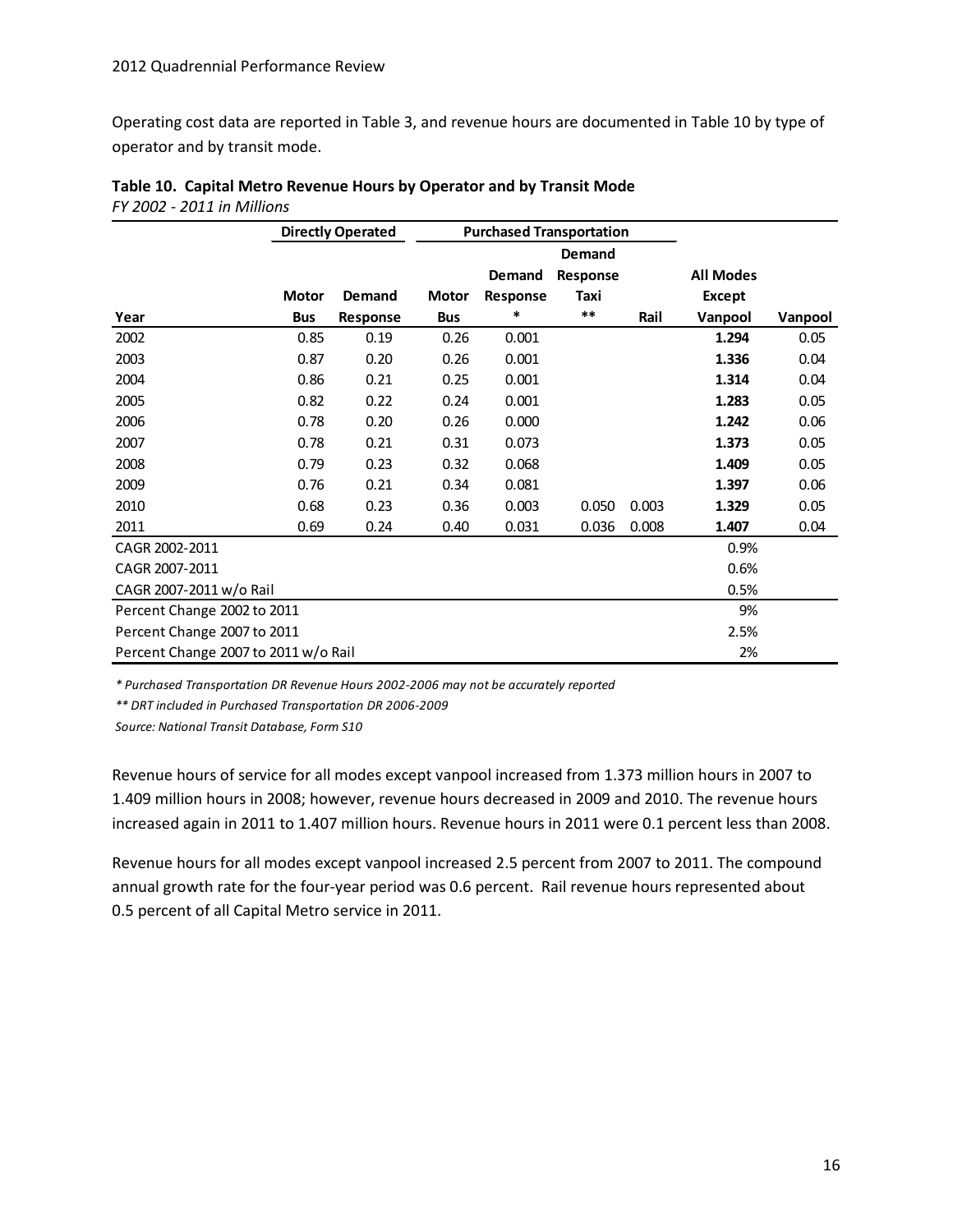[Table 11](#page-20-0) provides Capital Metro's operating cost per revenue hour by operator and by transit mode.

|                                      |              | <b>Directly Operated</b> |              |          | <b>Purchased Transportation</b> |         |                  |         |
|--------------------------------------|--------------|--------------------------|--------------|----------|---------------------------------|---------|------------------|---------|
|                                      |              |                          |              |          | Demand                          |         |                  |         |
|                                      |              |                          |              |          | Response                        |         | <b>All Modes</b> |         |
|                                      | <b>Motor</b> | Demand                   | <b>Motor</b> | Demand   | Taxi                            |         | <b>Except</b>    |         |
| Year                                 | <b>Bus</b>   | Response                 | <b>Bus</b>   | Response | $***$                           | Rail    | Vanpool          | Vanpool |
| 2002                                 | \$68.35      | \$79.27                  | \$66.71      | $\ast$   |                                 |         | \$70.80          | \$14.24 |
| 2003                                 | \$78.01      | \$90.33                  | \$70.85      | $\ast$   |                                 |         | \$80.07          | \$16.93 |
| 2004                                 | \$84.98      | \$87.05                  | \$65.75      | $\ast$   |                                 |         | \$83.67          | \$17.66 |
| 2005                                 | \$97.05      | \$94.71                  | \$72.33      | $\ast$   |                                 |         | \$93.91          | \$17.41 |
| 2006                                 | \$104.80     | \$105.05                 | \$78.79      | $\ast$   |                                 |         | \$102.15         | \$18.95 |
| 2007                                 | \$107.33     | \$105.55                 | \$76.93      | \$43.84  |                                 |         | \$96.88          | \$26.97 |
| 2008                                 | \$109.06     | \$105.37                 | \$91.19      | \$49.44  |                                 |         | \$101.54         | \$29.18 |
| 2009                                 | \$110.69     | \$113.27                 | \$90.30      | \$51.47  |                                 |         | \$102.65         | \$23.89 |
| 2010                                 | \$112.10     | \$111.02                 | \$87.99      | \$24.15  | \$70.48                         | \$2,720 | \$108.56         | \$25.43 |
| 2011                                 | \$115.66     | \$101.88                 | \$86.12      | \$32.38  | \$66.79                         | \$1,236 | \$107.91         | \$29.48 |
| CAGR 2002-2011                       |              |                          |              |          |                                 |         | 4.8%             |         |
| CAGR 2007-2011                       |              |                          |              |          |                                 |         | 2.7%             |         |
| CAGR 2007-2011 w/o Rail              |              |                          |              | 1.2%     |                                 |         |                  |         |
| 52%<br>Percent Change 2002 to 2011   |              |                          |              |          |                                 |         |                  |         |
| Percent Change 2007 to 2011<br>11%   |              |                          |              |          |                                 |         |                  |         |
| Percent Change 2007 to 2011 w/o Rail |              |                          |              |          |                                 |         | 5%               |         |

<span id="page-20-0"></span>

|                | Table 11. Capital Metro Operating Cost per Revenue Hour by Operator and by Transit Mode |
|----------------|-----------------------------------------------------------------------------------------|
| FY 2002 - 2011 |                                                                                         |

*\* Purchased Transportation DR Revenue Hours 2002-2006 may not be accurately reported*

*\*\* DRT included in Purchased Transportation DR 2006-2009*

*Source: National Transit Database, Forms F30 and S10*

The Capital Metro operating cost per revenue hour for all modes except vanpool increased 11 percent from 2007 to 2011. This reflects the 14 percent increase in operating cost (see [Table 4\)](#page-11-1) and 2.5 percent increase in revenue hours (see [Table 10\)](#page-19-0). The compound annual growth rate is 2.7 percent. For motor bus and demand response only (excluding rail and vanpool), the cost per revenue hour increased 5 percent in the four years from 2007 to 2011.

Demand response taxi service is not typically reported as a cost per hour. Taxi service is more likely to be evaluated for performance based on cost per passenger trip and the operating cost of a trip is generally defined by distance in miles.

The cost per revenue hour for rail in 2010 reflects higher costs for start-up and relatively few hours of operation. The increase in revenue hours of rail service in 2011 lowered the operating cost per revenue hour by 55 percent from \$2,720 per revenue hour in 2010 to \$1,236 per revenue hour in 2011.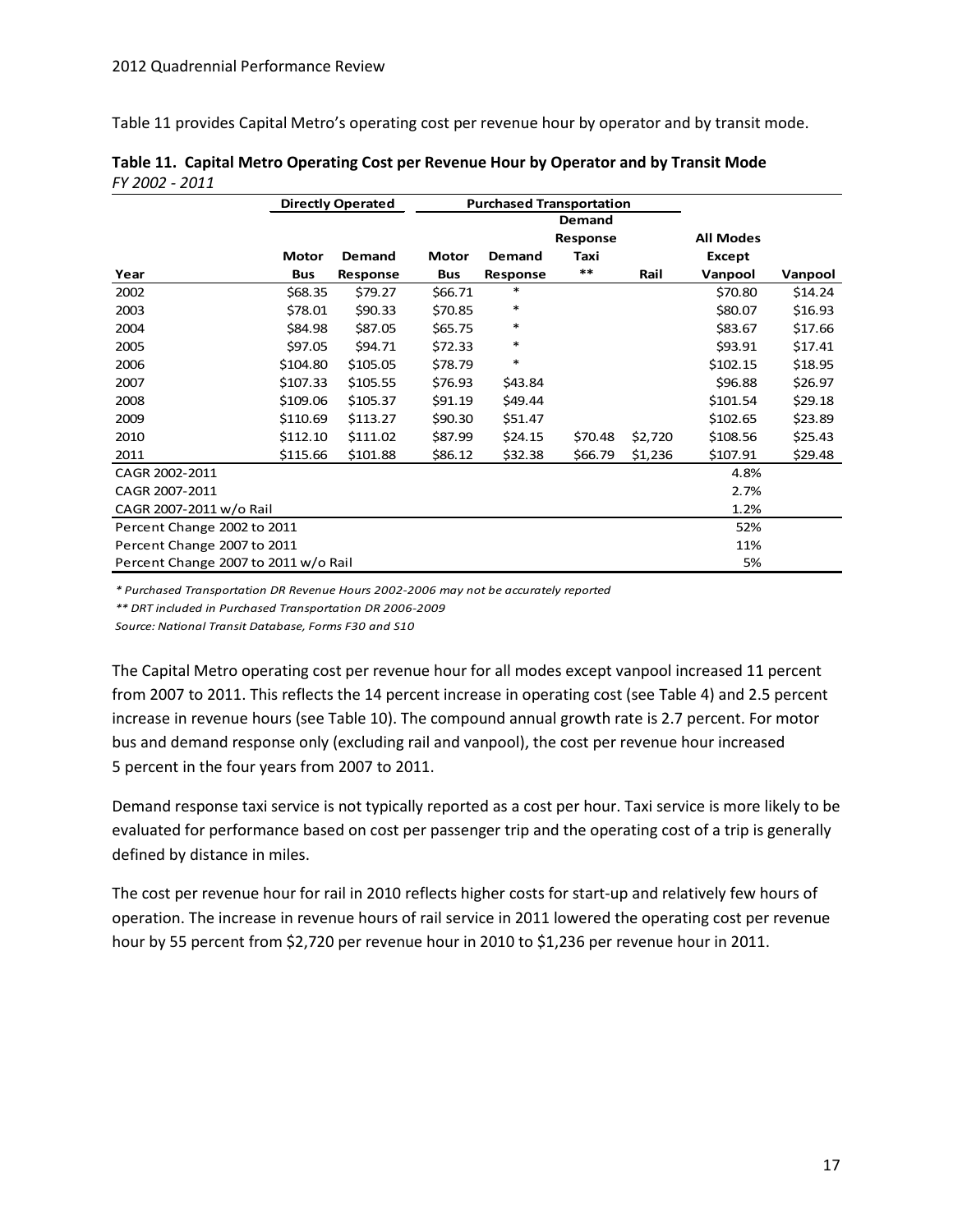### <span id="page-21-0"></span>**Operating Cost per Revenue Mile**

Operating cost per revenue mile is computed by dividing the authority's annual operating cost by the number of miles traveled by authority revenue vehicles while in revenue service for the same period. Revenue service means the time an authority revenue vehicle is in service to carry passengers, other than charter passengers. A revenue vehicle means a vehicle operated by an authority or as a purchased service that is used to carry paying passengers. Revenue miles do not include miles for travel to/from the operating facility for the start/end of revenue service or other miles when the vehicle is not in service to carry passengers.

Operating cost data are reported in Table 3, and revenue miles are documented in [Table 12](#page-21-1) by type of operator and by transit mode.

<span id="page-21-1"></span>

| Table 12. Capital Metro Revenue Miles by Operator and by Transit Mode |  |
|-----------------------------------------------------------------------|--|
| FY 2002 - 2011 in Millions                                            |  |

| <b>Directly Operated</b>             |              |          | <b>Purchased Transportation</b> |          |          |       |                  |         |
|--------------------------------------|--------------|----------|---------------------------------|----------|----------|-------|------------------|---------|
|                                      |              |          |                                 |          | Demand   |       |                  |         |
|                                      |              |          |                                 | Demand   | Response |       | <b>All Modes</b> |         |
|                                      | <b>Motor</b> | Demand   | <b>Motor</b>                    | Response | Taxi     |       | Except           |         |
| Year                                 | <b>Bus</b>   | Response | <b>Bus</b>                      | *        | $***$    | Rail  | Vanpool          | Vanpool |
| 2002                                 | 10.2         | 2.6      | 3.6                             | 0.020    |          |       | 16.5             | 1.3     |
| 2003                                 | 10.5         | 2.6      | 3.7                             | 0.018    |          |       | 16.8             | 1.3     |
| 2004                                 | 10.4         | 2.9      | 3.4                             | 0.017    |          |       | 16.7             | 1.2     |
| 2005                                 | 10.1         | 3.0      | 3.5                             | 0.018    |          |       | 16.7             | 1.5     |
| 2006                                 | 9.7          | 2.7      | 3.6                             | 0.000    |          |       | 16.0             | 1.6     |
| 2007                                 | 9.6          | 2.9      | 4.2                             | 1.478    |          |       | 18.1             | 1.5     |
| 2008                                 | 9.8          | 3.2      | 4.4                             | 1.248    |          |       | 18.6             | 1.6     |
| 2009                                 | 9.2          | 2.8      | 4.8                             | 1.562    |          |       | 18.3             | 1.5     |
| 2010                                 | 8.3          | 2.9      | 5.1                             | 0.036    | 1.135    | 0.063 | 17.5             | 1.3     |
| 2011                                 | 8.6          | 3.0      | 5.5                             | 0.365    | 0.776    | 0.176 | 18.4             | 1.2     |
| CAGR 2002-2011                       |              |          |                                 |          |          |       | 1.2%             |         |
| CAGR 2007-2011                       |              |          |                                 |          |          |       | 0.4%             |         |
| CAGR 2007-2011 w/o Rail              |              |          |                                 |          |          |       | 0.2%             |         |
| Percent Change 2002 to 2011          |              |          |                                 |          |          |       | 12%              |         |
| Percent Change 2007 to 2011          |              |          |                                 |          |          |       | 1.6%             |         |
| Percent Change 2007 to 2011 w/o Rail |              |          |                                 |          |          |       | 0.7%             |         |

*\* Purchased Transportation DR Revenue Miles 2002-2006 may not be accurately reported*

*\*\* DRT included in Purchased Transportation DR 2006-2009*

*Source: National Transit Database, Form S10*

Generally consistent with revenue hours (see [Table 10\)](#page-19-0), revenue miles of service increased 1.6 percent from 18.1 million miles in 2007 to 18.4 million miles in 2011. Motor bus (fixed-route) revenue miles increased 2.4 percent from 2007 to 2011, and demand response (including taxi) revenue miles decreased 4.8 percent. Rail revenue miles represented about 1 percent of all Capital Metro service in 2011. The compound annual growth rate in revenue miles was 0.4 percent for all modes excluding vanpool.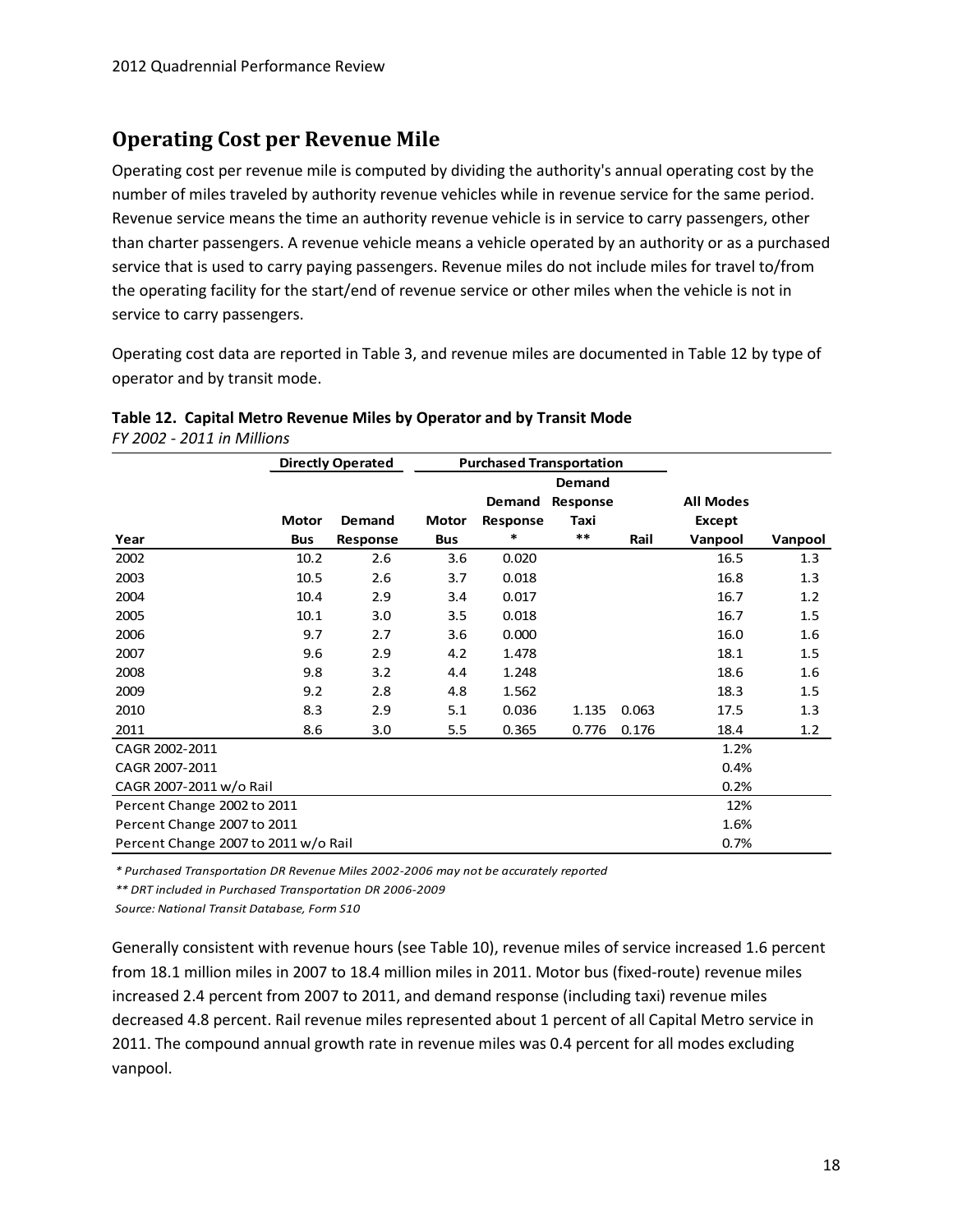[Table 13](#page-22-0) provides Capital Metro's operating cost per revenue mile by operator and by transit mode.

|                                      |            | <b>Directly Operated</b> |              | <b>Purchased Transportation</b> |               |          |                  |         |
|--------------------------------------|------------|--------------------------|--------------|---------------------------------|---------------|----------|------------------|---------|
|                                      |            |                          |              |                                 | <b>Demand</b> |          |                  |         |
|                                      |            |                          |              |                                 | Response      |          | <b>All Modes</b> |         |
|                                      | Motor      | Demand                   | <b>Motor</b> | Demand                          | Taxi          |          | Except           |         |
| Year                                 | <b>Bus</b> | Response                 | <b>Bus</b>   | Response                        | $***$         | Rail     | Vanpool          | Vanpool |
| 2002                                 | \$5.68     | \$5.63                   | \$4.73       | $\ast$                          |               |          | \$5.56           | \$0.49  |
| 2003                                 | \$6.51     | \$6.80                   | \$5.06       | $\ast$                          |               |          | \$6.37           | \$0.57  |
| 2004                                 | \$7.02     | \$6.29                   | \$4.71       | $\ast$                          |               |          | \$6.57           | \$0.64  |
| 2005                                 | \$7.88     | \$6.96                   | \$4.85       | $\ast$                          |               |          | \$7.21           | \$0.59  |
| 2006                                 | \$8.49     | \$7.66                   | \$5.73       | $\ast$                          |               |          | \$7.94           | \$0.73  |
| 2007                                 | \$8.71     | \$7.82                   | \$5.69       | \$2.16                          |               |          | \$7.34           | \$0.91  |
| 2008                                 | \$8.88     | \$7.60                   | \$6.56       | \$2.71                          |               |          | \$7.70           | \$0.99  |
| 2009                                 | \$9.19     | \$8.74                   | \$6.41       | \$2.66                          |               |          | \$7.83           | \$1.00  |
| 2010                                 | \$9.18     | \$8.82                   | \$6.31       | \$1.76                          | \$3.10        | \$108.99 | \$8.24           | \$0.91  |
| 2011                                 | \$9.35     | \$8.18                   | \$6.22       | \$2.73                          | \$3.13        | \$53.28  | \$8.25           | \$1.08  |
| CAGR 2002-2011                       |            |                          |              |                                 |               |          | 4.5%             |         |
| CAGR 2007-2011                       |            |                          |              |                                 |               |          | 3.0%             |         |
| CAGR 2007-2011 w/o Rail              |            |                          |              |                                 |               |          | 1.6%             |         |
| Percent Change 2002 to 2011          |            |                          |              |                                 | 48%           |          |                  |         |
| Percent Change 2007 to 2011          |            |                          |              |                                 | 12%           |          |                  |         |
| Percent Change 2007 to 2011 w/o Rail |            |                          |              |                                 |               |          | 6%               |         |

<span id="page-22-0"></span>

|                | Table 13. Capital Metro Operating Cost per Revenue Mile by Operator and by Transit Mode |
|----------------|-----------------------------------------------------------------------------------------|
| FY 2002 - 2011 |                                                                                         |

*\* Purchased Transportation DR Revenue Miles 2002-2006 may not be accurately reported*

*\*\* DRT included in Purchased Transportation DR 2006-2009*

*Source: National Transit Database, Forms F30 and S10*

The Capital Metro operating cost per revenue mile for all modes except vanpool increased 12 percent from \$7.34 in 2007 to \$8.25 per revenue mile in 2011. This reflects the 14 percent increase in operating cost (see [Table 4\)](#page-11-1) and 1.6 percent increase in revenue miles (see [Table 12\)](#page-21-1). The compound annual growth rate was 3 percent. For motor bus and demand response only (excluding rail and vanpool), the cost per revenue hour increased about 6 percent in the four years from 2007 to 2011.

The cost per revenue mile for rail in 2010 reflects higher costs for start-up and relatively few miles of operation. The increase in service in 2011 resulted in a lower operating cost per revenue mile of rail service.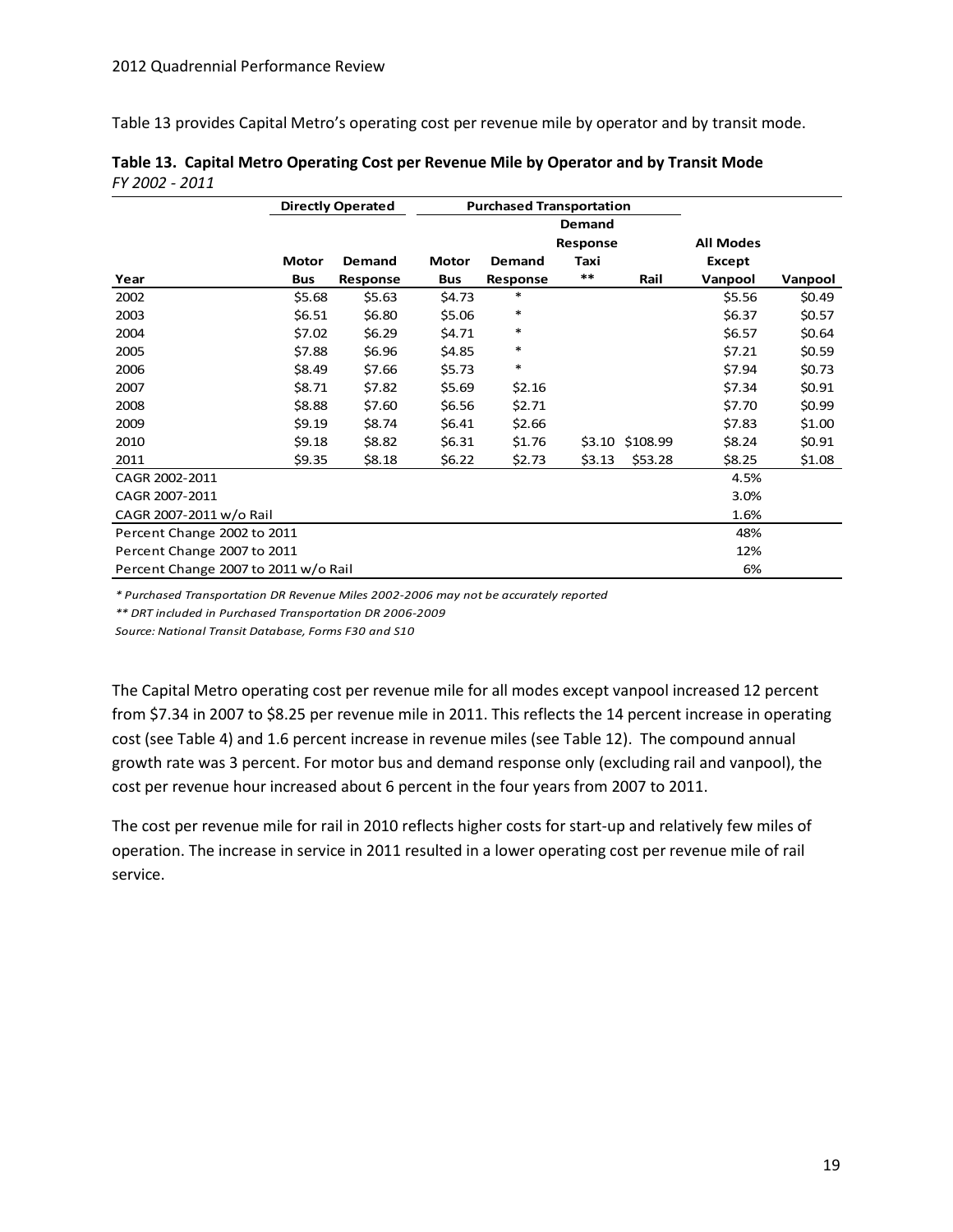[Figure](#page-23-0) 4 illustrates the trend in Capital Metro operating cost per revenue hour and per revenue mile for all modes. Increases in the cost per mile and cost per hour in 2010 reflect the implementation of rail.



*Source: National Transit Database*

<span id="page-23-0"></span>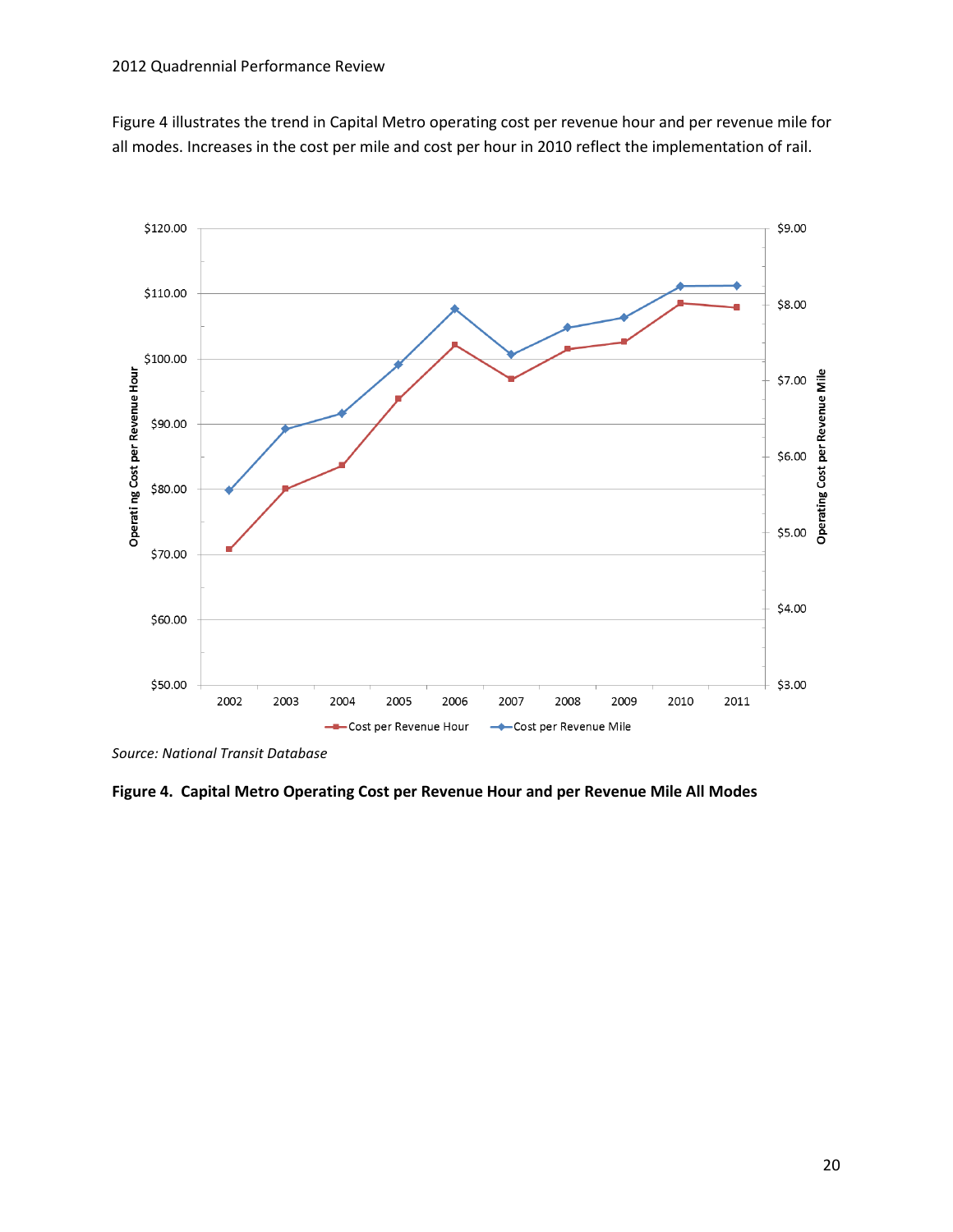### <span id="page-24-0"></span>**Sales and Use Tax Receipts per Passenger**

The sales and use tax receipts per passenger are computed by dividing the annual receipts from authority sales and use taxes by passenger trips for the same period. Passenger trips means the unlinked passenger trips reported in Table 6.



[Figure 5](#page-24-1) illustrates the trend in Capital Metro sales and use tax revenues for 2002 - 2011.

*Source: National Transit Database*

<span id="page-24-1"></span>**Figure 5. Capital Metro Sales and Use Tax Revenues**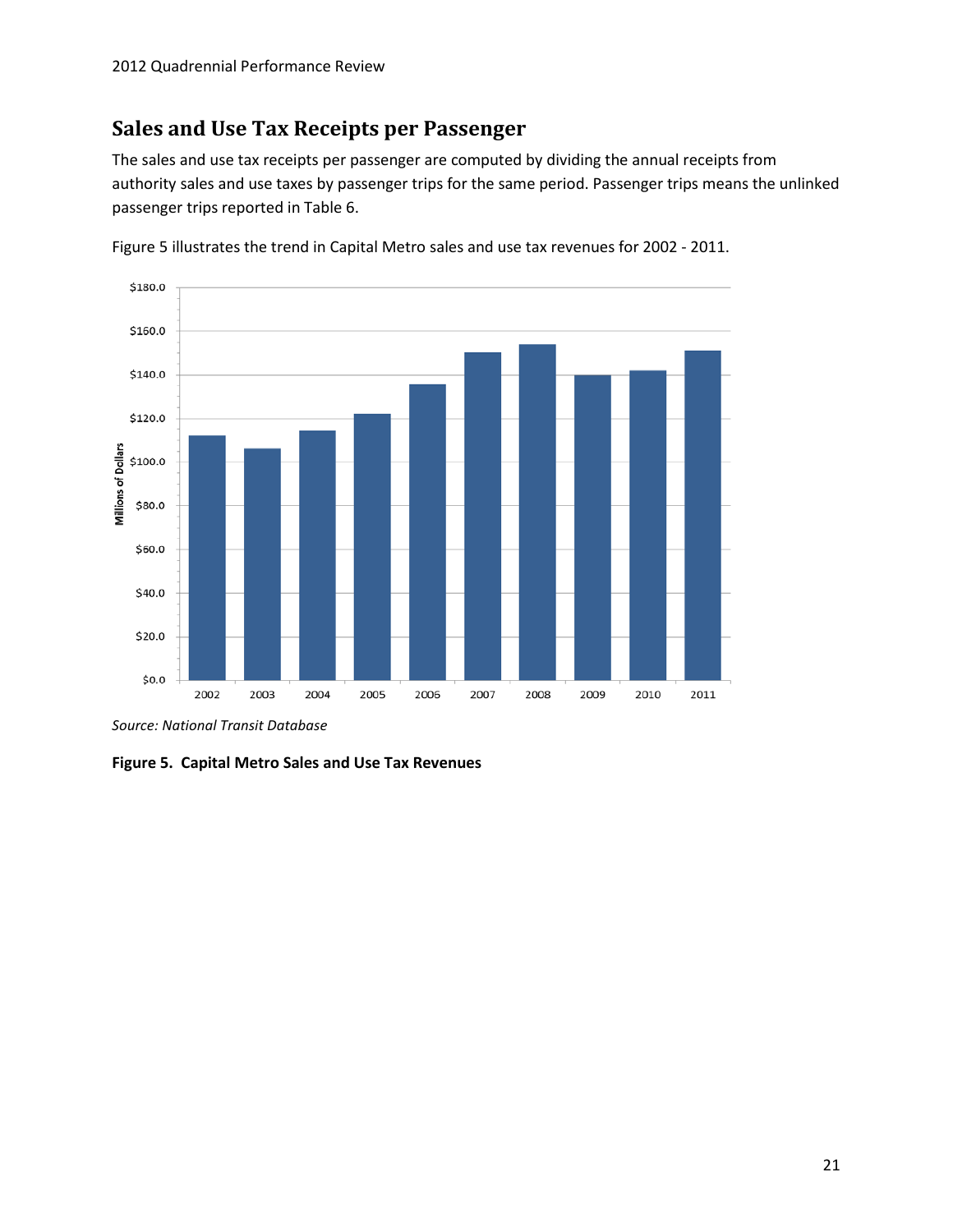[Table 14](#page-25-1) documents the trend in sales tax revenue and passenger trips over the past 10 years. From 2002 to 2011, tax revenue increased 35 percent. Tax revenues increased 1 percent from 2007 to 2011. The slow growth reflects the downturn in the local economy. During the same period, the Capital Metro passenger trips for all modes except vanpool increased 2 percent.

|                             |                      | Unlinked<br><b>Passenger Trips</b> |                  |
|-----------------------------|----------------------|------------------------------------|------------------|
|                             | <b>Sales and Use</b> | <b>All Modes Except</b>            |                  |
|                             | <b>Tax Receipts</b>  | Vanpool                            | Tax Receipts per |
| Year                        | In Millions \$       | In Millions                        | Passenger Trip   |
| 2002                        | \$112.3              | 35.3                               | \$3.18           |
| 2003                        | \$106.3              | 37.0                               | \$2.87           |
| 2004                        | \$114.5              | 35.5                               | \$3.23           |
| 2005                        | \$122.1              | 32.9                               | \$3.71           |
| 2006                        | \$135.9              | 35.0                               | \$3.88           |
| 2007                        | \$150.3              | 33.7                               | \$4.46           |
| 2008                        | \$153.8              | 37.1                               | \$4.15           |
| 2009                        | \$139.9              | 39.1                               | \$3.58           |
| 2010                        | \$141.9              | 35.6                               | \$3.98           |
| 2011                        | \$151.2              | 34.5                               | \$4.38           |
| CAGR 2002-2011              | 3.4%                 | $-0.3%$                            | 3.6%             |
| CAGR 2007-2011              | 0.1%                 | 0.6%                               | $-0.4%$          |
| Percent Change 2002 to 2011 | 35%                  | $-2\%$                             | 38%              |
| Percent Change 2007 to 2011 | 1%                   | 2%                                 | $-2%$            |

<span id="page-25-1"></span>

|                | Table 14. Capital Metro Sales and Use Tax Receipts per Passenger Trip for All Modes |
|----------------|-------------------------------------------------------------------------------------|
| FY 2002 - 2011 |                                                                                     |

*Source: National Transit Database, Forms F10 and S10*

Sales and use tax receipts per passenger trip decreased 2 percent from \$4.46 per passenger trip in 2007 to \$4.38 per passenger trip in 2011 for a compound annual growth rate of -0.4 percent.

### <span id="page-25-0"></span>**Fare Recovery Rate**

The fare recovery rate is computed by dividing the annual revenue (including fares, tokens, passes, tickets, and route guarantees, provided by passengers and sponsors of passengers) by the operating cost for the same period. Charter revenue, interest income, advertising income, and other operating income are excluded from revenue provided by passengers and sponsors of passengers. Capital Metro's contract revenues from the UT Shuttle service and other sponsored pass programs are included as fare revenue.

Capital Metro implemented fare changes in 2008 and 2010. In October 2008, the base fare increased from \$0.50 to \$0.75. Fares were adjusted again in January 2010 when the base fare for local bus service increased from \$0.75 to \$1.00; the fare for express bus service increased from \$1.50 to \$2.50; and the MetroRail fare was set at \$2.00 for one zone and \$3.00 for two zones. The MetroAccess 10-ride ticket book was set at \$12.00 in January 2010.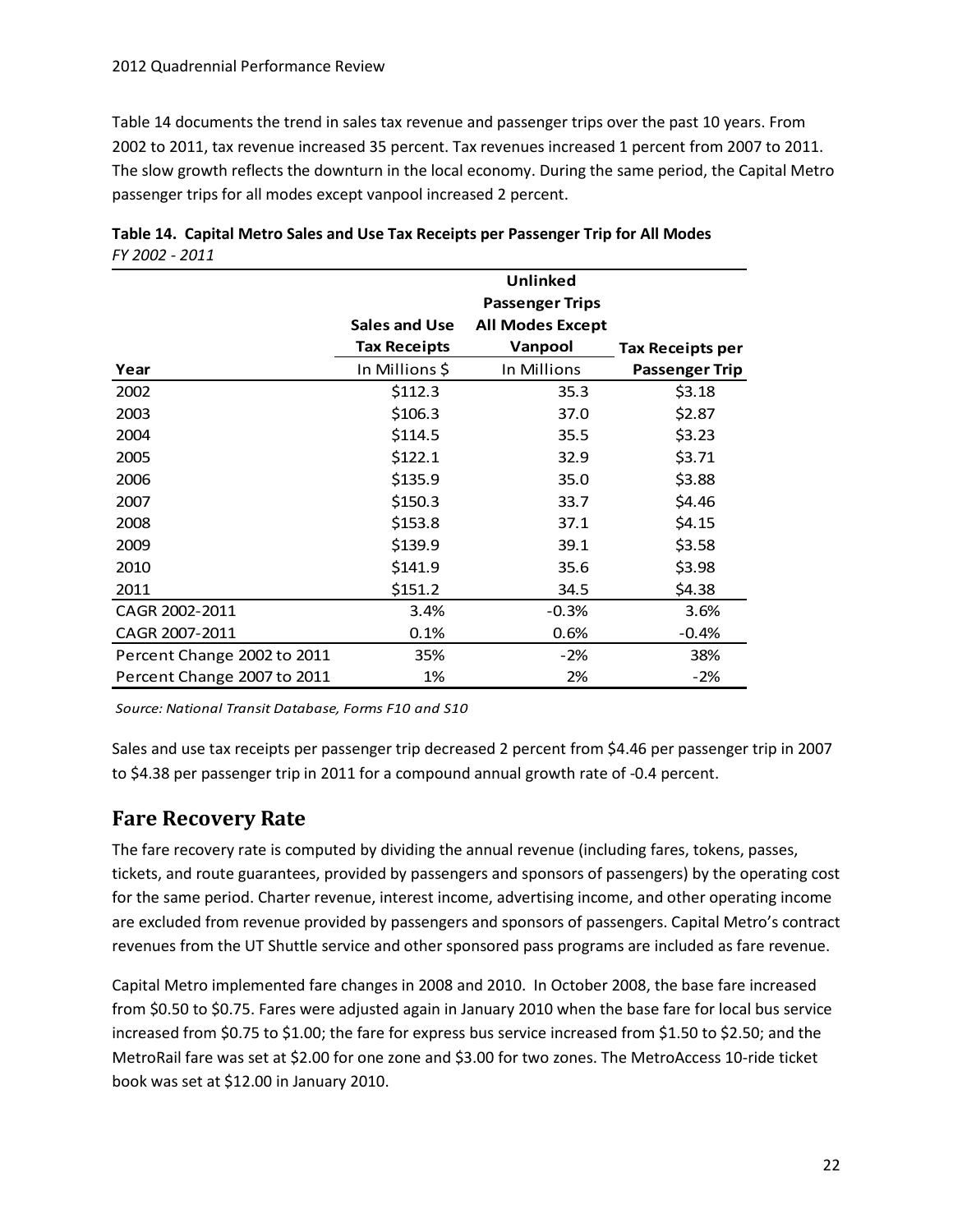Another fare revision in January 2011 continued the \$1.00 base fare for local bus service but established a "regional fare" of \$2.75 for regional service including MetroExpress and MetroRail (and all MetroBus service). The MetroAccess price for the 10-ride ticket book for eligible riders was increased to \$15.00. MetroRail riders may purchase a single ride zoned fare. The cost is \$1.00 for one zone and \$2.75 for two zones. All other MetroRail passes must be purchased at the regional rate.

[Table 15](#page-26-0) shows Capital Metro's fare revenue receipts by operator and by transit mode.

| FY 2002 - 2011 in Millions of Dollars |              |          |                  |                  |          |                  |         |
|---------------------------------------|--------------|----------|------------------|------------------|----------|------------------|---------|
|                                       |              |          | <b>Directly</b>  | Purchased        |          |                  |         |
|                                       |              |          | Operated         |                  |          | <b>All Modes</b> |         |
|                                       | <b>Motor</b> | Demand   | <b>Motor Bus</b> | <b>Motor Bus</b> |          | Except           |         |
| Year                                  | <b>Bus</b>   | Response | and DR           | and DR           | Rail     | Vanpool          | Vanpool |
| 2002                                  | \$8.50       | \$0.15   | \$3.27           | \$5.39           |          | \$8.65           | \$0.24  |
| 2003                                  | \$9.03       | \$0.52   | \$3.45           | \$6.09           |          | \$9.55           | \$0.22  |
| 2004                                  | \$9.13       | \$0.44   | \$3.94           | \$5.63           |          | \$9.57           | \$0.21  |
| 2005                                  | \$9.92       | \$0.27   | \$4.40           | \$5.80           |          | \$10.20          | \$0.26  |
| 2006                                  | \$10.52      | \$0.27   | \$4.90           | \$5.89           |          | \$10.78          | \$0.34  |
| 2007                                  | \$11.40      | \$0.31   | \$5.18           | \$6.53           |          | \$11.71          | \$0.37  |
| 2008                                  | \$12.38      | \$0.36   | \$5.53           | \$7.21           |          | \$12.74          | \$0.31  |
| 2009                                  | \$13.44      | \$0.44   | \$6.75           | \$7.13           |          | \$13.88          | \$0.54  |
| 2010                                  | \$13.89      | \$0.65   | \$7.81           | \$6.72           | \$0.03\$ | \$14.57          | \$0.55  |
| 2011                                  | \$15.50      | \$0.72   | \$8.46           | \$7.76           | \$0.95   | \$17.18          | \$0.51  |
| CAGR 2002-2011                        |              |          |                  |                  |          | 7.9%             |         |
| CAGR 2007-2011                        |              |          |                  |                  |          | 10.0%            |         |
| CAGR 2007-2011 w/o Rail               |              |          |                  |                  |          | 8.5%             |         |
| Percent Change 2002 to 2011           |              |          |                  |                  |          | 98%              |         |
| Percent Change 2007 to 2011           |              |          |                  |                  |          | 47%              |         |
| Percent Change 2007 to 2011 w/o Rail  |              |          |                  |                  |          | 38%              |         |

<span id="page-26-0"></span>

|  | Table 15. Capital Metro Fare Revenues by Operator and by Transit Mode |  |  |
|--|-----------------------------------------------------------------------|--|--|
|  |                                                                       |  |  |

*Source: National Transit Database, Form F10*

*Note: UT Shuttle and Other Transportation Revenue (in lieu of fares) included with Motor Bus/Purchased Fare Revenues*

With the fare adjustments, passenger fare revenues for all modes except vanpool increased every year during the review period, for a total 47 percent increase in fare revenues from 2007 to 2011. New rail service contributes to the increase in fare revenues. Motor bus and demand response fare revenues (excluding rail and vanpool) increased 38 percent from 2007 to 2011, for a compound annual growth rate of 8.5 percent.

Fare revenues for the demand response mode (STS/MetroAccess ADA complementary paratransit) vary during the period 2002 – 2009. Prior to 2002, the demand response fare was \$0.60, but customers rarely paid this amount. In addition to the cash fare, customers could also pay with a single ride ticket or use a flash monthly pass. The 10-ride booklet was sold at retail outlets for \$3.00, providing an option for half the \$0.60 fare. In 2002, Capital Metro eliminated cash fares for demand response service but did not increase the price of the ticket booklet at retail outlets. Since the booklet price remained \$3.00 for 10 rides, Capital Metro was collecting just \$0.30 per ride. The base fare for fixed-route was \$0.50, and so Capital Metro could have charged up to \$1.00 per ride (twice the base fare for fixed-route) under ADA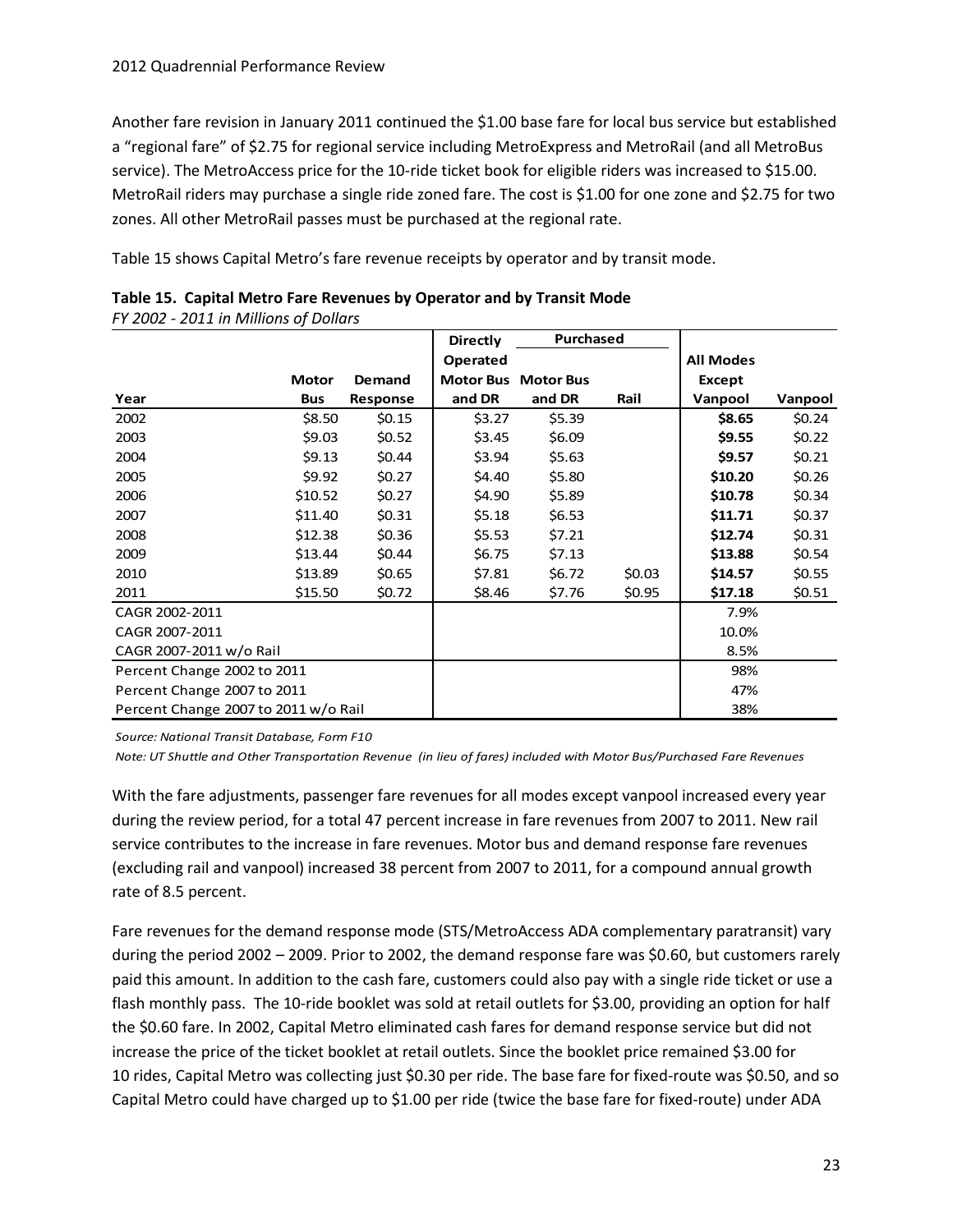guidelines. The lower price for a 10-ride ticket book remained in effect until January 2010, when changes in the fare structure increased the price of the 10-ride ticket book to \$12.00. Additional adjustments were made in January 2011 and the 10-ride ticket book price increased to \$15.00.

With regard to the significant jump in 2003 demand response fare revenue, Capital Metro identified and corrected errors in reporting revenue for several quarters in 2001, 2002, and 2003. The correction was filed in July 2003, thus increasing revenues in one fiscal year.

[Table 16](#page-27-0) gives the average fare recovery rate by operator and by transit mode. The fare recovery rate is computed by dividing the annual fare revenue [\(Table 15\)](#page-26-0) by the operating cost for the same operator and mode [\(Table 4\)](#page-11-1).

|                             |              |          | <b>Directly</b> | Purchased                  |       |                  |         |
|-----------------------------|--------------|----------|-----------------|----------------------------|-------|------------------|---------|
|                             |              |          | Operated        |                            |       | <b>All Modes</b> |         |
|                             | <b>Motor</b> | Demand   |                 | <b>Motor Bus Motor Bus</b> |       | Except           |         |
| Year                        | <b>Bus</b>   | Response | and DR          | and DR                     | Rail  | Vanpool          | Vanpool |
| 2002                        | 11.3%        | 0.9%     | 4.5%            | 28.6%                      |       | 9.4%             | 36.8%   |
| 2003                        | 10.4%        | 2.6%     | 4.0%            | 29.2%                      |       | 8.9%             | 30.4%   |
| 2004                        | 10.2%        | 2.1%     | 4.3%            | 29.9%                      |       | 8.7%             | 27.0%   |
| 2005                        | 10.2%        | 1.2%     | 4.4%            | 29.7%                      |       | 8.5%             | 30.0%   |
| 2006                        | 10.3%        | 1.1%     | 4.8%            | 24.7%                      |       | 8.5%             | 29.3%   |
| 2007                        | 10.6%        | 1.2%     | 4.9%            | 24.3%                      |       | 8.8%             | 26.5%   |
| 2008                        | 10.7%        | 1.3%     | 5.0%            | 22.3%                      |       | 8.9%             | 20.2%   |
| 2009                        | 11.7%        | 1.6%     | 6.2%            | 20.3%                      |       | 9.7%             | 36.6%   |
| 2010                        | 12.8%        | 2.2%     | 7.7%            | 18.9%                      | 0.5%  | 10.1%            | 45.6%   |
| 2011                        | 13.5%        | 2.6%     | 8.1%            | 20.6%                      | 10.2% | 11.3%            | 40.9%   |
| CAGR 2002-2011              |              |          |                 |                            |       | 2.0%             |         |
| CAGR 2007-2011              |              |          |                 |                            |       | 6.5%             |         |
| Percent Change 2002 to 2011 |              |          |                 |                            |       | 20%              |         |
| Percent Change 2007 to 2011 |              |          |                 |                            |       | 28%              |         |

<span id="page-27-0"></span>

|                | Table 16. Capital Metro Fare Recovery Rate by Operator and by Transit Mode |
|----------------|----------------------------------------------------------------------------|
| FY 2002 - 2011 |                                                                            |

*Source: National Transit Database, Forms F10 and F30*

*Note: Calculated by dividing Farebox Revenue by Operating Expenses*

*Note: UT Shuttle and Other Transportation Revenue (in lieu of fares) included with Motor Bus/Purchased Fare Revenues*

The fare recovery rate increased 28 percent from 8.8 percent in 2007 to 11.3 percent in 2011, representing 6.5 percent compound annual growth rate. The fare recovery rate for rail service in 2010 is low due to significant free fare promotions for the first year of operation.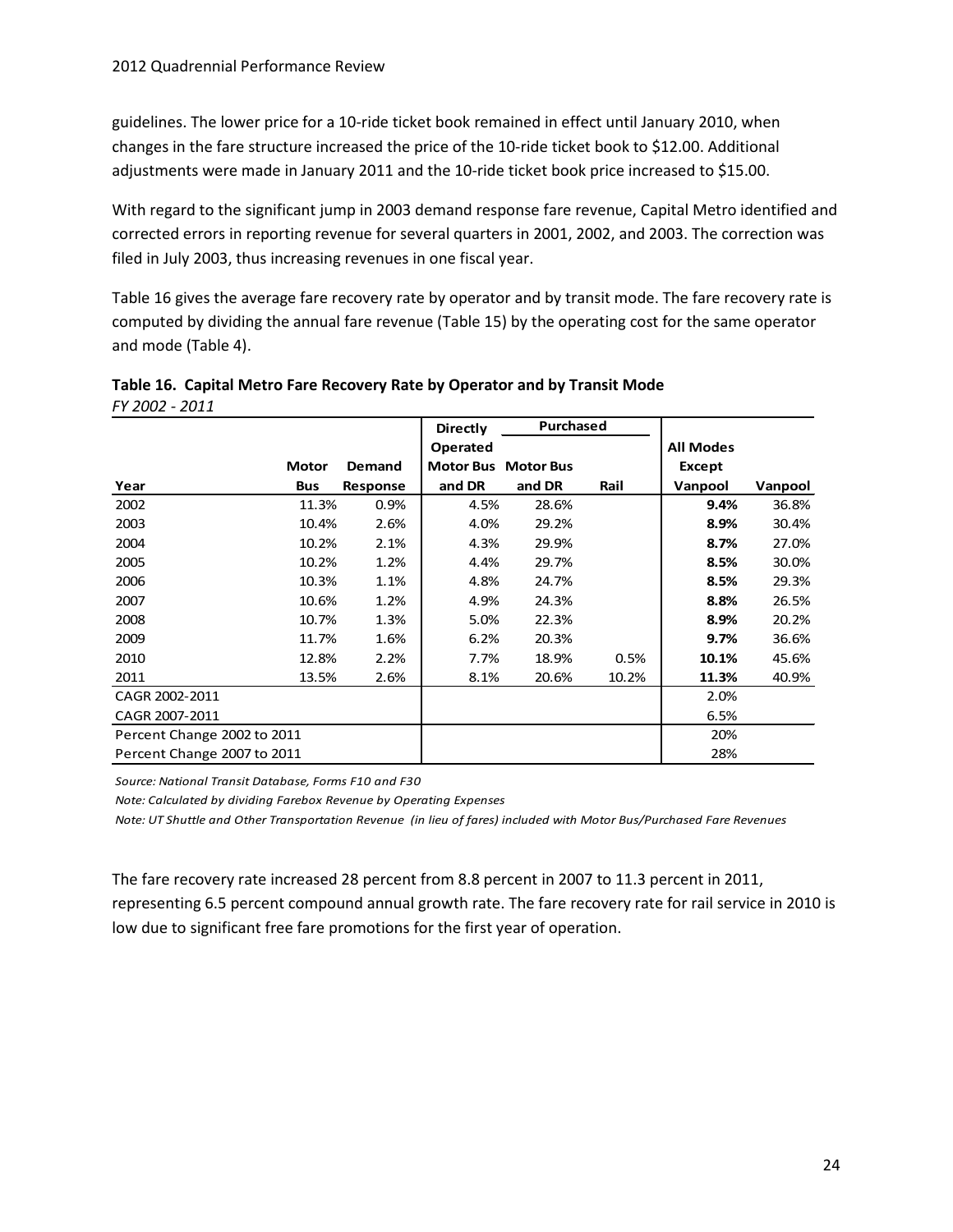[Figure 6](#page-28-0) illustrates the trend in farebox revenues and corresponding farebox recovery rate for 2002 through 2011.



*Source: National Transit Database*

<span id="page-28-0"></span>**Figure 6. Capital Metro Fare Revenues and Percent Farebox Recovery**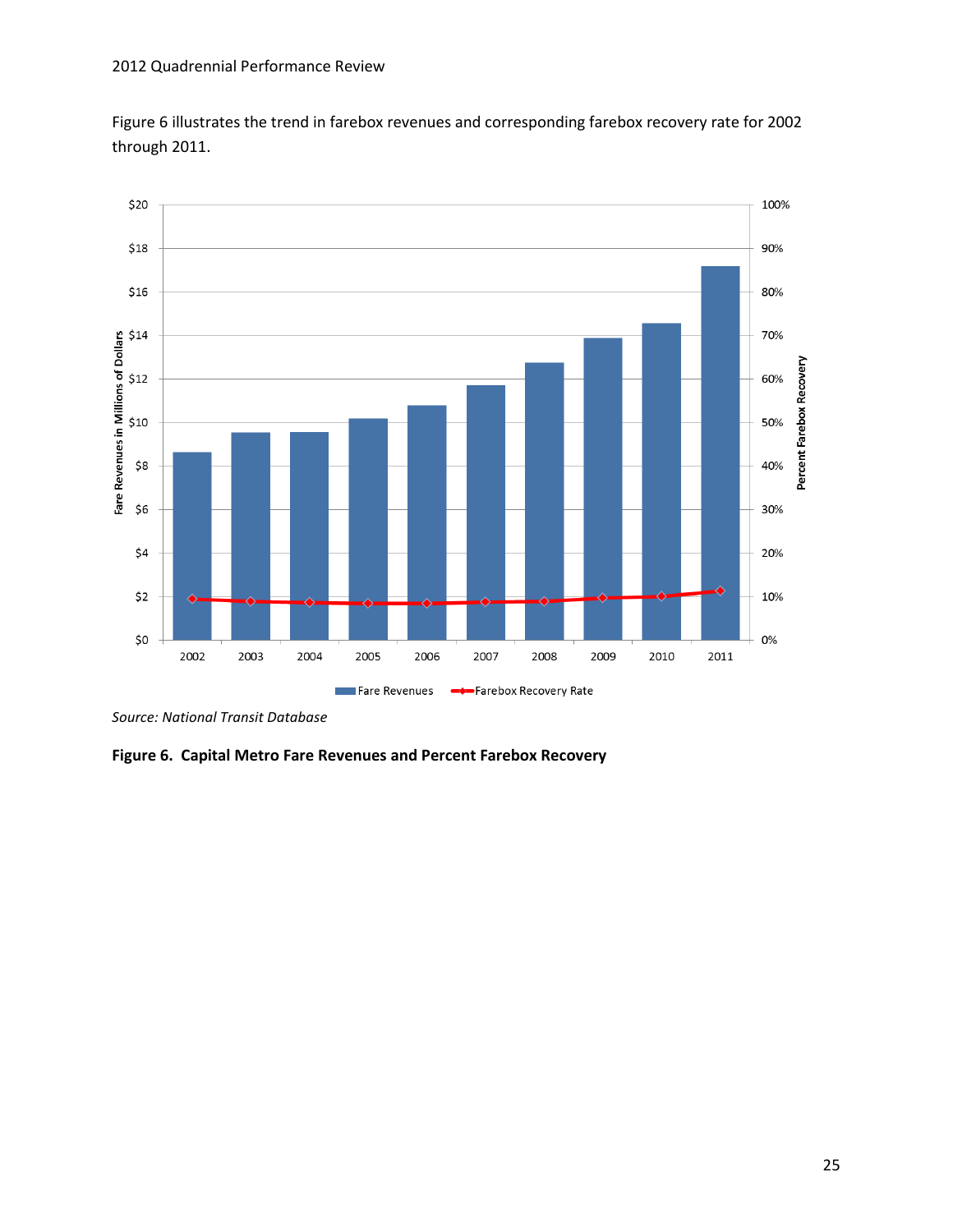[Table 17](#page-29-1) shows Capital Metro's average fare by mode. Average fare is computed by dividing fare revenues by unlinked passenger trips over the same period. The average fare reflects the fare revenue per passenger after all discounts are applied, including monthly passes and reduced fares for special populations, such as seniors 65 and over, Medicare cardholders, people with disabilities, students ages 6-18 and active and reserve military personnel. The average fare for demand response reflects variations in revenues collected 2002 – 2009 as described above.

|                             |              |          | <b>Directly</b>  | Purchased        |        |                  |         |
|-----------------------------|--------------|----------|------------------|------------------|--------|------------------|---------|
|                             |              |          | Operated         |                  |        | <b>All Modes</b> |         |
|                             | <b>Motor</b> | Demand   | <b>Motor Bus</b> | <b>Motor Bus</b> |        | <b>Except</b>    |         |
| Year                        | <b>Bus</b>   | Response | and DR           | and DR           | Rail   | Vanpool          | Vanpool |
| 2002                        | \$0.24       | \$0.40   | \$0.14           | \$0.45           |        | \$0.25           | \$0.91  |
| 2003                        | \$0.25       | \$1.33   | \$0.14           | \$0.49           |        | \$0.26           | \$0.90  |
| 2004                        | \$0.26       | \$1.08   | \$0.16           | \$0.52           |        | \$0.27           | \$0.88  |
| 2005                        | \$0.31       | \$0.63   | \$0.19           | \$0.61           |        | \$0.31           | \$0.91  |
| 2006                        | \$0.31       | \$0.46   | \$0.19           | \$0.67           |        | \$0.31           | \$1.02  |
| 2007                        | \$0.35       | \$0.46   | \$0.22           | \$0.67           |        | \$0.35           | \$1.15  |
| 2008                        | \$0.34       | \$0.50   | \$0.22           | \$0.61           |        | \$0.34           | \$0.91  |
| 2009                        | \$0.35       | \$0.63   | \$0.26           | \$0.55           |        | \$0.35           | \$1.70  |
| 2010                        | \$0.40       | \$0.97   | \$0.34           | \$0.54           | \$0.26 | \$0.41           | \$0.55  |
| 2011                        | \$0.46       | \$1.12   | \$0.39           | \$0.61           | \$2.53 | \$0.50           | \$0.51  |
| CAGR 2002-2011              |              |          |                  |                  |        | 8.2%             |         |
| CAGR 2007-2011              |              |          |                  |                  |        | 9.4%             |         |
| Percent Change 2002 to 2011 |              |          |                  |                  |        | 103%             |         |
| Percent Change 2007 to 2011 |              |          |                  |                  |        | 43%              |         |

<span id="page-29-1"></span>

| Table 17. Capital Metro Average Fare by Mode |  |  |  |
|----------------------------------------------|--|--|--|
| FY 2002 - 2011                               |  |  |  |

*Source: National Transit Database, Forms F10 and S10*

*Note: Calculated by dividing Farebox Revenue by Unlinked Passenger Trips*

*Note: UT Shuttle and Other Transportation Revenue (in lieu of fares) included with Motor Bus/Purchased Fare Revenues*

The average fare for all modes except vanpool doubled from 2002 to 2011. The increase from 2007 to 2011 was 43 percent for a compound annual growth rate of 9.4 percent. Ridership increased 2 percent during this period (see [Table 7\)](#page-16-0), so most of the increase in average fare is attributed to the revisions in the fare structure. The average fare for rail was low in 2010 due to significant free fare promotions for the first year of operation.

### <span id="page-29-0"></span>**Average Vehicle Occupancy**

Average vehicle occupancy is computed by dividing the annual passenger miles by the miles traveled by authority revenue vehicles in revenue service for the same time period. The annual passenger miles are computed by multiplying annual passenger trips by the average distance ridden per passenger during the same time period. The average distance ridden per passenger is determined by sampling the average passenger distance on a random selection of bus trips during the year. The methodology is established by the requirements for reporting passenger miles to the National Transit Database.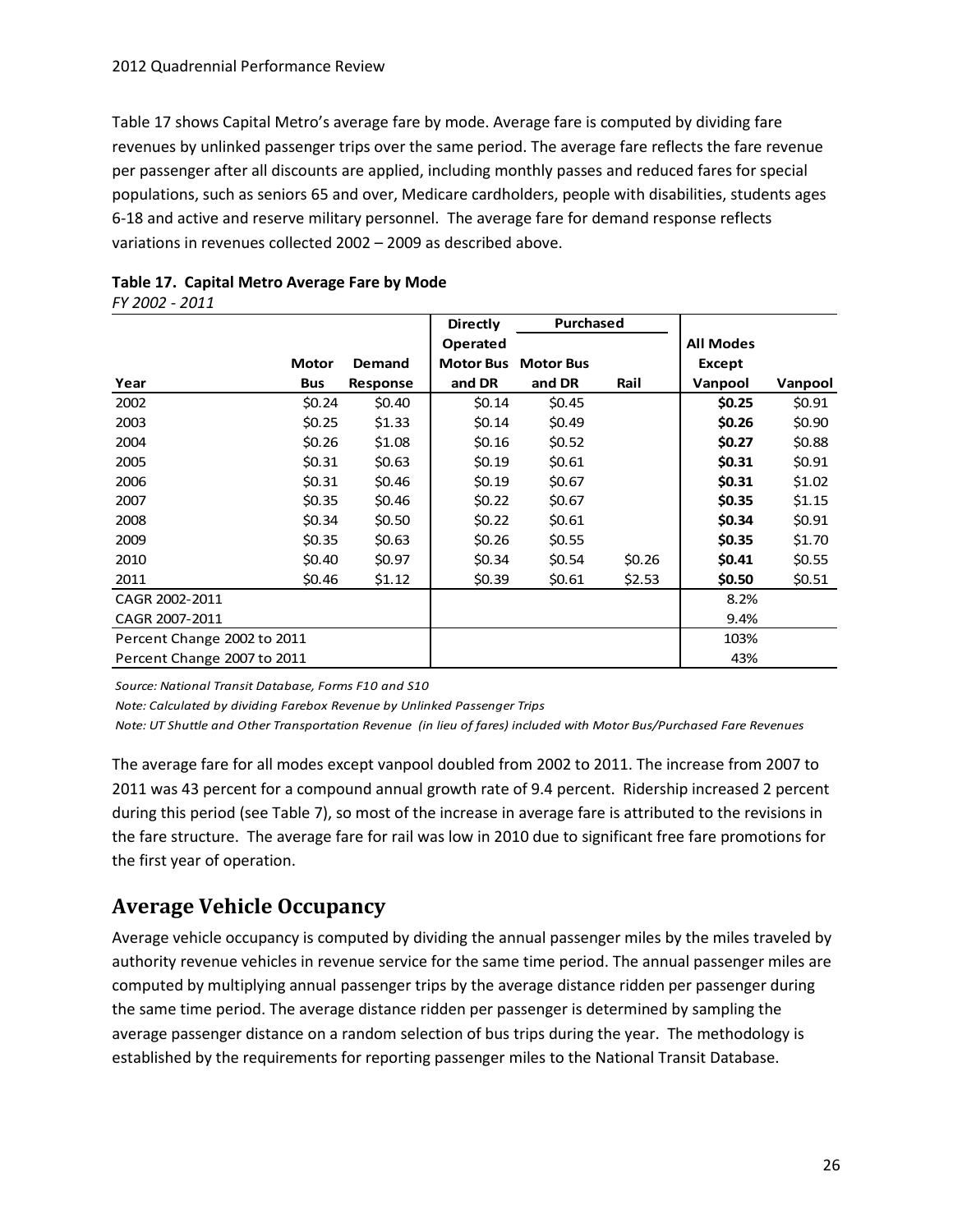[Table 18](#page-30-0) documents Capital Metro's passenger miles by operator and by transit mode for the period 2002 - 2011. Passenger miles for all modes (excluding vanpool) increased 12 percent from 2007 to 2011 and passenger trips for motor bus, demand response, and demand response taxi (excluding rail and vanpool) increased 7 percent.

|                                      |              | <b>Directly Operated</b> |              | <b>Purchased Transportation</b> |          |      |                  |         |
|--------------------------------------|--------------|--------------------------|--------------|---------------------------------|----------|------|------------------|---------|
|                                      |              |                          |              |                                 | Demand   |      |                  |         |
|                                      |              |                          |              | Demand                          | Response |      | <b>All Modes</b> |         |
|                                      | <b>Motor</b> | <b>Demand</b>            | <b>Motor</b> | Response                        | Taxi     |      | Except           |         |
| Year                                 | <b>Bus</b>   | Response                 | <b>Bus</b>   | *                               | $***$    | Rail | Vanpool          | Vanpool |
| 2002                                 | 77.7         | 3.2                      | 31.6         | 0.05                            |          |      | 112.6            | 5.5     |
| 2003                                 | 83.9         | 3.3                      | 32.5         | 0.04                            |          |      | 119.7            | 4.8     |
| 2004                                 | 82.3         | 3.6                      | 30.7         | 0.03                            |          |      | 116.5            | 4.8     |
| 2005                                 | 76.0         | 3.8                      | 28.1         | 0.04                            |          |      | 107.9            | 5.5     |
| 2006                                 | 96.4         | 3.5                      | 24.3         | 1.08                            |          |      | 125.2            | 6.3     |
| 2007                                 | 94.4         | 3.4                      | 31.2         | 1.47                            |          |      | 130.5            | 6.1     |
| 2008                                 | 109.5        | 3.6                      | 40.8         | 1.53                            |          |      | 155.5            | 6.2     |
| 2009                                 | 125.8        | 3.3                      | 45.3         | 1.73                            |          |      | 176.2            | 7.3     |
| 2010                                 | 99.7         | 3.5                      | 42.0         | 0.04                            | 1.23     | 2.15 | 148.6            | 6.1     |
| 2011                                 | 99.7         | 3.3                      | 34.9         | 0.40                            | 0.90     | 6.42 | 145.6            | 5.4     |
| CAGR 2002-2011                       |              |                          |              |                                 |          |      | 2.9%             |         |
| CAGR 2007-2011                       |              |                          |              |                                 |          |      | 2.8%             |         |
| CAGR 2007-2011 w/o Rail              |              |                          |              |                                 |          |      | 1.6%             |         |
| Percent Change 2002 to 2011          |              |                          |              |                                 |          |      | 29%              |         |
| Percent Change 2007 to 2011          |              |                          |              |                                 |          |      | 12%              |         |
| Percent Change 2007 to 2011 w/o Rail |              |                          |              |                                 |          |      | 7%               |         |

<span id="page-30-0"></span>

| Table 18. Capital Metro Passenger Miles by Operator and by Transit Mode |
|-------------------------------------------------------------------------|
| FY 2002 - 2011 in Millions                                              |

*\* Purchased Transportation DR Passenger Miles 2002-2006 may not be accurately reported*

*\*\* DRT included in Purchased Transportation DR 2006-2009*

*Source: National Transit Database, Form S10*

[Table 19](#page-31-1) documents Capital Metro's average vehicle occupancy by operator and by transit mode for the period 2002 - 2011. Average vehicle occupancy increased 10 percent from 2007 to 2011 for all modes (excluding vanpool) and increased 6 percent for motor bus, demand response and taxi (excluding rail and vanpool).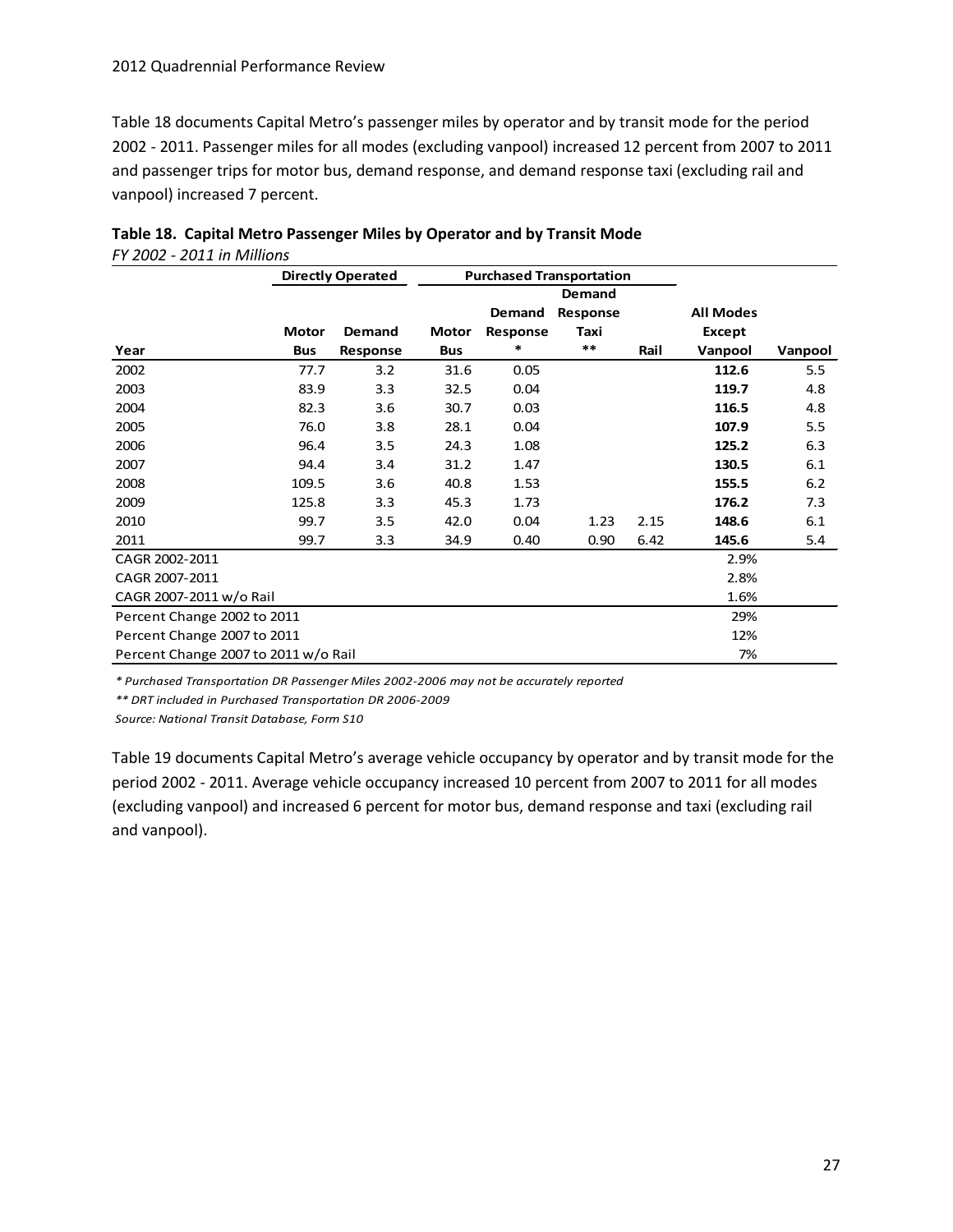|                                      |              |                 | <b>Directly</b>  | Purchased        |       |                  |         |
|--------------------------------------|--------------|-----------------|------------------|------------------|-------|------------------|---------|
|                                      |              |                 | Operated         |                  |       | <b>All Modes</b> |         |
|                                      | <b>Motor</b> | Demand          | <b>Motor Bus</b> | <b>Motor Bus</b> |       | Except           |         |
| Year                                 | <b>Bus</b>   | <b>Response</b> | and DR           | and DR           | Rail  | Vanpool          | Vanpool |
| 2002                                 | 7.89         | 1.24            | 6.31             | 8.64             |       | 6.83             | 4.17    |
| 2003                                 | 8.24         | 1.25            | 6.66             | 8.80             |       | 7.13             | 3.79    |
| 2004                                 | 8.17         | 1.25            | 6.46             | 8.90             |       | 6.97             | 3.88    |
| 2005                                 | 7.62         | 1.26            | 6.06             | 7.93             |       | 6.46             | 3.71    |
| 2006                                 | 9.11         | 1.67            | 8.05             | 7.11             |       | 7.84             | 3.95    |
| 2007                                 | 9.13         | 1.12            | 7.84             | 5.80             |       | 7.20             | 4.00    |
| 2008                                 | 10.61        | 1.17            | 8.75             | 7.49             |       | 8.37             | 3.91    |
| 2009                                 | 12.24        | 1.16            | 10.84            | 7.36             |       | 9.62             | 4.97    |
| 2010                                 | 10.61        | 1.17            | 9.21             | 6.94             | 33.93 | 8.49             | 4.59    |
| 2011                                 | 9.55         | 1.11            | 8.89             | 5.44             | 36.46 | 7.91             | 4.65    |
| CAGR 2002-2011                       |              |                 |                  |                  |       | 1.6%             |         |
| CAGR 2007-2011                       |              |                 |                  |                  |       | 2.4%             |         |
| CAGR 2007-2011 w/o Rail              |              |                 |                  |                  |       | 1.5%             |         |
| Percent Change 2002 to 2011          |              |                 |                  |                  |       | 16%              |         |
| Percent Change 2007 to 2011          |              |                 |                  |                  |       | 10%              |         |
| Percent Change 2007 to 2011 w/o Rail |              |                 |                  |                  |       | 6%               |         |

<span id="page-31-1"></span>**Table 19. Capital Metro Average Vehicle Occupancy by Operator and by Transit Mode** *FY 2002 - 2011* 

*Source: National Transit Database, Form S10*

*Note: Calculated by dividing Annual Passenger Miles by Annual Vehicle Revenue Miles*

### <span id="page-31-0"></span>**On-Time Performance**

According to the instructions for computation of performance indicators in Texas Transportation Code Section 451.455, an authority's on-time performance is computed by determining an annual percentage of revenue vehicle trips that depart from selected locations at a time not earlier than the published departure time and not later than five minutes after that published time.

On-time performance is not reported to the National Transit Database. The source of data for on-time performance is Capital Metro field checks for a sample selection of checkpoints. [Table 20](#page-32-1) documents on-time performance by transit mode and for the Capital Metro system.

One of the factors contributing to delays in transit service (and a decrease in on-time performance) is the level of traffic congestion for the operating environment. According to the Urban Mobility Report 2010 by the Texas A&M Transportation Institute, 48 percent of all lane miles on freeways and major arterials in the Austin urban area are congested during peak periods (about 5.5 hours per weekday). With a rapid population growth in the region, congestion continues to escalate – more congested roadways for longer periods.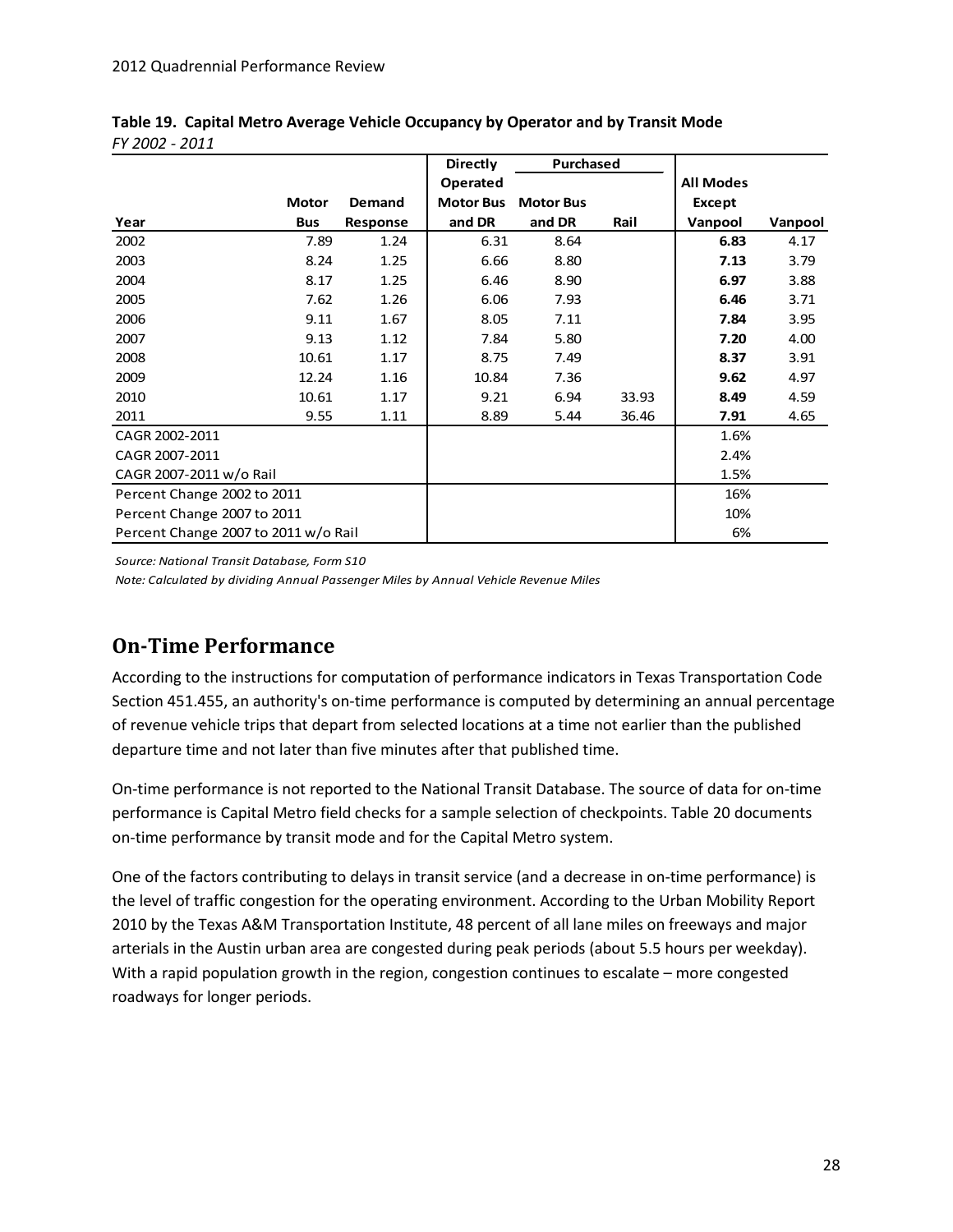|                             |                 | <b>Motor Bus</b> |         | All      |       |
|-----------------------------|-----------------|------------------|---------|----------|-------|
|                             | Directly        |                  |         | Demand   |       |
| Year                        | <b>Operated</b> | Purchased        | System  | Response | Rail  |
| 2002                        |                 |                  | 88.9%   |          |       |
| 2003                        |                 |                  | 89.0%   |          |       |
| 2004                        |                 |                  | 89.1%   |          |       |
| 2005                        |                 |                  | 90.0%   |          |       |
| 2006                        |                 |                  | 88.5%   |          |       |
| 2007                        |                 |                  | 89.8%   |          |       |
| 2008                        | 88.1%           | 88.4%            | 88.1%   | 88.7%    |       |
| 2009                        | 89.6%           | 89.7%            | 89.6%   | 88.8%    |       |
| 2010                        | 88.0%           | 88.4%            | 88.1%   | 92.9%    | 97.3% |
| 2011                        | 88.1%           | 87.5%            | 88.0%   | 95.2%    | 99.2% |
| CAGR 2002-2011              |                 |                  | $-0.1%$ |          |       |
| CAGR 2007-2011              |                 |                  | $-0.5%$ |          |       |
| Percent Change 2002 to 2011 |                 |                  | $-1.1%$ |          |       |
| Percent Change 2007 to 2011 |                 |                  | $-2.1%$ |          |       |

#### <span id="page-32-1"></span>**Table 20. Capital Metro On-Time Performance by Transit Mode** *FY 2002 - 2011*

*Source: Capital Metro*

*Note: On-Time Performance for revenue vehicles that depart not early and not later than 5 minutes of scheduled time*

On-time performance for motor bus was 89.8 percent in 2007 and 89.6 percent in 2009, but decreased to 88.1 percent in 2010. On-time performance in 2011 was consistent with the previous year. Demand response on-time performance increased from 88.7 percent in 2008 to 95.2 percent in 2011. Rail on-time performance is high at 99.2 percent in 2011.

### <span id="page-32-0"></span>**Accidents per 100,000 Miles of Service**

As defined by Texas statute, accidents per 100,000 miles is derived by dividing the annual number of accidents by 100,000 and dividing the product by the number of miles for all services, including charter and non-revenue service, directly operated by the authority for the same period. According to statute, an "accident" includes:

- a collision that involves an authority's revenue vehicles, other than a lawfully parked revenue vehicle, and that results in property damage, injury, or death, and
- an incident that results in the injury or death of a person on board or boarding or alighting from an authority's revenue vehicle.

The incident data reported to the National Transit Database is not consistent with the Texas statutory definition of accidents and incidents. Therefore, the source of data for these performance indicators is Capital Metro reports of vehicle accidents and passenger incidents. Consistent with statute, the data is for directly operated service only. Vehicle miles are all miles operated, including revenue and nonrevenue miles, as reported each year to the National Transit Database. After 2012, Capital Metro will no longer directly operate transit services for any mode except vanpool, and thus this performance indicator, as defined by statute, will no longer apply to Capital Metro.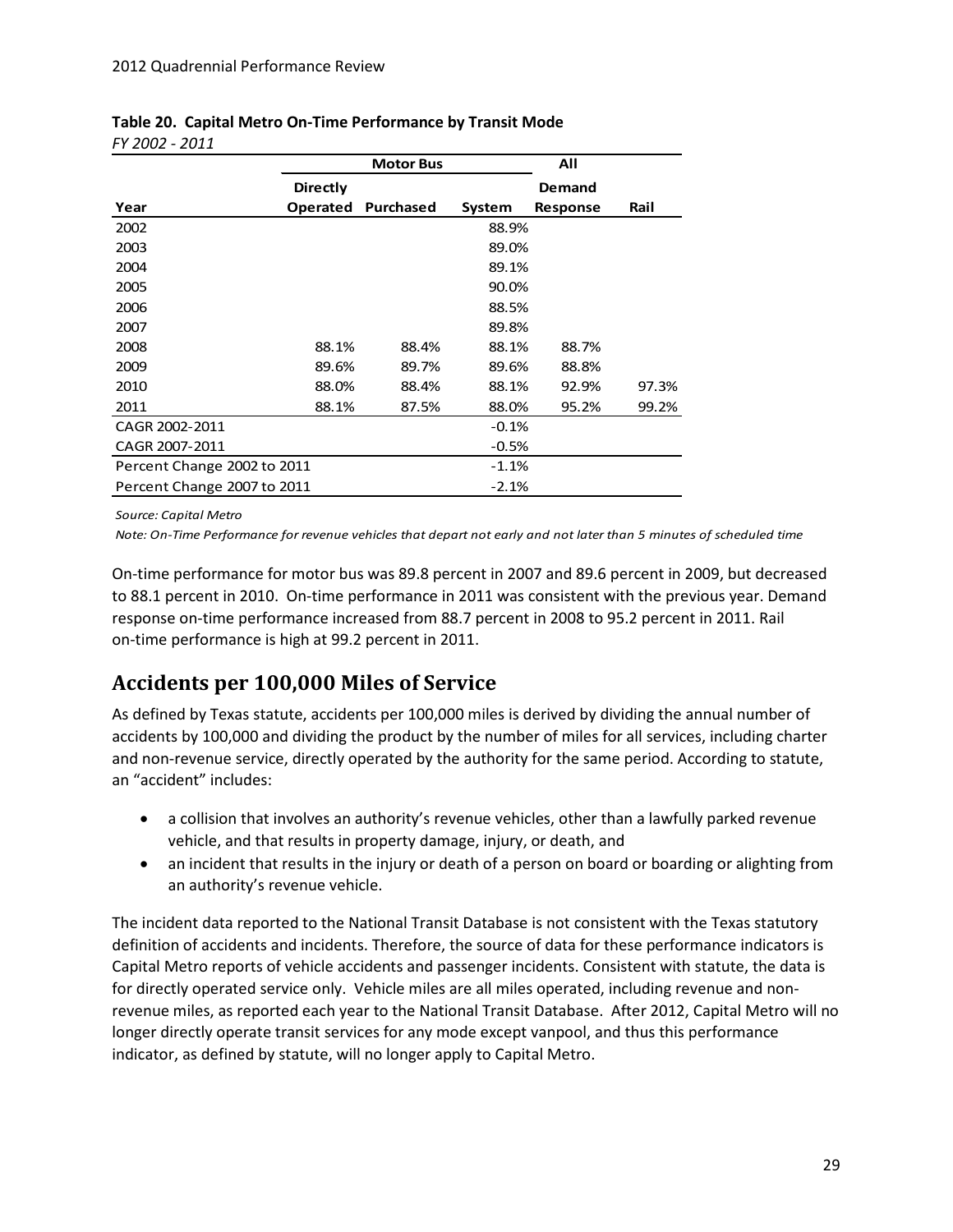[Table 21](#page-33-1) reports Capital Metro vehicle accidents and passenger incidents for directly operated service. For the period 2002 to 2007, the data are as reported for the last quadrennial review. In the last review, the data reported were vehicle accidents only. TTI could not verify original source data for passenger incidents as required by Texas statute for the years 2002 through 2006. The data for 2007 through 2011 are vehicle accidents and passenger incidents as recorded by Capital Metro and vehicle miles of service as reported to the National Transit Database. Accidents per 100,000 miles for directly operated motor bus and demand response decreased 11 percent from 2007 to 2011.

| 11 ZUUZ - ZUII              |                             |                               |                                        |                                            |
|-----------------------------|-----------------------------|-------------------------------|----------------------------------------|--------------------------------------------|
|                             |                             |                               | <b>Directly Operated Motor Bus and</b> |                                            |
|                             | Demand Response Total*      |                               |                                        |                                            |
| Year                        | Vehicle<br><b>Accidents</b> | Passenger<br><b>Incidents</b> | Vehicle<br><b>Miles</b>                | Accidents**<br>per 100,000<br><b>Miles</b> |
| 2002                        |                             |                               |                                        | 3.06                                       |
| 2003                        |                             |                               |                                        | 2.74                                       |
| 2004                        |                             |                               |                                        | 2.30                                       |
| 2005                        |                             |                               |                                        | 2.46                                       |
| 2006                        |                             |                               |                                        | 2.34                                       |
| 2007                        | 324                         | 121                           | 14,371,878                             | 3.10                                       |
| 2008                        | 377                         | 118                           | 14,900,248                             | 3.32                                       |
| 2009                        | 334                         | 88                            | 13,848,147                             | 3.05                                       |
| 2010                        | 369                         | 98                            | 13,177,678                             | 3.54                                       |
| 2011                        | 307                         | 66                            | 13,516,773                             | 2.76                                       |
| CAGR 2007-2011              |                             |                               | $-1.5%$                                | -2.8%                                      |
| Percent Change 2007 to 2011 |                             |                               | -6%                                    | $-11%$                                     |

#### <span id="page-33-1"></span>**Table 21. Capital Metro Accidents per 100,000 Miles** *FY 2002 - 2011*

\* Purchased DR and DRT not required to report accidents

\*\* Accidents are defined by statute to include collisions with physical damage and incidents that result in injury or death to a passenger

*Source: National Transit Database, Form S10 for Vehicle Miles*

*Source for Accident and Incident Data: Capital Metro records:*

 *Accident\_Almanac\_FY\_2007-2009 Accident\_Almanac\_FY\_2010-2012YTD*

### <span id="page-33-0"></span>**Number of Miles between Mechanical Road Calls**

According to the instructions for computation of performance indicators in Texas Transportation Code Section 451.455, the number of miles between mechanical road calls is computed by dividing the annual miles for all service directly operated by an authority, including charter and non-revenue service, by the number of mechanical road calls for the same period. For this performance indicator, mechanical road calls means an interruption in revenue service that is caused by a revenue vehicle equipment failure that requires assistance from a person other than the vehicle operator before the vehicle can be operated normally.

Each transit system in the U.S. is required to report major mechanical system failures and other mechanical system failures to the National Transit Database each year. The national data requirements are similar to Texas statute. The definitions for the national data are as follows: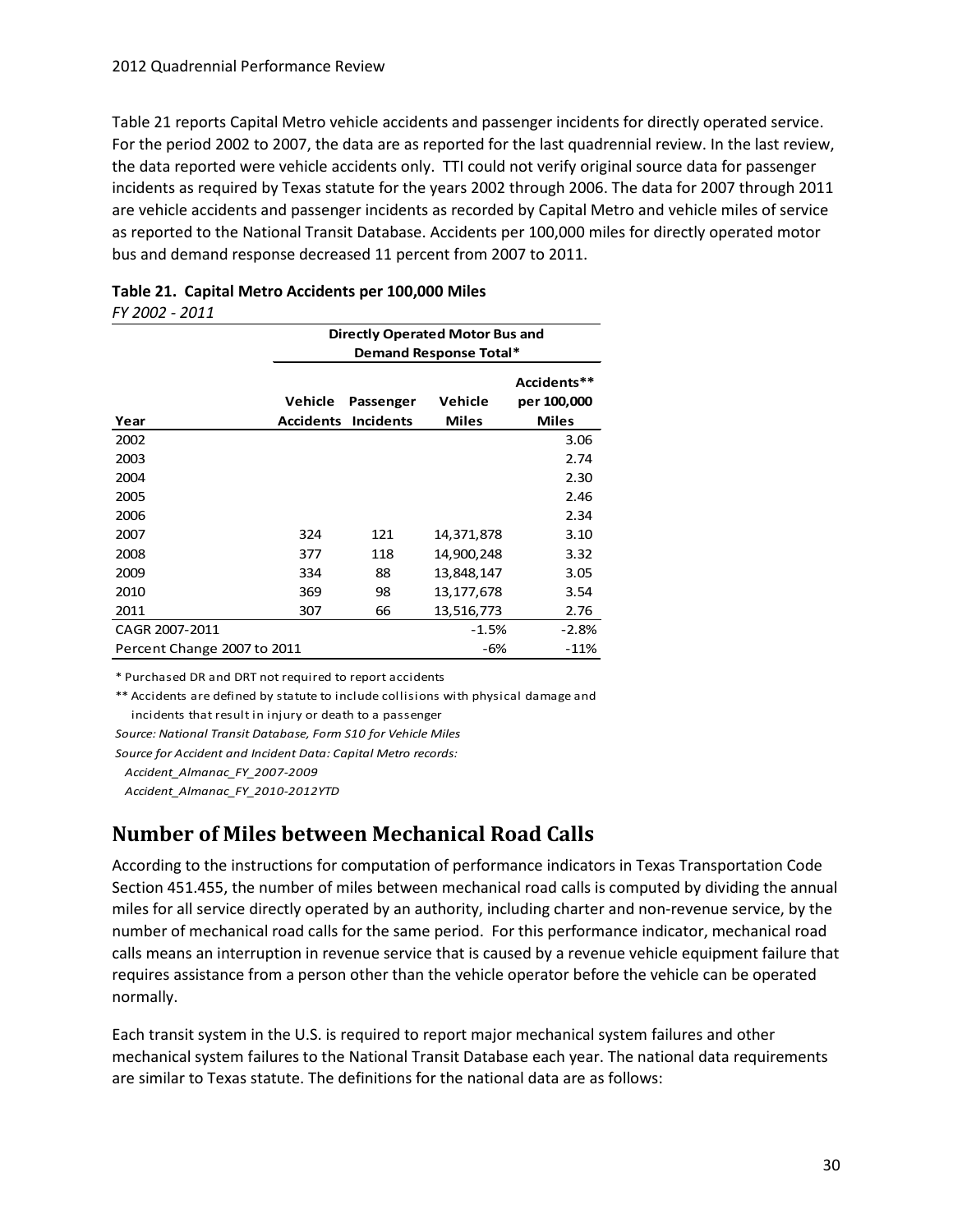- Major mechanical system failure A failure of some mechanical element of the revenue vehicle that prevents the vehicle from completing a scheduled revenue trip or from starting the next scheduled revenue trip because actual movement is limited or because of safety concerns.
- Other mechanical system failure A failure of some other mechanical element of the revenue vehicle that, because of local agency policy, prevents the revenue vehicle from completing a scheduled revenue trip or from starting the next scheduled revenue trip even though the vehicle is physically able to continue in revenue service.

[Table 22](#page-34-0) identifies the Capital Metro data for mechanical system failures and vehicle miles directly operated as reported to the National Transit Database. The use of NTD data ensures consistent data reporting for the Texas statutorily required performance indicator miles, between road calls.

| <b>Directly Operated Motor Bus and</b><br><b>Demand Response Total</b> |                                       |                      |                                                     |
|------------------------------------------------------------------------|---------------------------------------|----------------------|-----------------------------------------------------|
| Major<br><b>Failure</b>                                                | Other<br>Mechanical<br><b>Failure</b> | <b>Vehicle Miles</b> | <b>Miles</b><br><b>Between</b><br><b>Road Calls</b> |
| 1,550                                                                  | 256                                   | 14,893,229           | 8,247                                               |
| 2,220                                                                  | 444                                   | 15,240,273           | 5,721                                               |
| 4,970                                                                  | 320                                   | 15,451,881           | 2,921                                               |
| 3,509                                                                  | 187                                   | 15,320,170           | 4,145                                               |
| 2,752                                                                  | 233                                   | 14,368,998           | 4,814                                               |
| 1,830                                                                  | 117                                   | 14,371,878           | 7,382                                               |
| 2,176                                                                  | 133                                   | 14,900,248           | 6,453                                               |
| 2,051                                                                  | 100                                   | 13,848,147           | 6,438                                               |
| 1,905                                                                  | 120                                   | 13,177,678           | 6,507                                               |
| 2,098                                                                  | 125                                   | 13,516,773           | 6,080                                               |
| 3.4%                                                                   | -7.7%                                 | $-1.1\%$             | $-3.3%$                                             |
| 3.5%                                                                   | 1.7%                                  | $-1.5%$              | -4.7%                                               |
| 35%                                                                    | $-51%$                                | -9%                  | $-26%$                                              |
| 15%                                                                    | 7%                                    | -6%                  | $-18%$                                              |
|                                                                        |                                       | Mechanical           |                                                     |

#### <span id="page-34-0"></span>**Table 22. Capital Metro Miles between Road Calls** *FY 2002 - 2011*

*Source: National Transit Database, Form S10 for Vehicle Miles and Form R20 for Mechanical Failures*

Major mechanical failures and other mechanical failures increased 15 percent and 7 percent, respectively, from 2007 to 2011 while vehicle miles directly operated for motor bus and demand response decreased 6 percent. Miles between road calls decreased 18 percent from 2007 to 2011.

The aging of the Capital Metro fleet, in particular the motor bus subfleet, contributed to the decrease in miles between road calls. The Capital Metro motor bus average fleet age increased from 7.29 years of service in 2007 to 9.21 years of service in 2011, a 26 percent increase in the age of the subfleet.<sup>[4](#page-34-1)</sup> Miles between road calls 2007 to 2011 decreased 18 percent.

<span id="page-34-1"></span><sup>&</sup>lt;sup>4</sup> Calculated by TTI using National Transit Database, Form A30.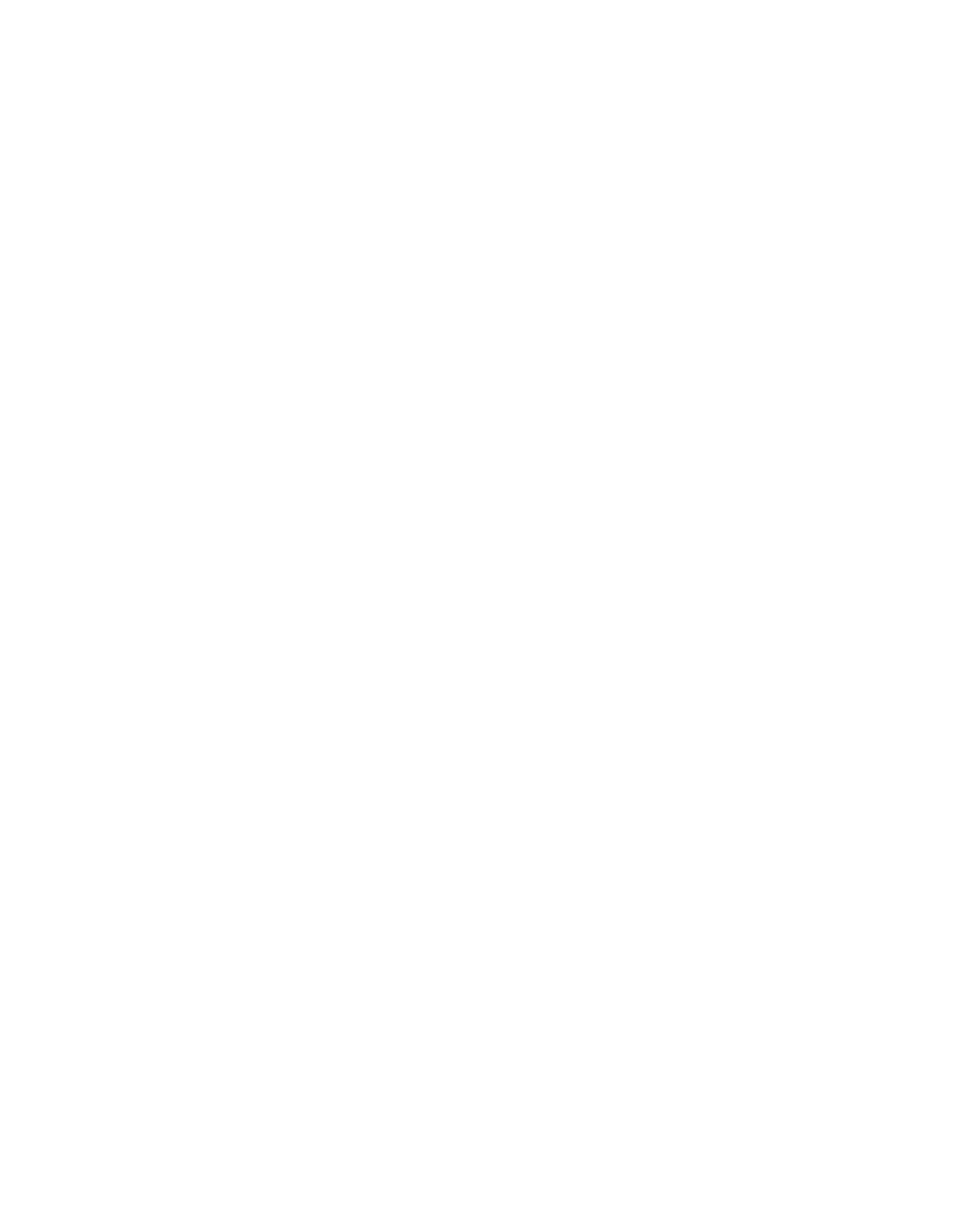# <span id="page-36-0"></span>Statutory Compliance

The performance review required by Texas Transportation Code Section 451.454 also calls for a review of Capital Metro's compliance with applicable state law.

The 2004 Quadrennial Performance Review by KPMG included a thorough review of not only the Texas Transportation Code but also applicable sections of Texas Government Code, Texas Health and Safety Code, Texas Local Government Code, and the Texas Property Code. KPMG found Capital Metro was compliant with the statutory regulations reviewed with two exceptions:

- Texas Transportation Code 451.058 Use and Acquisition of Property of Others includes subsection (d) that calls for the transit authority to bear the cost of public infrastructure costs brought about by its facility work. KPMG recommended Capital Metro formalize a policy to reflect the intent to meet the applicable statute.
- Texas Transportation Code 451.065 Roadways, Trails, Lighting: Certain Authorities requires a transit authority to enter into a contract with a local government before undertaking work to construct or install public infrastructure such as roadways, trails, lighting or drainage improvements necessary for effective use of the transportation facility being constructed or maintained. KPMG recommended Capital Metro ensure all future agreements are appropriately executed, including the application of the effective dates.

In the 2008, Quadrennial Performance Review, Cambridge Systematics, Inc. (Cambridge) reviewed the findings and recommendations of the previous 2004 review and evaluated the Authority's response to statutory amendments of the Texas Transportation Code Section 451 that became effective on or after January 1, 2004. Cambridge found "Overall, Capital Metro has done an excellent job of responding to the issues identified in the previous performance review [2004]. Additionally, the agency has responded to the statutory changes since 2004 that are applicable to its services."<sup>[5](#page-36-1)</sup> Cambridge made three recommendations for Capital Metro to achieve the highest level of compliance:

- Review the performance of the agency's new asset management software on inventory control workload and reconsider whether filling the Inventory Control Manager position is needed;
- Continue to work through the software issues for both the fueling system and the inventory control components of the asset management system; and
- Establish a procedure for periodically requesting annexation information from each member jurisdiction.

Following the methodology established in previous quadrennial reviews, TTI examined the findings and recommendations of the previous 2004 and 2008 reviews and evaluated the Authority's response to statutory amendments to the Texas Transportation Code Section 451 that became effective on or after January 1, 2008.

<span id="page-36-1"></span> <sup>5</sup> Source: Capital Metro Peer Review Quadrennial Performance Audit Final Report by Cambridge Systematics, Inc. with McDonald Transit Associates, Inc., December 31, 2008, page 3-1.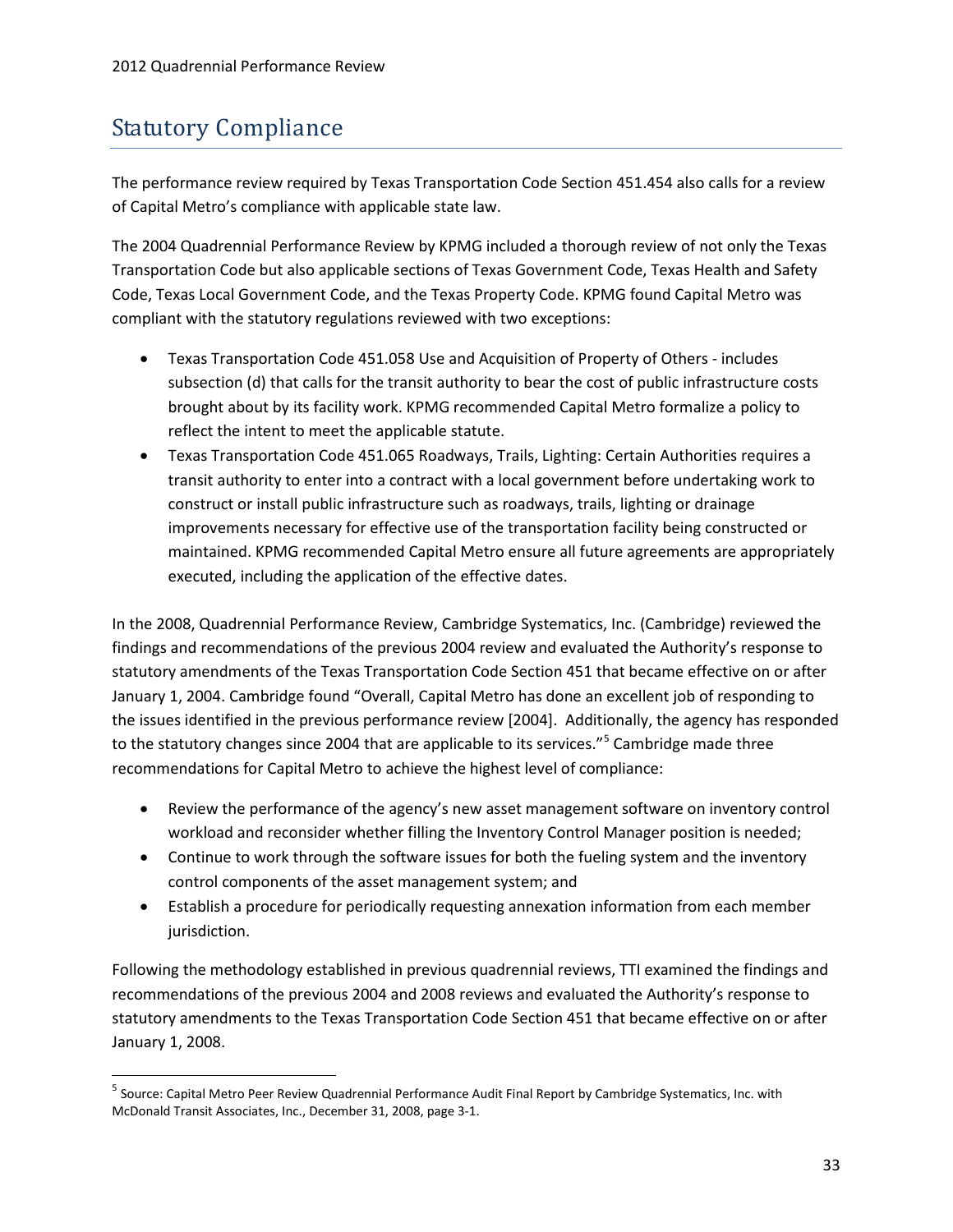### <span id="page-37-0"></span>**Sources of Information**

TTI reviewed documentation from the two previous quadrennial reviews and researched all legislation enrolled by the 81st Texas Legislature (2009) or the 82nd Texas Legislature (2011) that amended the Texas Transportation Code Section 451.

In order to examine Capital Metro's compliance with selected statutes, TTI examined information available on the Authority's website, reviewed documents provided by Capital Metro staff, interviewed Authority personnel, and observed policies and practices in use.

| Reference                                                 | <b>Recommendation and Status</b>                     |
|-----------------------------------------------------------|------------------------------------------------------|
| Sec. 451.058 Use and Acquisition of Property of           | Recommendation: Formalize a policy to reflect the    |
| <b>Others</b> – Subsection (d) that calls for the transit | intent to meet the applicable statute.               |
| authority to bear the cost of public infrastructure       | Status: Compliance verified 2008                     |
| modifications required for transit facility work          |                                                      |
| Sec. 451.065 Roadways, Trails, Lighting -                 | Recommendation: Ensure all future agreements         |
| Requires the transit authority to enter into a            | with local governments are appropriately             |
| contract with a local government before                   | executed, including the application of the effective |
| undertaking work to construct or install public           | dates.                                               |
| infrastructure necessary for effective use of a           | Status: Compliance verified 2008                     |
| transportation facility                                   |                                                      |
| Sec. 451.710. Annexation of Territory by                  | Recommendation: Establish a procedure for            |
| Municipality - On annexation by a municipality            | periodically requesting annexation information       |
| that is in the district, territory that is not in the     | from each member jurisdiction.                       |
| district becomes part of the district.                    | Status: Every quarter Planning sends a form letter   |
|                                                           | to each jurisdiction within the service area         |
|                                                           | requesting annexation information.                   |
| 2008 Quadrennial Performance Review                       | Recommendation: Review the performance of            |
|                                                           | the agency's new asset management software for       |
|                                                           | inventory control and reconsider whether filling     |
|                                                           | the Inventory Control Manager position is needed.    |
|                                                           | Status: The performance of the inventory             |
|                                                           | management system proved to be satisfactory.         |
|                                                           | Capital Metro decided not to fill the position of    |
|                                                           | Inventory Control Manager. August 2012, Capital      |
|                                                           | Metro sold the inventory to private contractors,     |
|                                                           | and as such, the responsibility has been             |
|                                                           | transferred also.                                    |
| 2008 Quadrennial Performance Review                       | Recommendation: Continue to work through the         |
|                                                           | software issues for both the fueling system and      |
|                                                           | the inventory control components of the asset        |
|                                                           | management system.                                   |
|                                                           | Status: The fueling system software performs         |
|                                                           | satisfactorily; system is scheduled for an upgrade   |
|                                                           | with change to CNG fueling in 2015.                  |

### <span id="page-37-1"></span>**Status – Previous Recommendations and Status**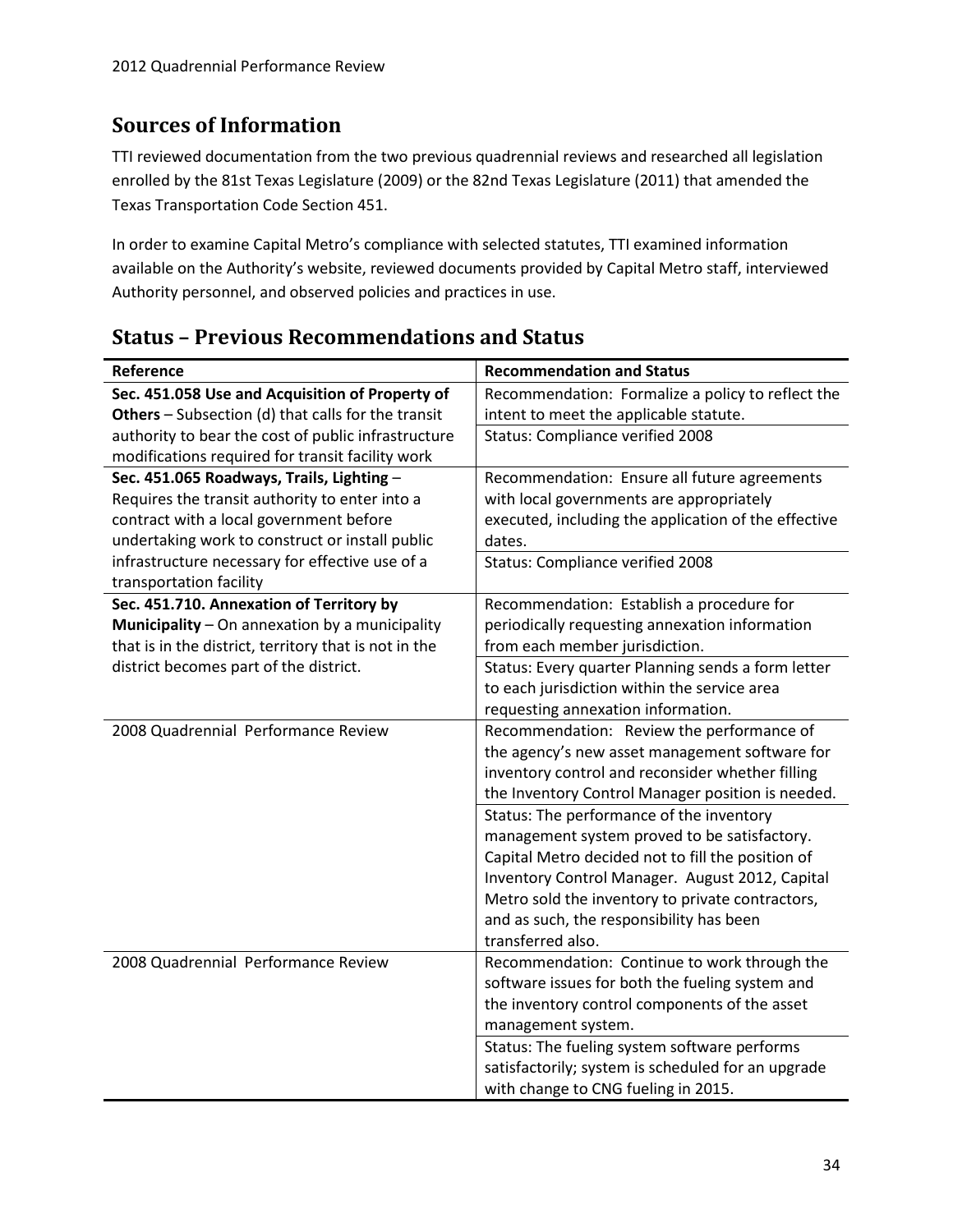### <span id="page-38-0"></span>**Statutory Compliance- Summary of Findings**

The purpose of this section is to confirm Capital Metro's compliance with applicable state law.

The Capital Metro Board and staff work diligently to comply with all provisions of the statutes governing the Authority's policies and procedures. The 2012 Quadrennial review did not find any failure to comply with current provisions of Texas Transportation Code 451 and requirements as of December 2012.

Capital Metro is making significant progress toward meeting the Section 451.134 requirement to maintain at least two months of operating reserves (approximately \$28 million) by September 1, 2016. The Capital Metro staff anticipated the ending balance for fiscal 2013 will be approximately \$26.7 million under current projections. Longer term financial projections are being prepared.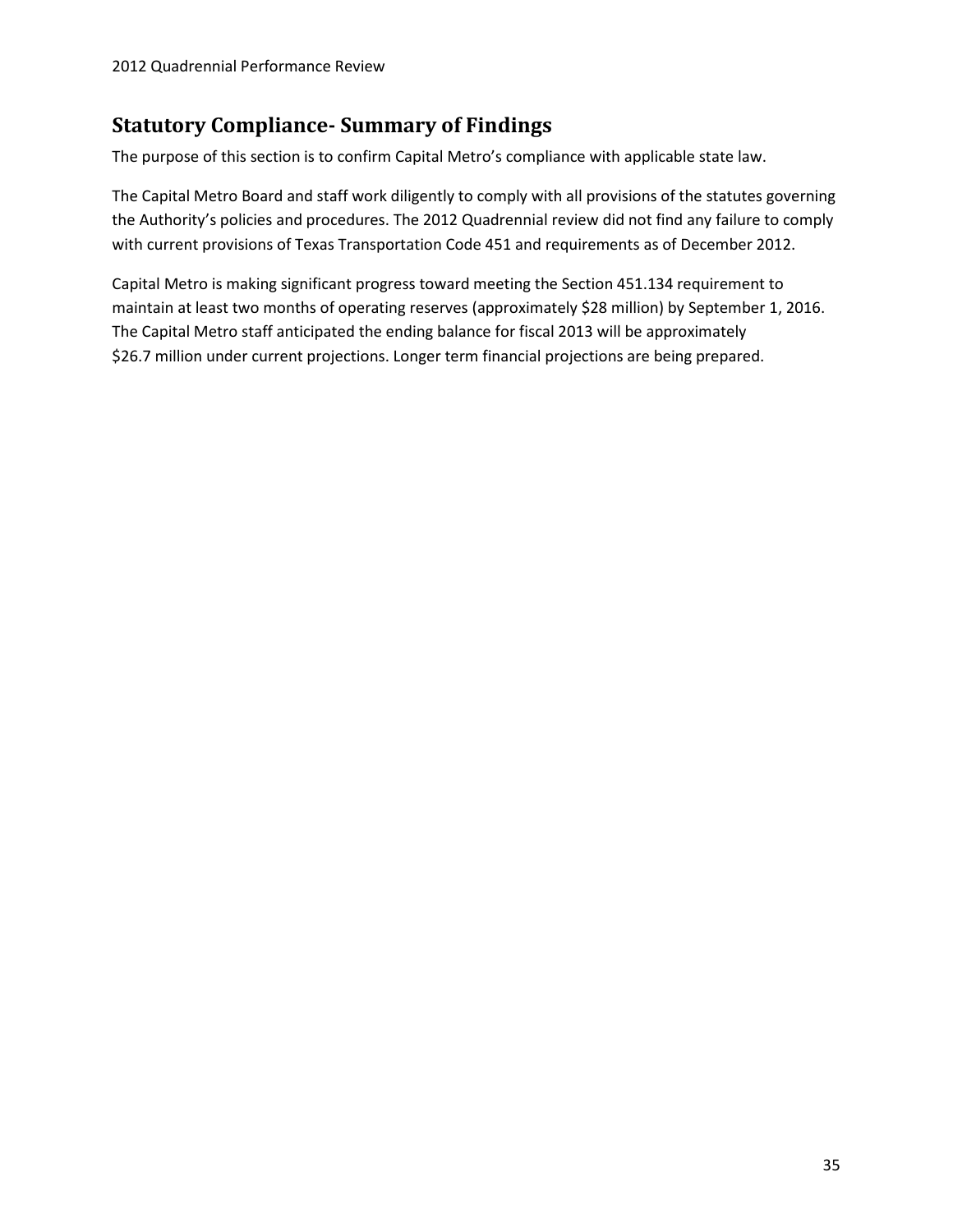### <span id="page-39-0"></span>**Statutory Amendments to the Texas Transportation Code Section 451**

Effective on or after January 1, 2008.

#### **Reference 1**

**Sec. 451.061. FARES AND OTHER CHARGES. (d-1)** The establishment of or a change to fares, tolls, charges, rents, and other compensation by an authority confirmed before July 1, 1985, in which the principal municipality has a population of less than 850,000, takes effect immediately on approval by a majority vote of the board, except that the establishment of or a change to a single-ride base fare takes effect on the 60th day after the date the board approves the fare or change to the fare, unless the policy board of the metropolitan planning organization that serves the area of the authority disapproves the fare or change to the fare by a majority vote.

Acts 1995, 74th Leg., ch. 165, Sec. 1, eff. Sept. 1, 1995. Amended by: Acts 2009, 81st Leg., R.S., Ch. 1221, Sec. 4, eff. September 1, 2009. Acts 2011, 82nd Leg., R.S., Ch. 11[6](#page-39-1)3, Sec. 136, eff. September 1, 2011.<sup>6</sup>

#### **Findings**

Capital Metro implemented fare changes in 2008 and 2010. In October 2008, the base fare increased from \$0.50 to \$0.75. Fares were adjusted again in January 2010 when the base fare for local bus service increased from \$0.75 to \$1.00; the fare for express bus service increased from \$1.50 to \$2.50; and the MetroRail fare was set at \$2.00 for one zone and \$3.00 for two zones. The MetroAccess 10-ride ticket book was set at \$12.00 in January 2010.

Another fare revision in January 2011 continued the \$1.00 base fare for local bus service but established a "regional fare" of \$2.75 for regional service including MetroExpress and MetroRail (and all MetroBus service). The MetroAccess price for the 10-ride ticket book for eligible riders was increased to \$15.00. MetroRail riders may purchase a single ride zoned fare. The cost is \$1.00 for one zone and \$2.75 for two zones. All other MetroRail passes must be purchased at the regional rate.

The policy board of the metropolitan planning organization (CAMPO) reviewed and did not disapprove the change to the fares.

<span id="page-39-1"></span> $6$  House Bill (HB) 2702, 82<sup>nd</sup> Texas Legislature updates population references throughout Texas Transportation Code 451 (and other statutes). HB 2702 is referenced as a 2011 Amendment throughout.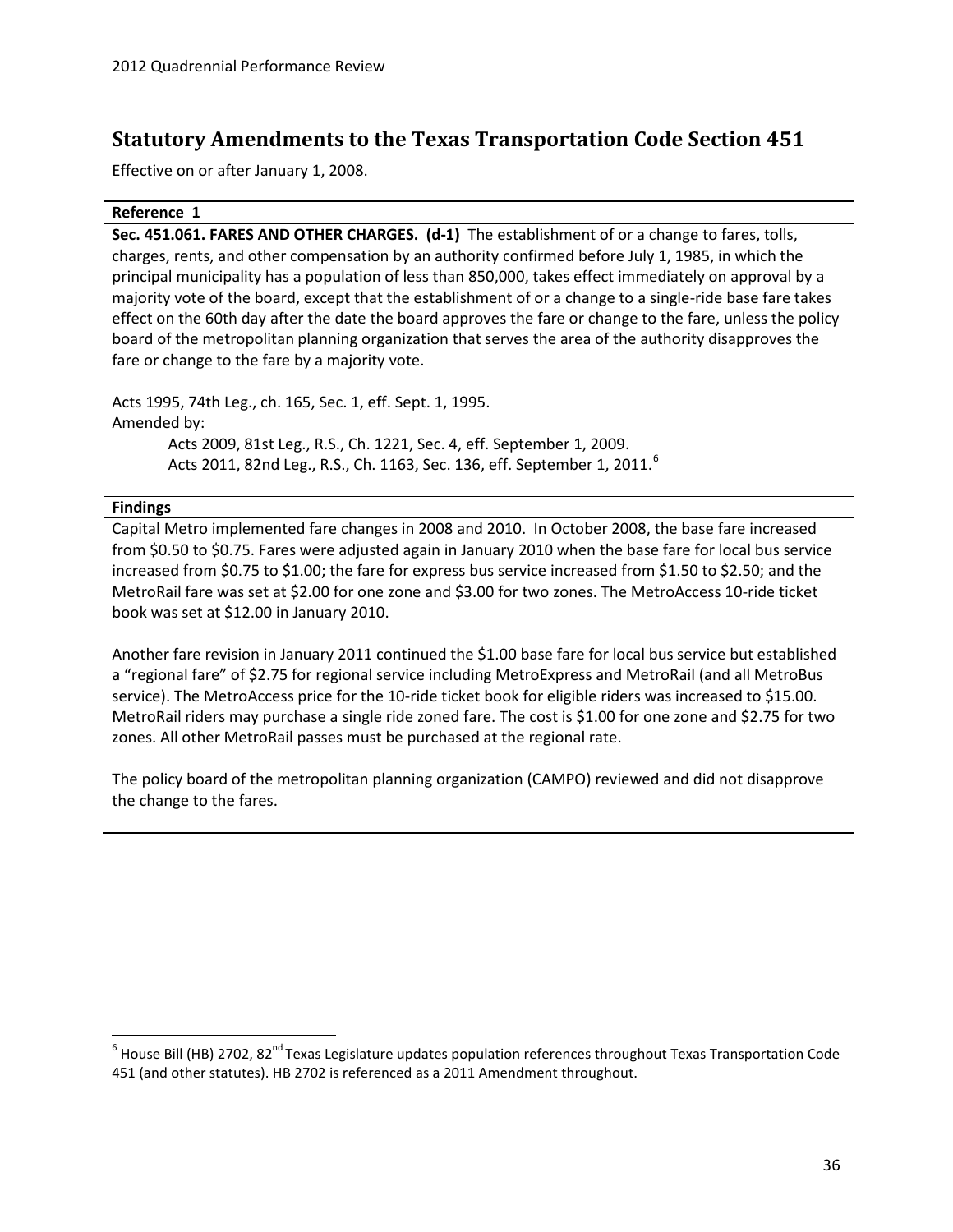#### **Sec. 451.0611. ENFORCEMENT OF FARES AND OTHER CHARGES; PENALTIES.**

(a) A board by resolution may prohibit the use of the public transportation system by a person who fails to possess evidence showing that the appropriate fare for the use of the system has been paid and may establish reasonable and appropriate methods to ensure that persons using the public transportation system pay the appropriate fare for that use.

(b) A board by resolution may provide that a fare for or charge for the use of the public transportation system that is not paid incurs a penalty, not to exceed \$100.

(c) The authority shall post signs designating each area in which a person is prohibited from using the transportation system without possession of evidence showing that the appropriate fare has been paid. (d) A person commits an offense if:

(1) the person or another for whom the person is criminally responsible under Section 7.02, Penal Code, uses the public transportation system and does not possess evidence showing that the appropriate fare has been paid; and

(2) the person fails to pay the appropriate fare or other charge for the use of the public transportation system and any penalty on the fare on or before the 30th day after the date the authority notifies the person that the person is required to pay the amount of the fare or charge and the penalty.

(e) The notice required by Subsection (d)(2) may be included in a citation issued to the person under Article 14.06, Code of Criminal Procedure, or under Section 451.0612, in connection with an offense relating to the nonpayment of the appropriate fare or charge for the use of the public transportation system.

(f) An offense under Subsection (d) is:

(1) a Class C misdemeanor; and

(2) not a crime of moral turpitude.

Added by Acts 2003, 78th Leg., ch. 1113, Sec. 2, eff. Sept. 1, 2003. Amended by:

> Acts 2007, 80th Leg., R.S., Ch. 1072, Sec. 1, eff. June 15, 2007. Acts 2009, 81st Leg., R.S., Ch. 1221, Sec. 1, eff. September 1, 2009. Acts 2011, 82nd Leg., R.S., Ch. 1163, Sec. 137, eff. September 1, 2011.

#### **Sec. 451.0612. FARES ENFORCEMENT OFFICERS IN CERTAIN AUTHORITIES.**

(a) An authority confirmed before July 1, 1985, in which the principal municipality has a population of less than 850,000 may employ persons to serve as fare enforcement officers to enforce the payment of fares for use of the public transportation system by:

(1) requesting and inspecting evidence showing payment of the appropriate fare from a person using the public transportation system; and

(2) issuing a citation to a person described by Section 451.0611(d)(1).

(b) Before commencing duties as a fare enforcement officer, a person must complete a 40-hour training course approved by the authority that is appropriate to the duties required of a fare enforcement officer. (c) While performing duties, a fare enforcement officer shall:

(1) wear a distinctive uniform that identifies the officer as a fare enforcement officer; and

(2) work under the direction of the authority's manager of safety and security.

(d) A fare enforcement officer may:

(1) request evidence showing payment of the appropriate fare from passengers of the public transportation system;

(2) request personal identification from a passenger who does not produce evidence showing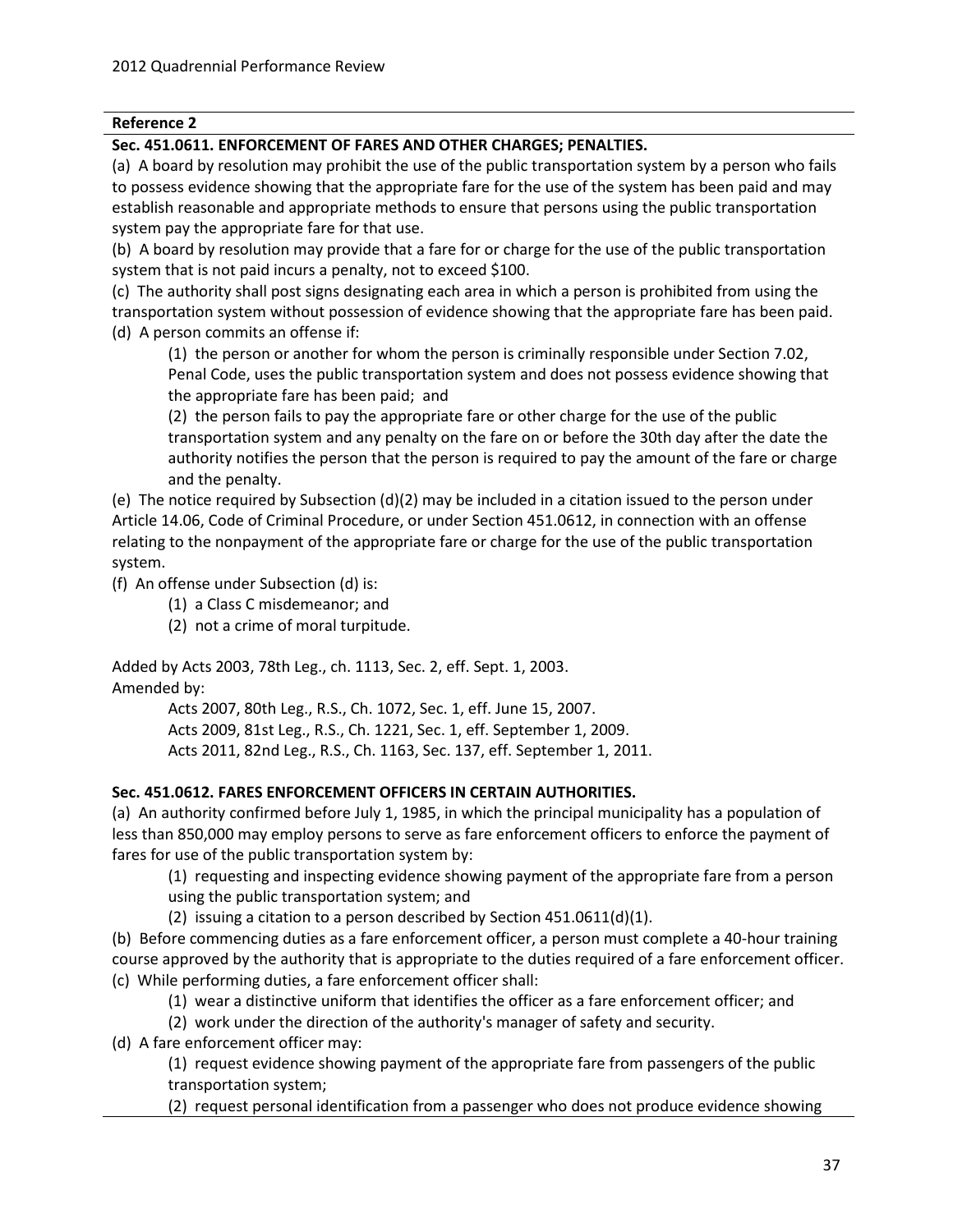payment of the appropriate fare on request by the officer;

(3) request that a passenger leave the public transportation system if the passenger does not possess evidence of payment of the appropriate fare; and

(4) file a complaint in the appropriate court that charges the person with an offense under Section 451.0611(d).

(e) A fare enforcement officer may not carry a weapon while performing duties under this section.

(f) A fare enforcement officer is not a peace officer and has no authority to enforce a criminal law, other than the authority possessed by any other person who is not a peace officer.

Added by Acts 2009, 81st Leg., R.S., Ch. 1221, Sec. 2, eff. September 1, 2009. Amended by: Acts 2011, 82nd Leg., R.S., Ch. 1163, Sec. 138, eff. September 1, 2011.

#### **Findings**

Capital Metro employs a fare inspector to request and inspect evidence that passengers on the rail system have paid the required fare. However, the Capital Metro Board has not applied the statutory authority under Section 451.0611(d)(1) to set an administrative fine for failure to pay to use the system. Based on a sample of reports by the fare inspector for the period June through December 2012, the fare evasion rate was less than 2 percent of all passengers asked to provide evidence of the fare paid. Based on the low incident of fare evasion, the Authority determined the cost of putting a fare enforcement system in place is not cost effective. Capital Metro relies on failure to pay a fare as theft of service, a criminal act enforceable by the police officers.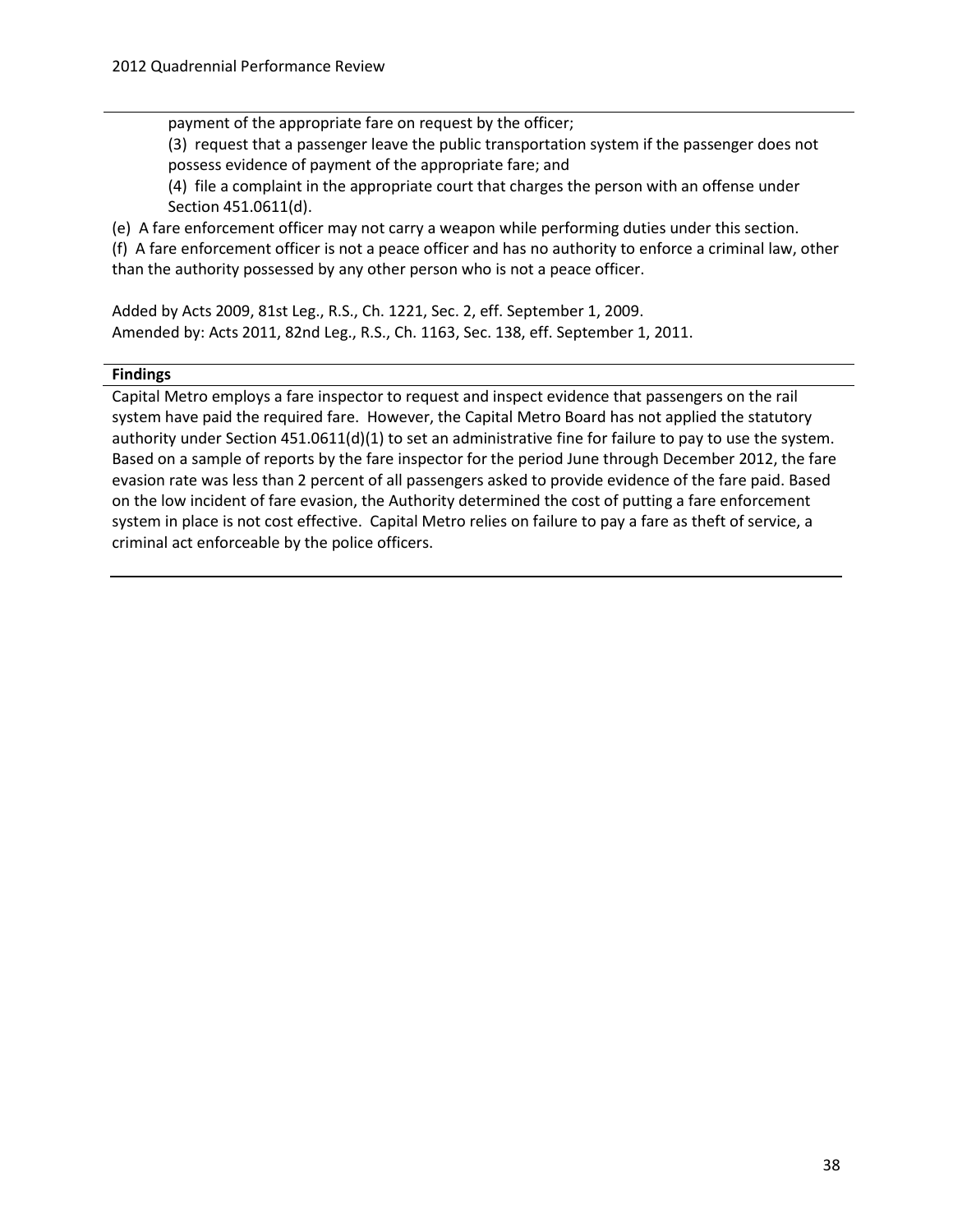#### **Sec. 451.071. REFERENDUM FOR RAIL PLAN; CERTAIN AUTHORITIES.**

(a) This section applies only to an authority confirmed before July 1, 1985, in which the principal municipality has a population of less than 850,000.

(b) The authority may hold a referendum on whether the authority may operate a fixed rail transit system. At the election, the ballots shall be printed to permit voting for or against the following proposition: "The operation of a fixed rail system by (name of authority)."

(c) The notice of an election called under this section must include a general description of the form of the fixed rail transit system, including the general location of any proposed routes.

(d) If a majority of the votes cast are in favor of the proposition, the authority may build and operate the system as provided in the notice for the election. If less than a majority of the votes cast are in favor of the proposition, the authority may not expend funds of the authority to purchase, acquire, construct, operate, or maintain any form of a fixed rail transit system unless the system is approved by a majority of the votes cast at a referendum held by the authority for that purpose.

(e) A subsequent referendum under Subsection (d):

(1) may be held more than once;

(2) is held in the same manner as the initial referendum; and

(3) must be held at the general election in November of an even-numbered year.

#### **[Added in 2005]**

(f) A referendum on a proposal to expand a system approved under this section may be held on any date specified in Section 41.001, Election Code, or a date chosen by order of the board of the authority, provided that:

(1) referendum is held no earlier than the 62nd day after the date of the order; and

(2) proposed expansion involves the addition of not more than 12 miles of track to the system. **[Added in 2009]**

(g) This section does not require the authority to hold a referendum on a proposal to enter into a contract or interlocal agreement to build, operate, or maintain a fixed rail transit system for another entity. Notwithstanding Subsection (d), the authority may spend funds of the authority to enter into a contract and operate under that contract to build, operate, or maintain a fixed rail transit system if the other entity will reimburse the authority for the funds.

(h) A referendum held by a political subdivision, the authority, or an entity other than the authority at which funding is approved for a fixed rail transit system is considered to meet the requirements of Subsections (d) and (e) and Section 451.3625 if the notice for the election called by the political subdivision, the authority, or other entity contains the description required by Subsection (c). The referendum may allow for financial participation of more than one political subdivision or entity. The authority may only spend funds of the authority if the referendum authorizes that expenditure.

Added by Acts 1997, 75th Leg., ch. 472, Sec. 1, eff. Sept. 1, 1997. Amended by Acts 2001, 77th Leg., ch. 542, Sec. 1, eff. June 11, 2001.

Amended by:

Acts 2005, 79th Leg., Ch. 281, Sec. 2.84, eff. June 14, 2005. Acts 2009, 81st Leg., R.S., Ch. 1221, Sec. 5, eff. September 1, 2009. Acts 2011, 82nd Leg., R.S., Ch. 1163, Sec. 144, eff. September 1, 2011.

#### **Findings**

(f) Capital Metro has not called an election to expand the rail system. (g) Capital Metro has not entered into a contract or interlocal agreement with another entity that would meet the requirements of this section. (h) No other political subdivision has called a referendum for a fixed rail system.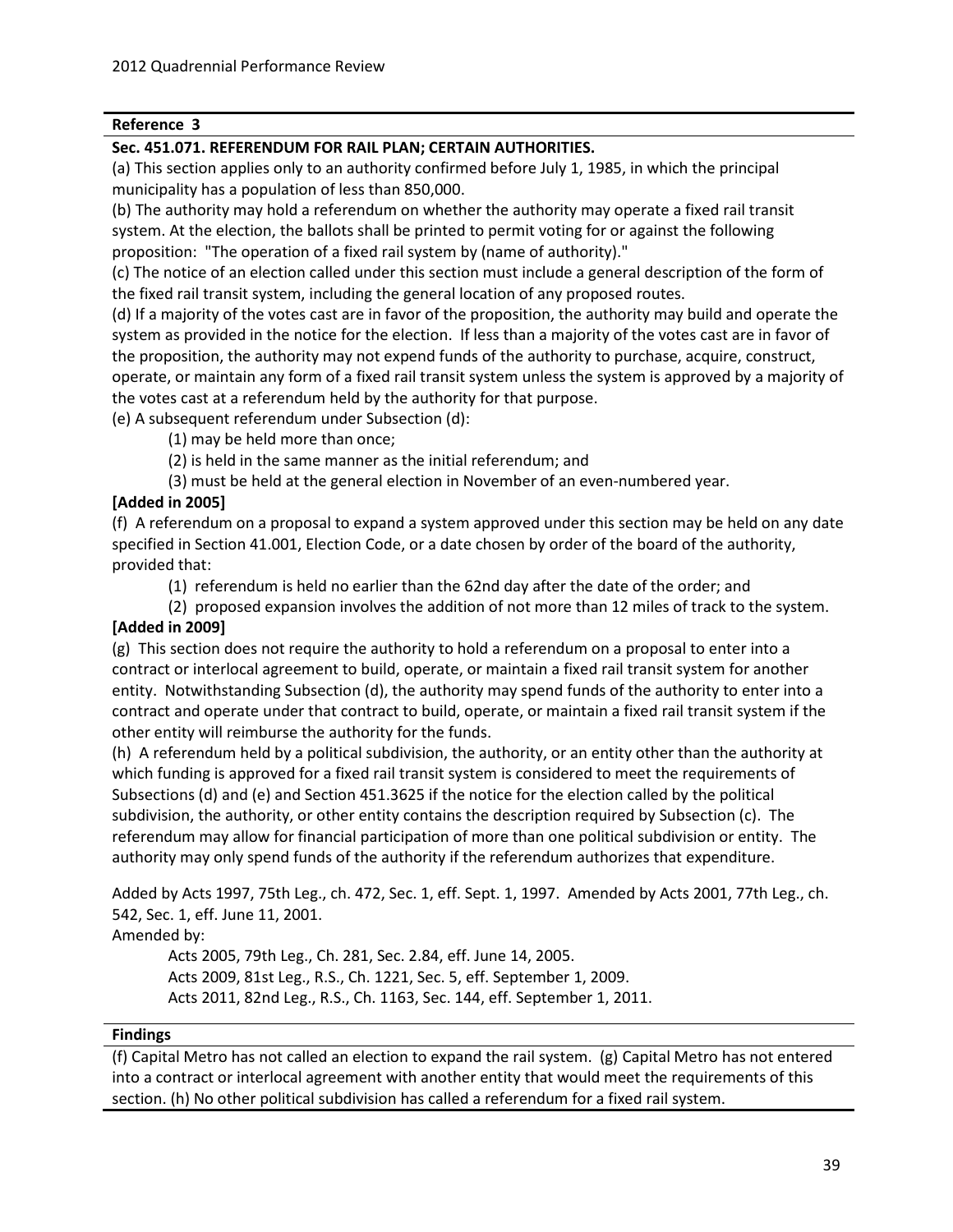#### **Sec. 451.108. PEACE OFFICERS.**

(a) An authority may commission and employ peace officers.

**[The contracted peace officer added in following subsection only applies to Austin]**

(c) A peace officer commissioned under this section, except as provided by Subsections (d) and (e) [Subsections (d) and (e) do not apply to Austin], or a peace officer contracted for employment by an authority confirmed before July 1, 1985, in which the principal municipality has a population of less than 850,000, may:

(1) make an arrest in any county in which the transit authority system is located as necessary to prevent or abate the commission of an offense against the law of this state or a political subdivision of this state if the offense or threatened offense occurs on or involves the transit authority system;

(2) make an arrest for an offense involving injury or detriment to the transit authority system; (3) enforce traffic laws and investigate traffic accidents that involve or occur in the transit authority system; and

(4) provide emergency and public safety services to the transit authority system or users of the transit authority system.

Acts 1995, 74th Leg., ch. 165, Sec. 1, eff. Sept. 1, 1995. Amended by Acts 2003, 78th Leg., ch. 142, Sec. 1, eff. Sept. 1, 2003.

Amended by:

Acts 2009, 81st Leg., R.S., Ch. 1221, Sec. 3, eff. September 1, 2009.

Acts 2011, 82nd Leg., R.S., Ch. 1163, Sec. 148, eff. September 1, 2011.

#### **Findings**

Capital Metro does not commission peace officers. Capital Metro does employ off-duty police officers under an agreement with the City of Austin. Austin Police Department (APD) officers on assignment for Capital Metro must abide by all APD rules pertaining to off-duty officers.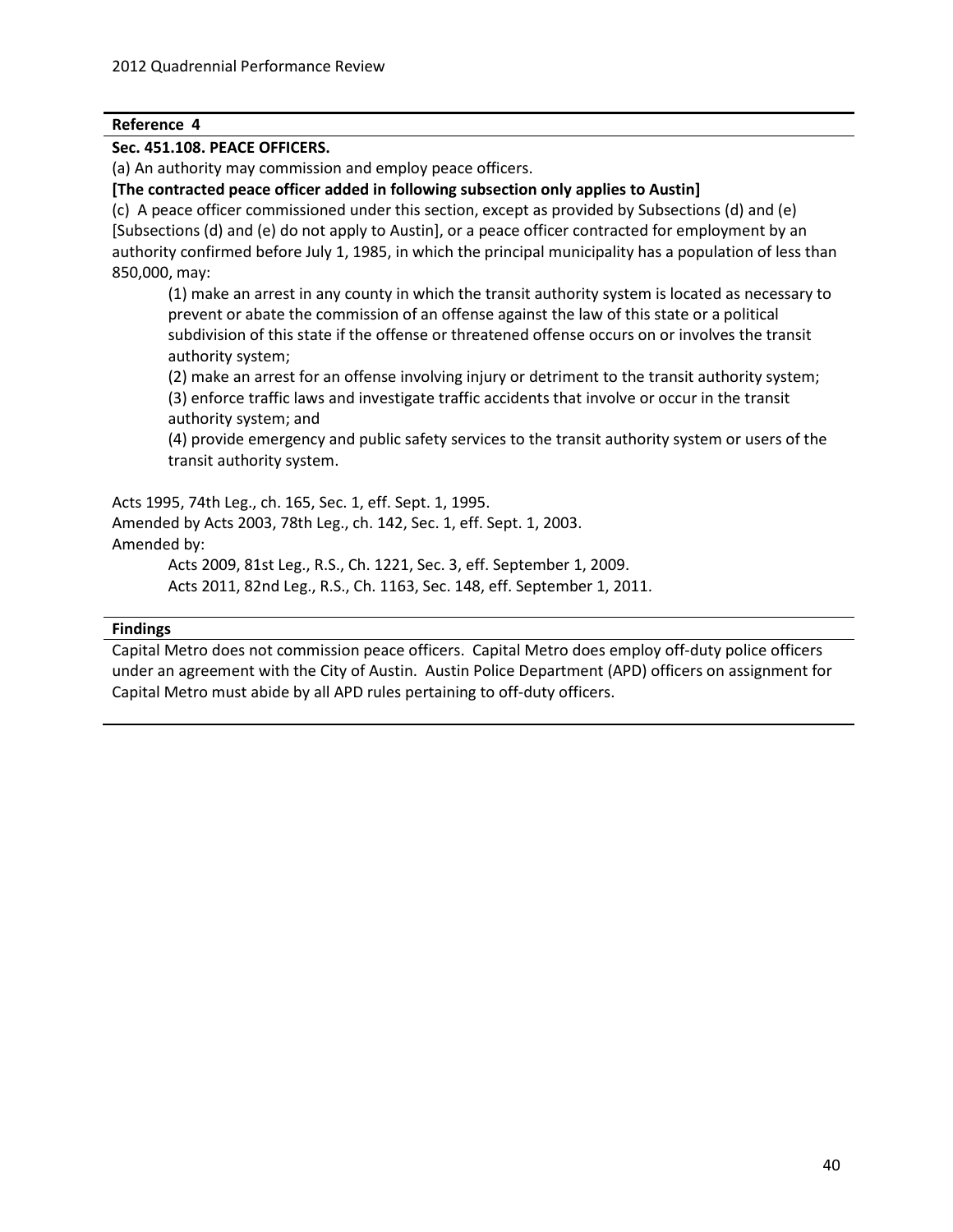#### **Sec. 451.110. PURCHASES: COMPETITIVE BIDDING.**

(a) Except as provided by Subsection (c) and by Subchapter Q, a board may not contract for the construction of an improvement or the purchase of any property, except through competitive bidding after notice of the contract proposal. The notice must be published in a newspaper of general circulation in the area in which the authority is located at least once each week for two consecutive weeks before the date set for receiving the bids. The first notice must be published at least 15 days before the date set for receiving bids.

(b) The board may adopt rules on:

- (1) the taking of bids;
- (2) the awarding of contracts; and
- (3) the waiver of the competitive bidding requirement:
	- (A) if there is an emergency;
	- (B) if there is only one source for the purchase; or
	- (C) except for a contract for construction of an improvement on real property, if:
		- (i) competitive bidding is inappropriate because the procurement requires design by the supplier and if competitive negotiation, with proposals solicited from an adequate number of qualified sources, will permit reasonable competition consistent with the procurement; or
		- (ii) it is ascertained after solicitation that there will be only one bidder.
- (c) Subsection (a) does not apply to a contract for:
	- (1) \$50,000 or less;
	- (2) the purchase of real property;
	- (3) personal or professional services; or
	- (4) the acquisition of an existing transit system.

Acts 1995, 74th Leg., ch. 165, Sec. 1, eff. Sept. 1, 1995.

Amended by Acts 1999, 76th Leg., ch. 1479, Sec. 1, eff. June 19, 1999. Amended by:

Acts 2005, 79th Leg., Ch. 1277, Sec. 2, eff. September 1, 2005.

Acts 2011, 82nd Leg., R.S., Ch. 801, Sec. 1, eff. September 1, 2011.

#### **Findings**

The Capital Metro Board approved (August 27, 2012) an update to the Procurement Department Acquisition Policy to increase the small purchase threshold to \$50,000.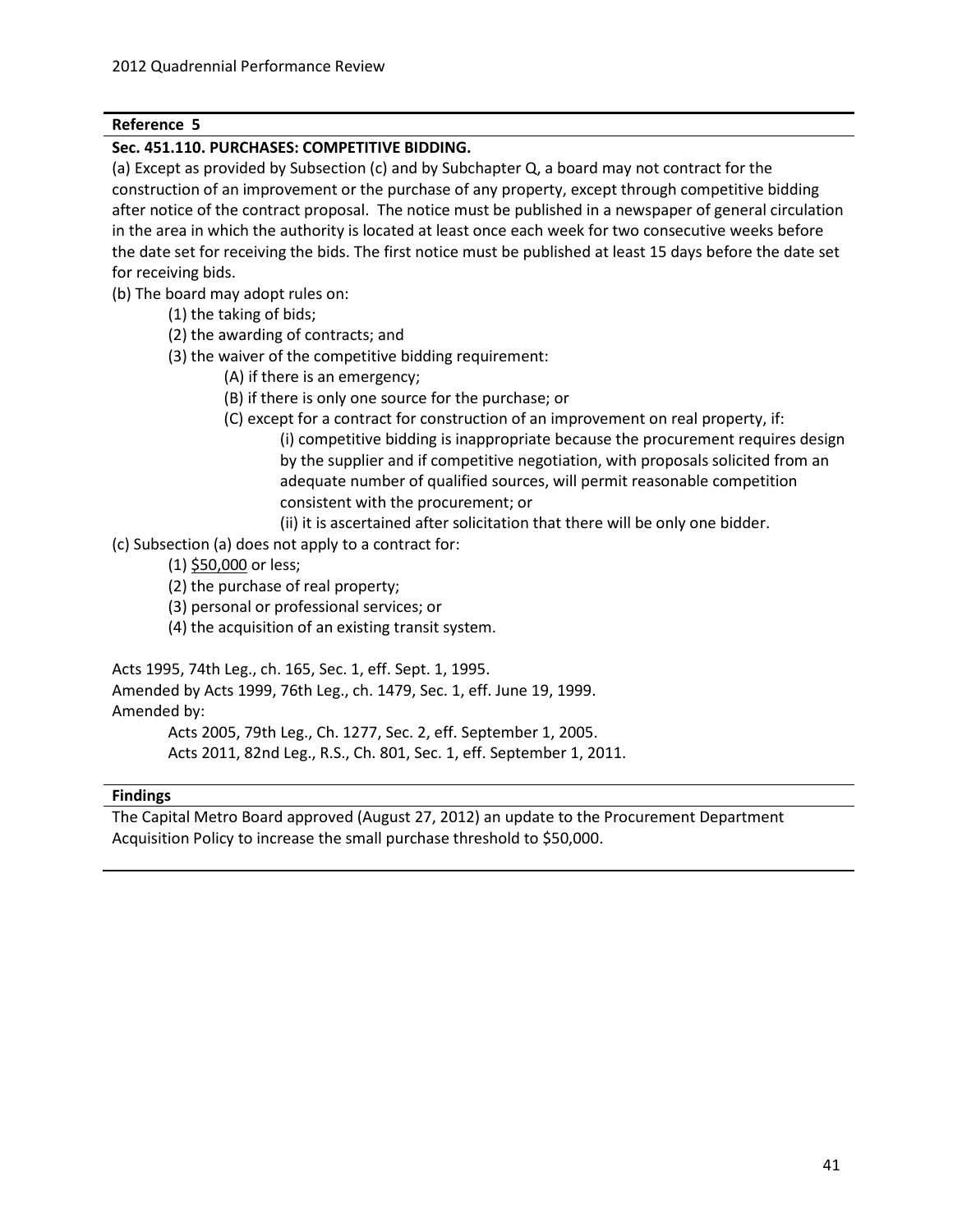#### **Sec. 451.111. PURCHASES: NOTICE OF NONCOMPETITIVE BID PROPOSALS.**

(a) Except as provided by Subchapter Q, unless the posting requirement in Subsection (b) is satisfied, a board may not let a contract that is:

(1) for more than \$50,000; and

(2) for:

(A) the purchase of real property; or

(B) consulting or professional services.

(b) An announcement that a contract to which this section applies is being considered must be posted in a prominent place in the principal office of the authority for at least two weeks before the date the contract is awarded.

(c) This section does not apply to a contract that must be awarded through competitive bidding or for the purchase of an existing transit system.

Acts 1995, 74th Leg., ch. 165, Sec. 1, eff. Sept. 1, 1995.

Amended by Acts 1999, 76th Leg., ch. 1479, Sec. 1, eff. June 19, 1999. Amended by:

> Acts 2005, 79th Leg., Ch. 1277, Sec. 3, eff. September 1, 2005. Acts 2011, 82nd Leg., R.S., Ch. 801, Sec. 2, eff. September 1, 2011.

#### **Findings**

The Capital Metro approved a resolution (August 27, 2012) to update the Procurement Department Acquisition Policy to increase the small purchase threshold to \$50,000.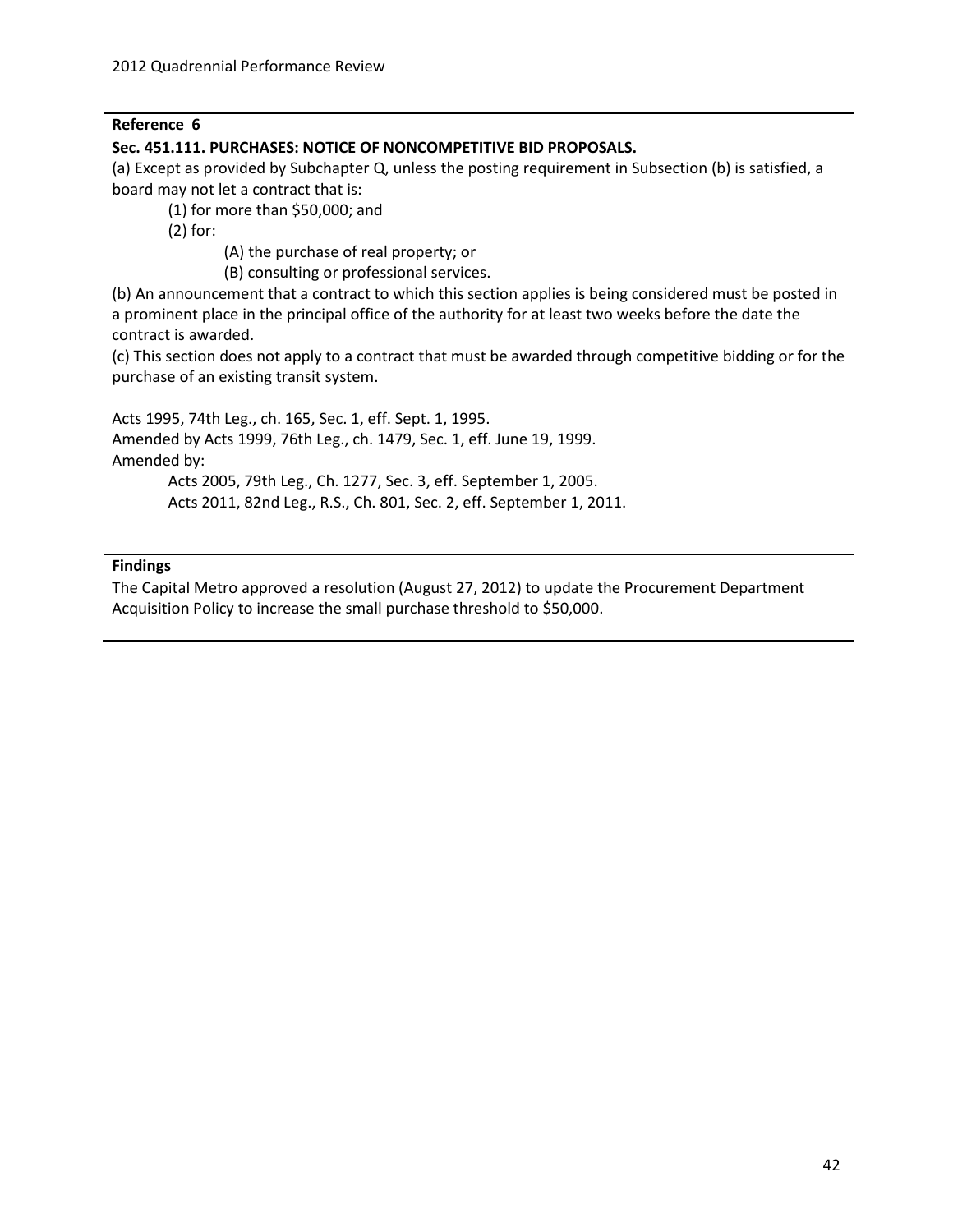#### **Sec. 451.458. INTERNAL AUDITOR.**

(a) This section applies only to an authority confirmed before July 1, 1985, in which the principal municipality has a population of less than 850,000.

(b) The board shall appoint a qualified individual to perform internal auditing services for a term of five years. The board may remove the auditor only on the affirmative vote of at least three-fourths of the members of the board.

(c) The auditor shall report directly to the board.

Added by Acts 2009, 81st Leg., R.S., Ch. 1221, Sec. 6, eff. September 1, 2009. Amended by: Acts 2011, 82nd Leg., R.S., Ch. 1163, Sec. 159, eff. September 1, 2011.

#### **Findings**

The Capital Metro Board appointed a qualified individual to perform internal auditing services on October 28, 2009. The auditor reports directly to the board.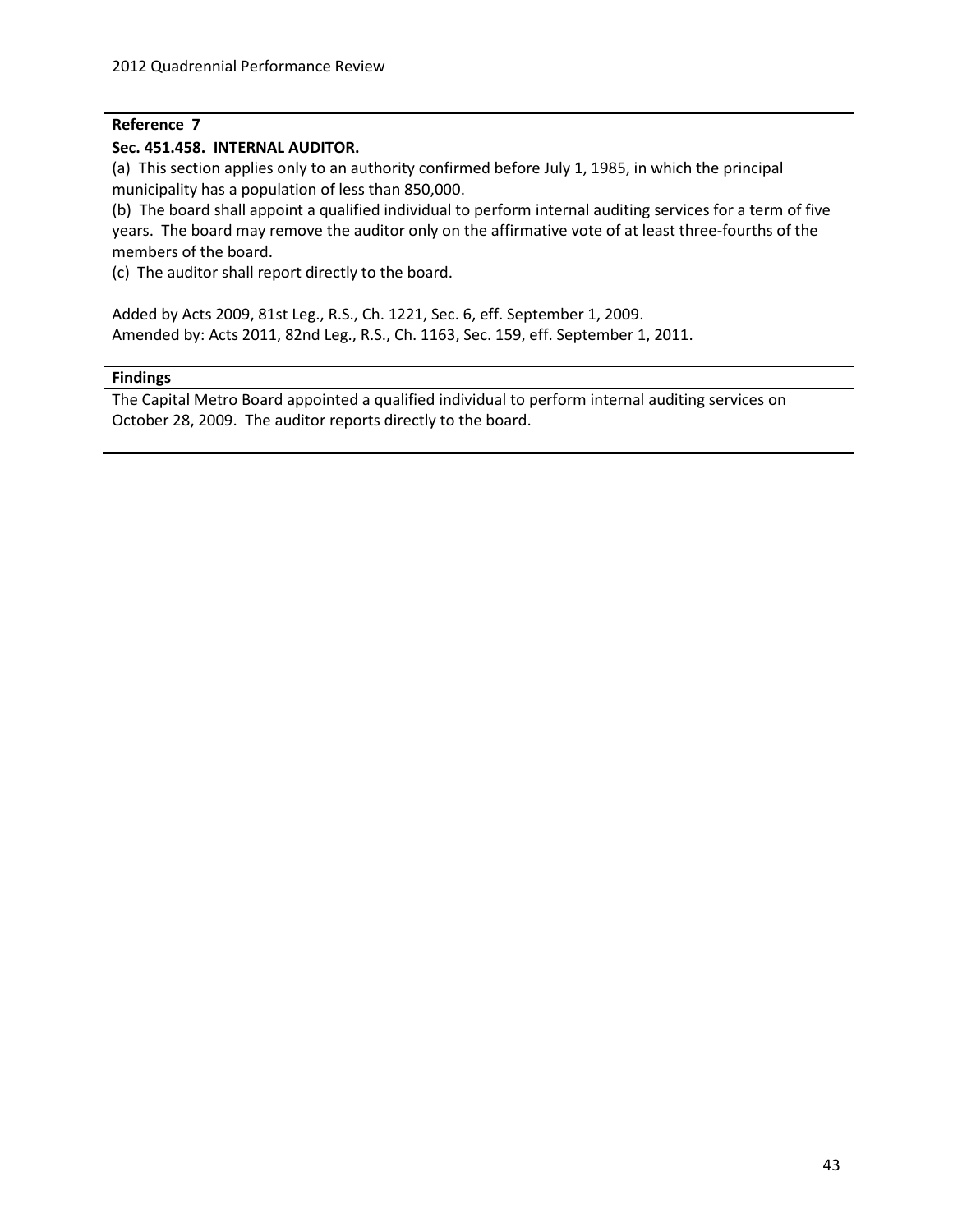#### **Sec. 451.459. SUNSET REVIEW.**

(a) An authority confirmed before July 1, 1985, in which the principal municipality has a population of less than 850,000 is subject to review under Chapter 325, Government Code (Texas Sunset Act), as if it were a state agency but may not be abolished under that chapter. The review shall be conducted as if the authority were scheduled to be abolished under that chapter. The review shall be conducted as if the authority were scheduled to be abolished September 1, 2011. In addition, another review shall be conducted as if the authority were scheduled to be abolished September 1, 2017. The reviews conducted under this section must include an assessment of the governance, management, and operating structure of the authority and the authority's compliance with the duties and requirements placed on it by the legislature.

(b) The authority shall pay the cost incurred by the Sunset Advisory Commission in performing a review of the authority under this section. The Sunset Advisory Commission shall determine the cost, and the authority shall pay the amount promptly on receipt of a statement from the Sunset Advisory Commission detailing the cost.

Added by Acts 2009, 81st Leg., R.S., Ch. 1221, Sec. 6, eff. September 1, 2009. Amended by: Acts 2011, 82nd Leg., R.S., Ch. 1163, Sec. 160, eff. September 1, 2011.

#### **Findings**

The staff of the Sunset Advisory Commission completed the required sunset review in September 2010. [http://www.capmetro.org/uploadedFiles/Capmetroorg/About\\_Us/Sunset\\_Review/sunset-progress](http://www.capmetro.org/uploadedFiles/Capmetroorg/About_Us/Sunset_Review/sunset-progress-report.pdf)[report.pdf](http://www.capmetro.org/uploadedFiles/Capmetroorg/About_Us/Sunset_Review/sunset-progress-report.pdf) The Sunset Commission identified four key focus areas for Capital Metro: Finance, Governance, Labor and Rail. In November 2012, the Texas State Auditor's Office issued a report confirming that all non-statutory recommendations have been fully implemented.

Subsequent legislative action (Senate Bill 650, 82<sup>nd</sup> Texas Legislature) includes revisions to Texas Transportation Code 451 to add *Subchapter C-1. Additional Management Provisions for Certain Authorities*. In December 2012, the Sunset Advisory Commission staff completed a review of Capital Metro status for implementation of the statutory requirements. The Sunset Advisory Commission staff found Capital Metro has complied with all other provisions of SB 650, with one item in progress. The goal to establish a statutorily required reserve fund by September 1, 2016 is in progress. A confirmation report from the Sunset Advisory Commission was issued in January 2013. <http://www.sunset.state.tx.us/83rd/compliance.pdf>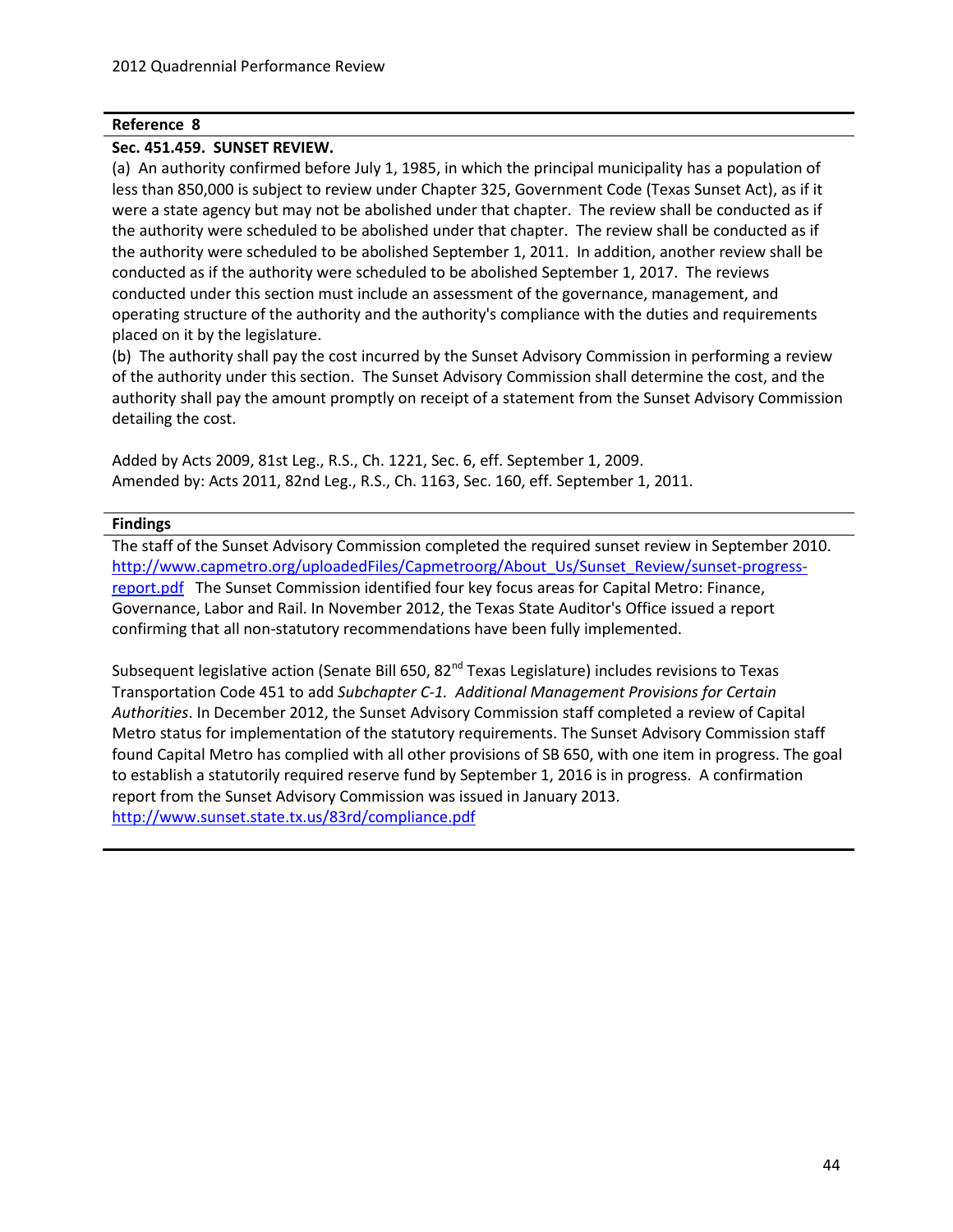#### **Sec. 451.460. ANNUAL REPORT.**

(a) This section applies only to an authority confirmed before July 1, 1985, in which the principal municipality has a population of less than 850,000.

(b) The authority shall provide an annual report to each governing body of a municipality or county in the authority regarding the status of any financial obligation of the authority to the municipality or county.

Added by Acts 2009, 81st Leg., R.S., Ch. 1221, Sec. 6, eff. September 1, 2009. Amended by: Acts 2011, 82nd Leg., R.S., Ch. 1163, Sec. 161, eff. September 1, 2011.

#### **Findings**

Each year Capital Metro provides an annual report to each governing body of a municipality or county in the authority regarding the status of any financial obligation of the authority to the municipality or county. The financial report summarizes the status of any financial obligation as of the end of the previous fiscal year.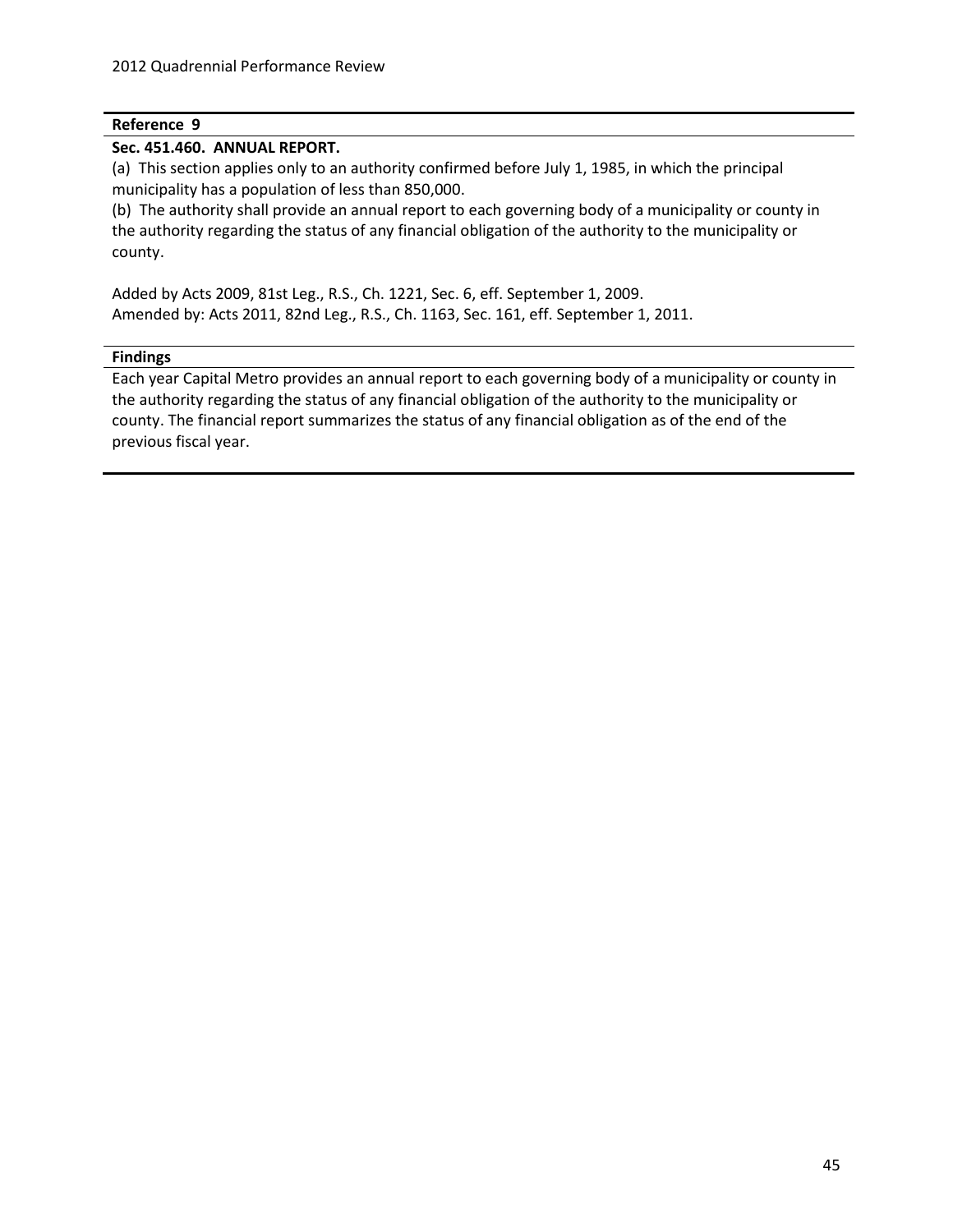#### **Sec. 451.5021. BOARD COMPOSITION; CERTAIN AUTHORITIES.**

(a) This section applies only to the board of an authority created before July 1, 1985, in which the principal municipality has a population of less than 850,000.

(b) Members of the board are appointed as follows:

(1) one member, who is an elected official, appointed by the metropolitan planning organization designated by the governor that serves the area of the authority;

(2) two members, one who must be and one who may be an elected official, appointed by the governing body of the principal municipality;

(3) one member appointed by the commissioners court of the principal county;

(4) one member appointed by the commissioners court of the county, excluding the principal county, that has the largest population of the counties in the authority;

(5) one member, who is an elected official, appointed by a panel composed of the mayors of all municipalities in the authority, excluding the mayor of the principal municipality;

(6) one member, who has at least 10 years of experience as a financial or accounting professional, appointed by the metropolitan planning organization that serves the area in which the authority is located;

(7) one member, who has at least 10 years of experience in an executive-level position in a public or private organization, including a governmental entity, appointed by the metropolitan planning organization that serves the area in which the authority is located; and

(8) two members appointed by the metropolitan planning organization that serves the area in which the authority is located, if according to the most recent federal decennial census more than 35 percent of the population in the territory of the authority resides outside the principal municipality.

(b-1) Notwithstanding Section 451.505, members of the board serve staggered three-year terms, with the terms of two or three members, as applicable, expiring June 1 of each year.

(c) Only a member of a metropolitan planning organization who is an elected officer of a political subdivision in which a tax of the authority is collected is entitled to vote on an appointment under Subsection (b)(1).

(d) A person appointed under Subsection (b)(1), (2), or (5), except as provided by Subsection (b)(2):

(1) must be a member of the governing body:

- (A) of the political subdivision that is entitled to make the appointment; or
- (B) over which a member of the panel entitled to make an appointment presides;

(2) vacates the office of board member if the person ceases to be a member of the governing body described by Subdivision (1);

(3) serves on the board as an additional duty of the office held on the governing body described by Subdivision (1); and

(4) is not entitled to compensation for serving as a member of the board.

(d-1) At least two members appointed under Subsections (b)(1), (6), and (7) must be qualified voters residing in the principal municipality.

(d-2) A person appointed under Subsection (b)(3) must:

(1) have the person's principal place of occupation or employment in the portion of the

authority's service area that is located in the principal county; or

(2) be a qualified voter of the principal county.

(d-3) A person appointed under Subsection (b)(4) must:

(1) have the person's principal place of occupation or employment in the portion of the authority's service area that is located in the county, other than the principal county, that has the largest population of the counties in the authority; or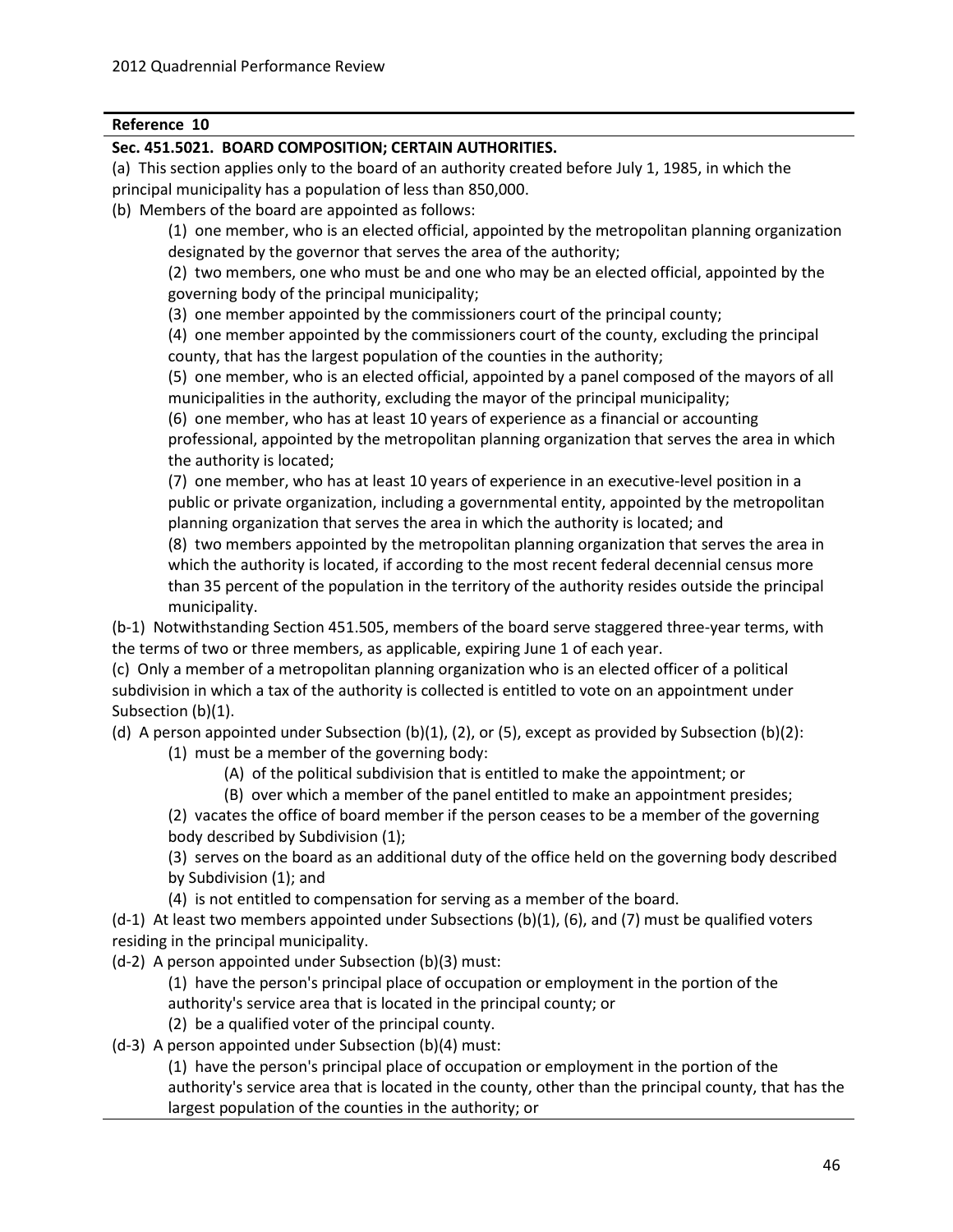(2) be a qualified voter of the county, other than the principal county, that has the largest population of the counties in the authority.

(e) A panel appointing a member under Subsection (b)(5) operates in the manner prescribed by Section 451.503.

(f) In this section, "principal county" has the meaning assigned by Section 451.501(f).

Sec. 451.503. APPOINTMENTS PANEL.

(a) The mayor of the most populous municipality represented on a panel under Section 451.502 serves as the presiding officer of the panel.

(b) The presiding officer shall, by giving written notice to each member, call a meeting of the panel as necessary to make an appointment. An appointment shall be made not later than the 60th day after the date a position becomes vacant, including the initial vacancy on the creation of the position.

Added by Acts 1997, 75th Leg., ch. 240, Sec. 3, eff. Aug. 15, 1997. Amended by Acts 1999, 76th Leg., ch. 652, Sec. 1, eff. Aug. 30, 1999; Acts 2001, 77th Leg., ch. 1038, Sec. 3, eff. Sept. 1, 2001. Amended by: Acts 2009, 81st Leg., R.S., Ch. 1221, Sec. 7, eff. September 1, 2009. Acts 2009, 81st Leg., R.S., Ch. 1221, Sec. 9, eff. September 1, 2009. Acts 2011, 82nd Leg., R.S., Ch. 1163, Sec. 163, eff. September 1, 2011.

#### **Findings**

Appointments to the Capital Metro Board comply with the provisions of Section 451.5021. Information on each board appointment is listed on the Authority's website. <http://www.capmetro.org/board/>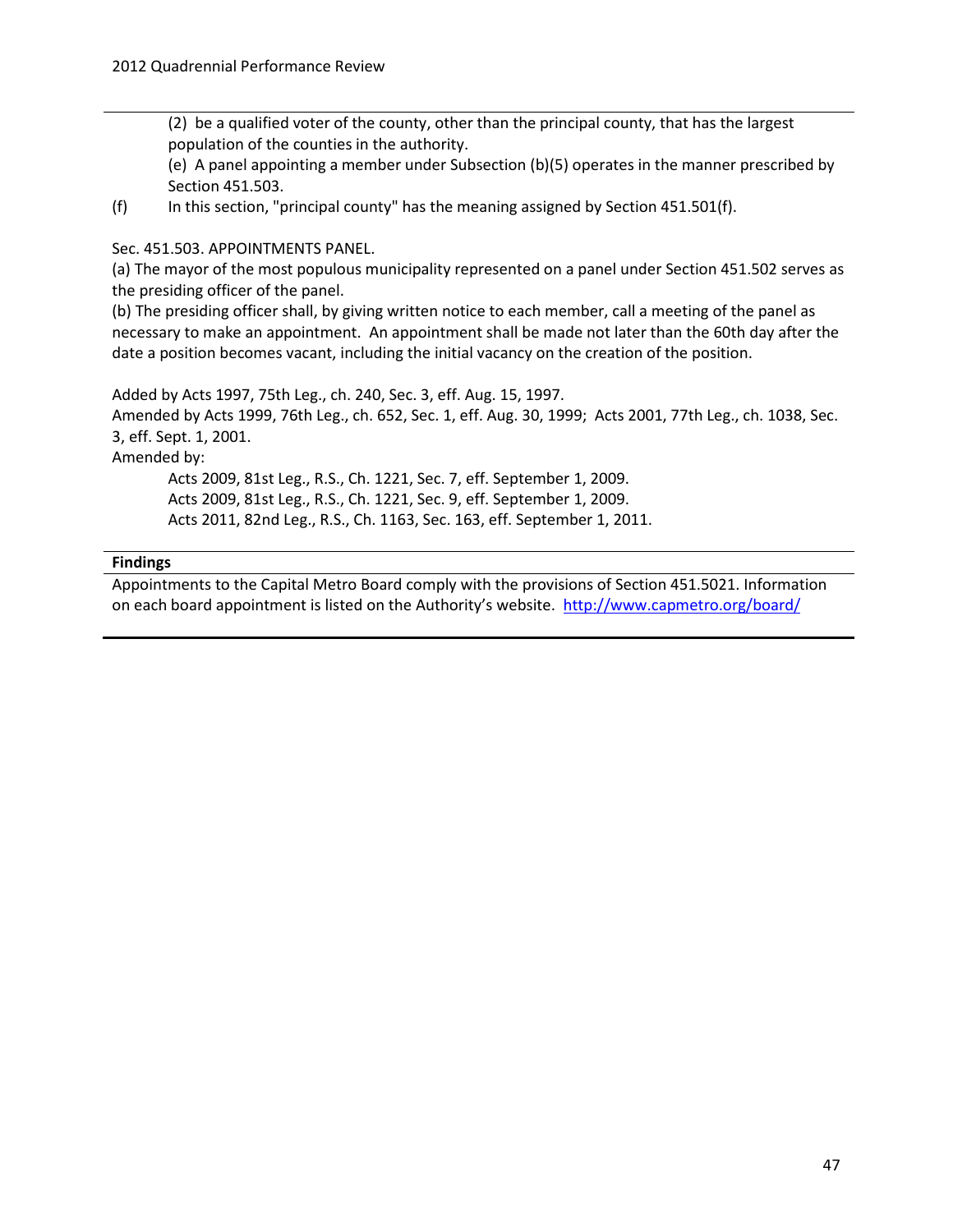#### **Reference 11: SUBCHAPTER C-1. ADDITIONAL MANAGEMENT PROVISIONS FOR CERTAIN AUTHORITIES [SB 650] Includes Sections 451.131 through 451.139**

**Sec. 451.131. APPLICABILITY.** This subchapter applies only to an authority confirmed before July 1, 1985, in which the principal municipality has a population of less than one million. Added by Acts 2011, 82nd Leg., R.S., Ch. [1327,](http://www.legis.state.tx.us/tlodocs/82R/billtext/html/SB00650F.HTM) Sec. 1, eff. June 17, 2011.

#### **Sec. 451.132. FIVE-YEAR CAPITAL IMPROVEMENT PLAN.**

(a) The board shall adopt a five-year plan for capital improvement projects that supports the strategic goals outlined in Section 451.135 and that:

- (1) describes planned projects, including type and scope;
- (2) prioritizes the projects;

(3) addresses proposed project financing, including any effect a project may have on ongoing operational costs;

- (4) identifies sources of funding for projects, including local and federal funds; and
- (5) establishes policies for projects, including policies on:
	- (A) planning;
	- (B) approval;
	- (C) cost estimation;
	- (D) project reports;
	- (E) expense tracking;
	- (F) participation of historically underutilized businesses; and
	- (G) cost-benefit analyses.

(b) The board shall hold a public meeting on a proposed capital improvement plan before adopting the plan and must make the proposed plan available to the public for review and comment.

(c) The board shall annually reevaluate and, if necessary, amend the capital improvement plan to ensure compliance with this section.

(d) The capital improvement plan should, as appropriate, align with the long-range transportation plan of the metropolitan planning organization that serves the area of the authority.

(e) The board may not adopt a plan for participation of historically underutilized businesses in capital improvement projects that require a quota or any similar requirement. The board may not conduct a capital improvement project in a way that has the effect of creating a quota for the participation of historically underutilized businesses.

Added by Acts 2011, 82nd Leg., R.S., Ch. [1327,](http://www.legis.state.tx.us/tlodocs/82R/billtext/html/SB00650F.HTM) Sec. 1, eff. June 17, 2011.

#### **Findings**

See <http://www.capmetro.org/sunset/>

Every September, the Capital Metro Board of directors adopts operating and capital budgets for the next fiscal year. The budget incorporates planned capital spending for the next year of the Capital Improvement Plan (CIP). The CIP is an appendix to the adopted annual budget and includes estimated costs for the next four years. The CIP also reflects the funding source for each capital project. Public review and comment is included in the budget development process prior to board adoption.

The Capital Metro Board adopted the Capital Planning Policy in January 2011. The policy incorporates the detailed planning process and is consistent with organizational and regional long-range goals.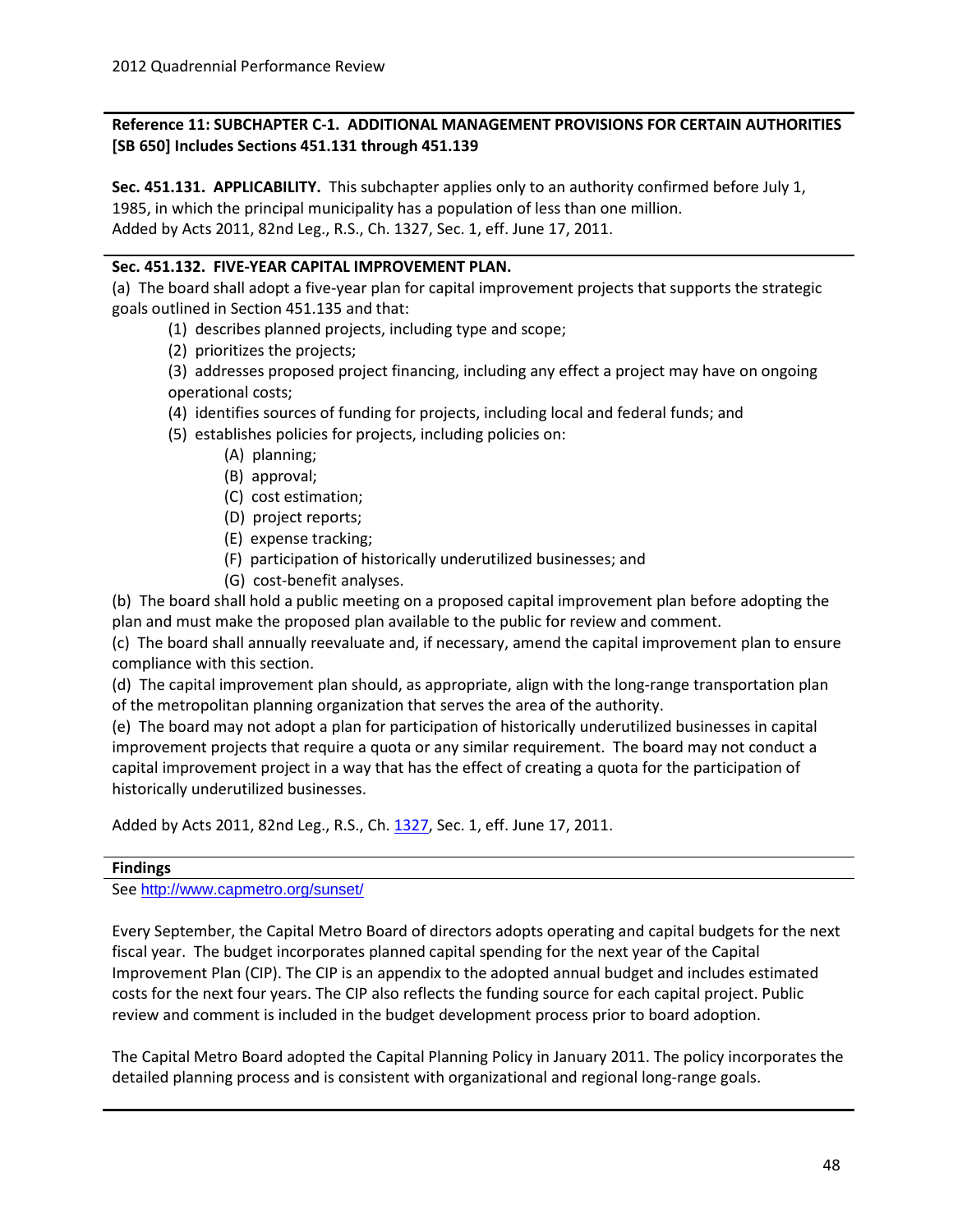#### **Sec. 451.133. OPERATING EXPENSES AND CAPITAL EXPENDITURES.**

(a) An authority may not spend for capital improvements money in excess of the total amount allocated for major capital expenditures in the annual budget.

(b) The board shall adopt rules requiring each major department of the authority to report quarterly on operating expenses and capital expenditures of the department.

(c) The board shall establish a system for tracking the progress of the authority's capital improvement projects.

(d) The board shall maintain, update, and post on the authority's Internet website accounting records for each authority account, including:

(1) the account's balance at the end of the fiscal year;

- (2) deposits to the account;
- (3) account expenditures; and
- (4) interest income to the account.

Added by Acts 2011, 82nd Leg., R.S., Ch. [1327,](http://www.legis.state.tx.us/tlodocs/82R/billtext/html/SB00650F.HTM) Sec. 1, eff. June 17, 2011.

#### **Findings**

See <http://www.capmetro.org/sunset/>

Each September, the Capital Metro Board of directors adopts a balanced operating and capital budget for the next fiscal year. The operating budget includes line-item account details for each department, and the capital budget includes project descriptions, spending categories, funding sources, expected benefits, estimated operating cost impacts and the corresponding strategic objectives for each of the capital projects.

The statute requires quarterly status reports on actual operations and capital expenditures. Capital Metro staff currently reports operating expense variances to the Board on a monthly basis. Capital Metro staff uses a matrix to monitor projects identified in the Capital Improvement Plan (CIP). Elements of the matrix include project budget, project manager, major milestones and timelines. Beginning in January 2011, Capital Metro staff reports quarterly to the Board regarding capital project status and progress.

Capital Metro maintains, updates, and posts accounting records for each authority account on the agency's website. Se[e http://www.capmetro.org/transparency/.](http://www.capmetro.org/transparency/)

Capital Metro is a recipient of the Texas Comptroller of Public Accounts Leadership Circle "Gold" award. The Comptroller sponsors the Leadership Circle program to recognize local governments across Texas that are striving to meet a high standard for financial transparency online. The Comptroller spotlights those local governments that are:

- opening their books to the public
- providing clear, consistent pictures of spending
- sharing information in a user-friendly format that lets taxpayers easily drill down for more information.

The Gold award highlights those entities that are setting the bar with their transparency efforts.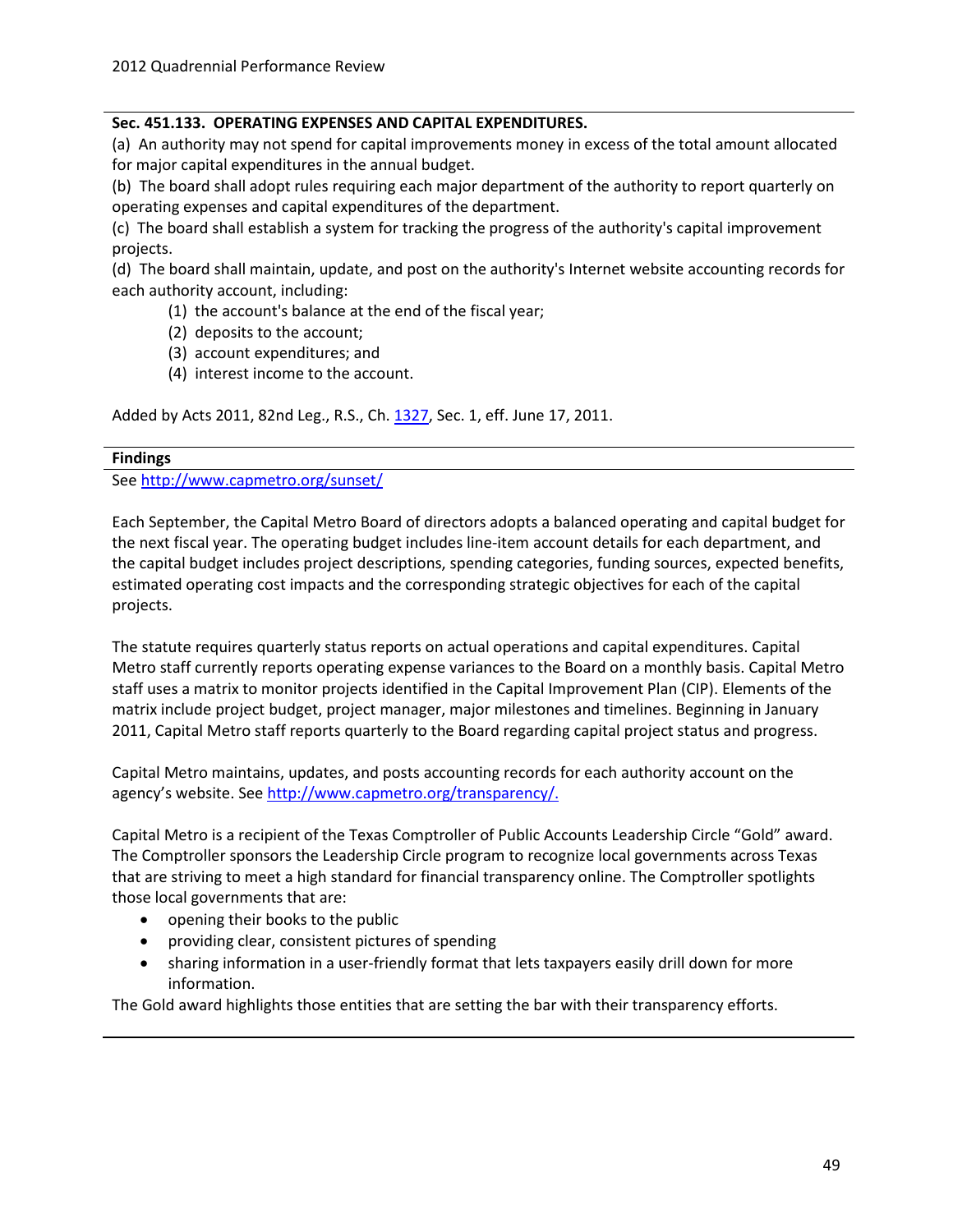#### **Sec. 451.134. OPERATING RESERVE ACCOUNT.**

(a) The board shall establish, in an account separate from other funds, a reserve account in an amount that is not less than an amount equal to actual operating expenses for two months.

(b) The board shall adjust the amount held in the reserve account at least once annually based on the authority's actual operating reserves for the 12 months immediately preceding the adjustment.

(c) The board may make an expenditure from the reserve account that causes the balance in the account to be less than the amount required under Subsection (b) only if the board considers the expense necessary to address circumstances that could not have been planned for or anticipated. The board shall adopt criteria for expenditures under this subsection.

(d) If reserve funds are spent under Subsection (c), the board shall, as soon as practicable, restore the balance of the reserve account to at least the amount in the account at the beginning of the fiscal year in which the spending occurred.

(e) The board shall maintain, update, and post on the authority's Internet website accounting records of the reserve account's:

(1) balance at the end of the fiscal year;

- (2) deposits;
- (3) expenditures; and
- (4) interest income.

Added by Acts 2011, 82nd Leg., R.S., Ch. [1327,](http://www.legis.state.tx.us/tlodocs/82R/billtext/html/SB00650F.HTM) Sec. 1, eff. June 17, 2011.

#### **Findings**

See <http://www.capmetro.org/sunset/>

The Capital Metro Board approved a reserve policy on September 24, 2010. The policy defines several types of reserves: an operating reserve of at least two months of operating expenses (a cash flow reserve), a capital reserve, a self-insurance reserve and a budget stabilization reserve. Procedures are being developed on funding and maintaining the various reserves.

Capital Metro is making significant progress toward meeting the Section 451.134 requirement to maintain at least two months of operating reserves (approximately \$28 million) by September 1, 2016. The Capital Metro staff anticipates the ending balance for fiscal 2013 will be approximately \$26.7 million under current projections. Longer term financial projections are being prepared.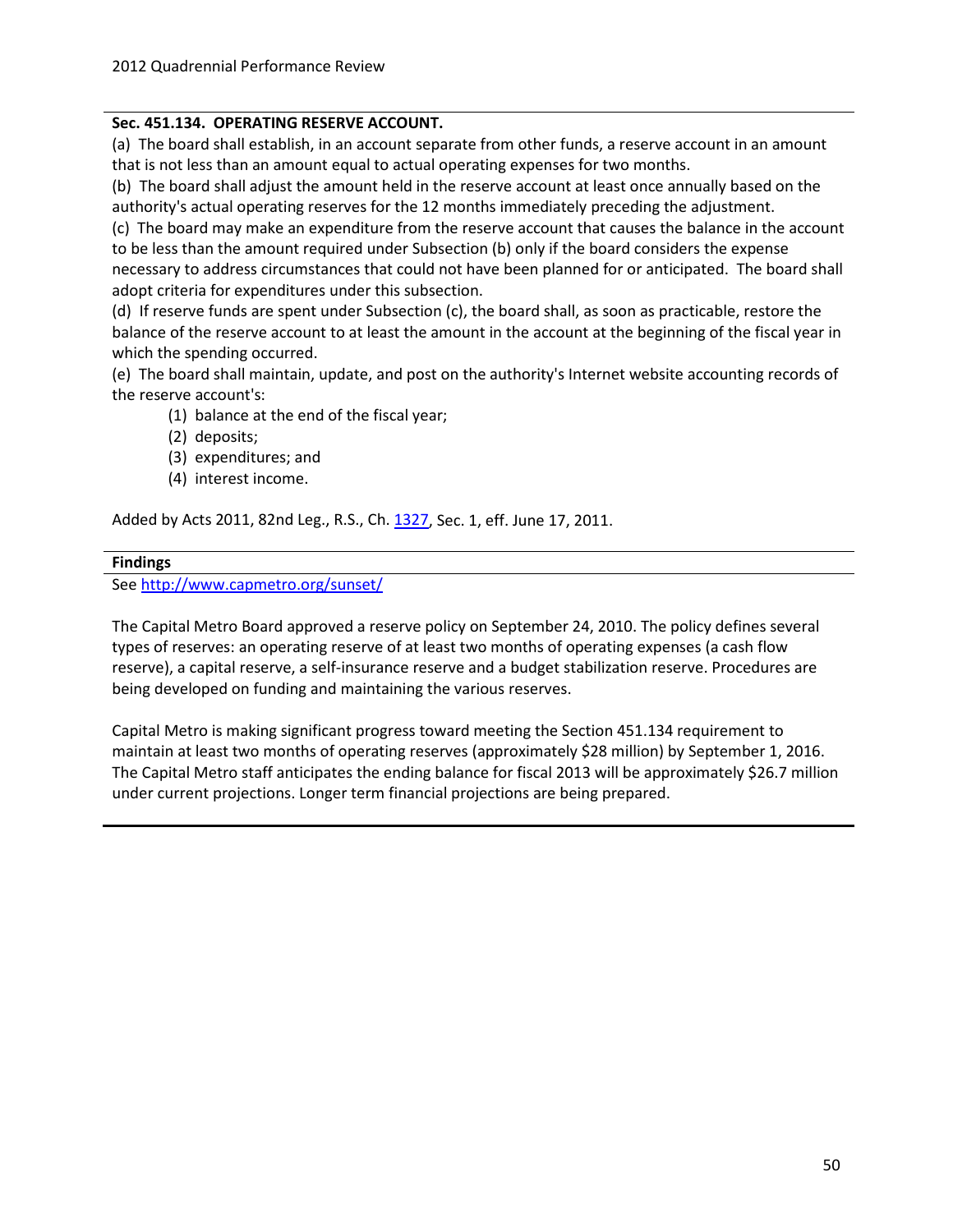#### **Sec. 451.135. STRATEGIC PLAN.**

(a) The board shall adopt a strategic plan that establishes the authority's mission and goals and summarizes planned activities to achieve the mission and goals.

(b) The plan must set policies and service priorities to guide the authority in developing a budget and allocating resources.

(c) The plan should, as appropriate, align with the long-range transportation plan of the metropolitan planning organization that serves the area of the authority.

(d) The board shall annually reevaluate and, if necessary, amend the plan to ensure compliance with this section.

Added by Acts 2011, 82nd Leg., R.S., Ch. [1327,](http://www.legis.state.tx.us/tlodocs/82R/billtext/html/SB00650F.HTM) Sec. 1, eff. June 17, 2011.

#### **Findings**

See <http://www.capmetro.org/sunset/>

In October 2011, the Capital Metro Board adopted a strategic plan that includes a new vision, mission and four key goals to guide the agency through FY2012 and beyond. The goals and objectives are tied directly to Capital Metro's operating and capital budgets.

The four key principles reflected in the Strategic Plan are:

- Provide a Great Customer Experience
- Improve our Business Practices
- Demonstrate the Value of Public Transportation in an Active Community
- Be a Regional Leader

The strategic plan will be revisited each year and refined as needed to reflect the changes in board, organizational and regional priorities.

[http://www.capmetro.org/uploadedFiles/Capmetroorg/Future\\_Plans/2011%20Strategic%20Plan%20Overview.pdf](http://www.capmetro.org/uploadedFiles/Capmetroorg/Future_Plans/2011%20Strategic%20Plan%20Overview.pdf)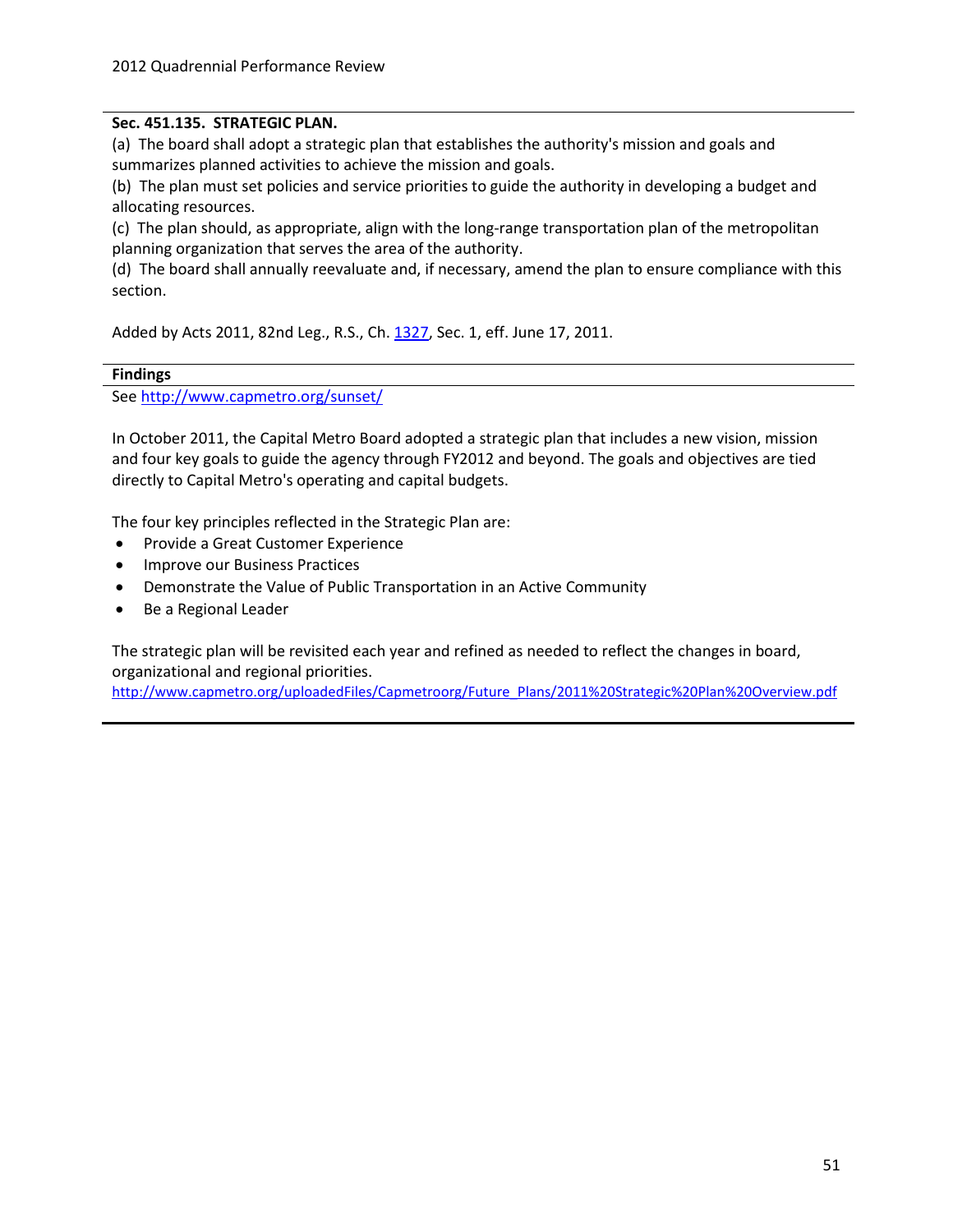#### **Sec. 451.136. RAIL SAFETY PLAN AND REPORTS.**

(a) The board shall adopt and the general manager shall implement a rail safety plan in accordance with federal and industry standards for all authority rail activities, including commuter and freight rail activities.

(b) The plan must address and emphasize ongoing maintenance and safety of the authority's railroad bridges.

(c) To ensure that contractor services on the authority's rail system meet safety obligations, the plan must include specifics regarding monitoring of contractors for safety-related performance, including regular:

- (1) hazard analyses;
- (2) risk assessments; and
- (3) safety audits.

(d) The general manager shall report quarterly to the board on the safety of the authority's rail system. The authority shall provide to the Texas Department of Transportation all reports provided to the Federal Railroad Administration or Federal Transit Administration regarding any aspect of the rail system's safety at the time the reports are delivered to the Federal Railroad Administration or Federal Transit Administration.

Added by Acts 2011, 82nd Leg., R.S., Ch. [1327,](http://www.legis.state.tx.us/tlodocs/82R/billtext/html/SB00650F.HTM) Sec. 1, eff. June 17, 2011.

#### **Findings**

See <http://www.capmetro.org/sunset/>

A Safety System Program Plan (SSPP) has been completed by Capital Metro and reviewed and accepted by the Federal Railroad Administration, the federal agency responsible for rail oversight. The SSPP identifies goals and objectives to ensure safe, reliable, convenient and efficient operations. This SSPP also describes the requirements, processes and controls required to transport people safely on the system.

Since May 2010, staff has reported on the safety of the system to the Capital Metro board on a monthly basis. The reports are also shared with the Texas Department of Transportation.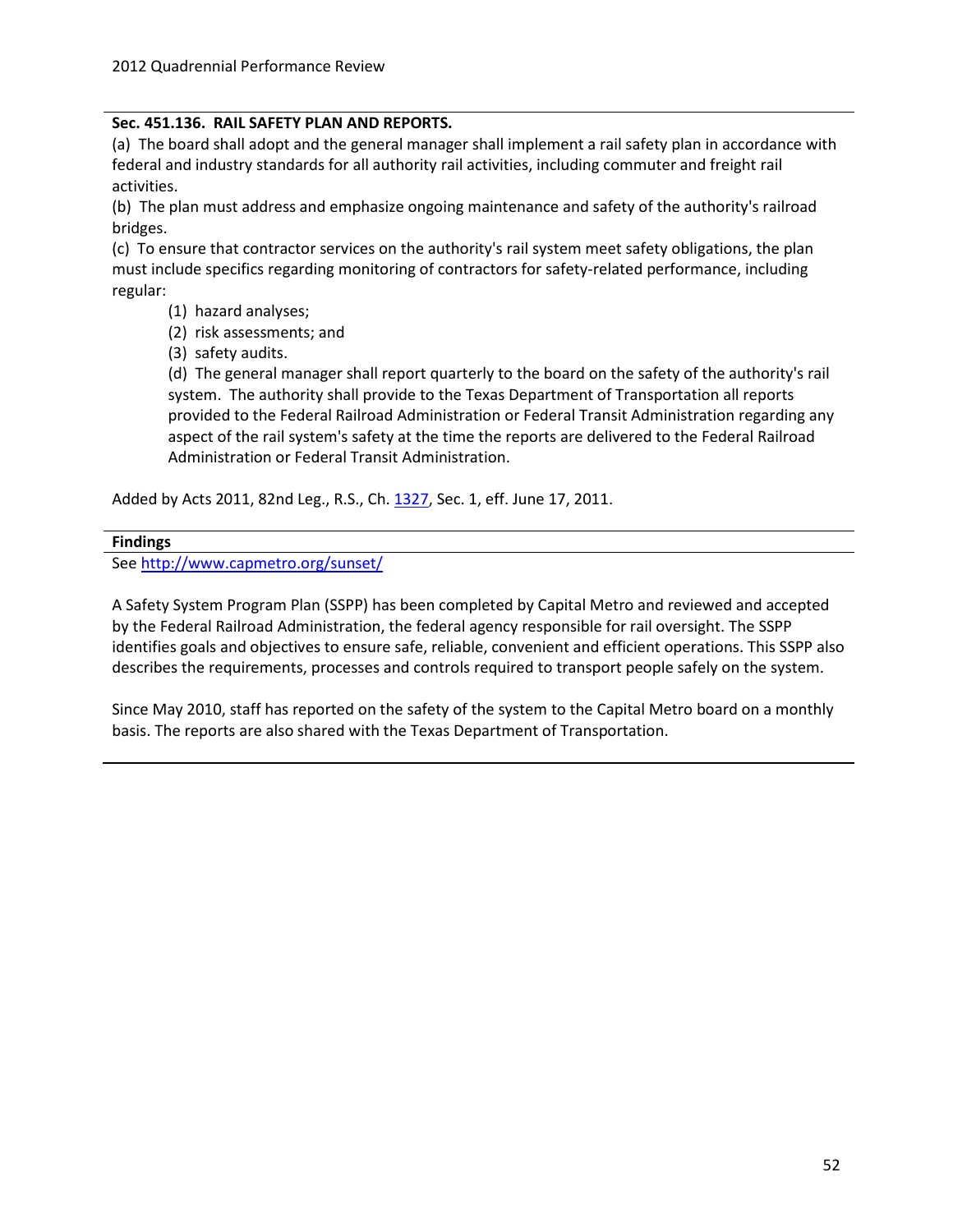#### **Sec. 451.137. COMPETITIVE BIDS FOR AND PURCHASE OF TRANSIT SERVICES.**

(a) Except as provided by Subsection (f), after providing notice of a proposal, a board must submit to competitive bids a contract for and must purchase transit services that:

- (1) include:
	- (A) administration of motor bus or sedan transit services;
	- (B) motor bus or sedan driving, maintenance, or repair;
	- (C) transit services for persons who have disabilities, including through a program established under Section 451.254; or
	- (D) rail transit services; and
- (2) are not provided wholly by an employee of the authority who is directly paid by the authority and works under the daily supervision of the authority's general manager.

(b) For the purposes of Subsection (a)(2), services are not provided wholly by an employee of the authority if the person is an employee of an entity incorporated as a state nonprofit by the board of the authority and with which the authority contracts for transit or employee services.

(c) Notice under Subsection (a) must be published in a newspaper of general circulation in the area in which the authority is located at least once each week for eight consecutive weeks before the date set for receiving the bids. The first notice must be published at least 60 days before the date set for receiving bids.

(d) A contract let under this section must include:

- (1) performance control measures;
- (2) incentives for performance;
- (3) penalties for noncompliance; and
- (4) a contract termination date.
- (e) The board shall adopt rules on:
	- (1) the taking of bids;
	- (2) the awarding of contracts; and
	- (3) the waiver of the competitive bidding requirement if there is:
		- (A) an emergency; or
		- (B) only one source for the service or purchase.
- (f) Subsection (a) does not apply to a contract or purchase:
	- (1) in an amount of \$25,000 or less;
	- (2) for personal or professional services; or
	- (3) for the acquisition of an existing transit system.

Added by Acts 2011, 82nd Leg., R.S., Ch. [1327,](http://www.legis.state.tx.us/tlodocs/82R/billtext/html/SB00650F.HTM) Sec. 1, eff. June 17, 2011.

#### **Findings**

See <http://www.capmetro.org/sunset/>

Capital Metro issued a Request for Proposals in 2011 to competitively procure all transit services not directly provided by Capital Metro employees by September 2012. The procurement process complied with all aspects of Section 451.137.

On April 23, 2012, the Capital Metro Board awarded two contracts with private companies to provide the fixed-route and paratransit services previously provided by StarTran, Inc. Effective August 19, 2012, all transit service is operated by contractors.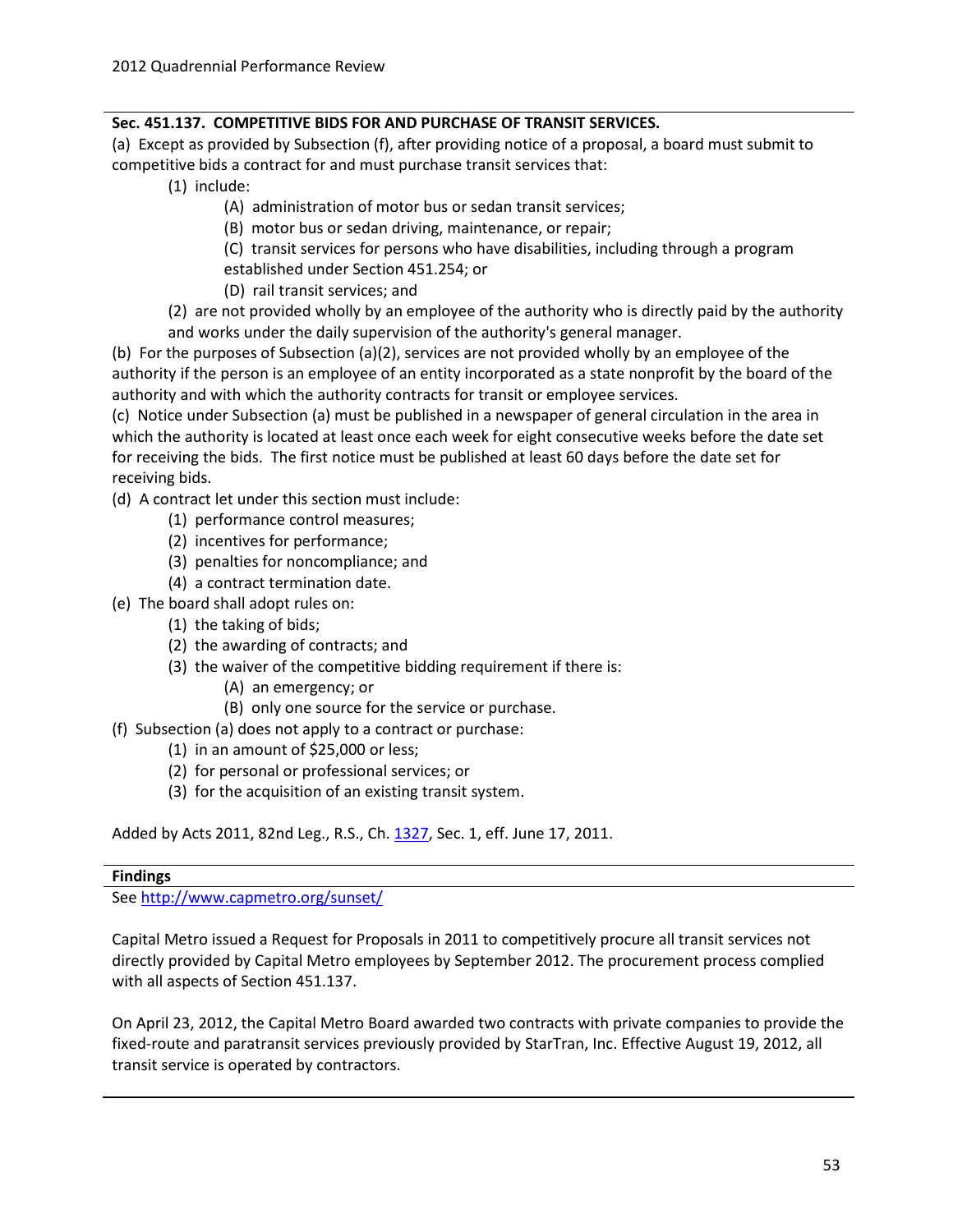#### **Sec. 451.138. PUBLIC INVOLVEMENT POLICY.**

(a) The board shall adopt a policy of involving the public in board decisions regarding authority policies. The policy must:

(1) ensure that the public has an opportunity to comment on board matters before a vote on the matters;

(2) ensure that any consent agenda or expedition of consideration of board matters at board meetings is used only for routine, noncontroversial matters;

(3) establish a time frame and mechanism for the board to obtain public input throughout the year; and

(4) plan for dissemination of information on how the public can be involved in board matters.

(b) The board shall post the policy adopted under this section on the authority's Internet website.

Added by Acts 2011, 82nd Leg., R.S., Ch. [1327,](http://www.legis.state.tx.us/tlodocs/82R/billtext/html/SB00650F.HTM) Sec. 1, eff. June 17, 2011.

#### **Findings**

See <http://www.capmetro.org/sunset/>

The Capital Metro Board originally adopted a Community Involvement Policy on September 24, 2010. Amendments to the policy were approved in September 2012 to fully comply with the requirements of the statute. The current policy incorporates the provisions of the Sunset recommendation and delineates how Capital Metro will work to ensure that its decision-making processes are open and accessible to all interested parties. The policy establishes how Capital Metro will develop and implement a comprehensive community involvement strategy for receiving input from the community. <http://www.capmetro.org/getinvolved/>

Capital Metro staff is reaching out to a greater number of stakeholders though social media and technology. For example, the community engagement process for the FY2011 budget included an online video and surveys and a virtual public meeting that allowed customers to participate from their computers at work or home.

In 2011 Capital Metro stopped using a consent agenda until revised policies were adopted for public comment. In 2012 the Capital Metro Board revised public comment policies for Board and committee meetings to include more opportunities for public comments. Public comments on general topics are received as the first item on the Board meeting agenda. Speakers may choose to address action Items either during the public comment section at the beginning of the meeting or when an action Item is before the board for consideration. The Board renewed use of a consent agenda for routine, noncontroversial matters and also invites public comment for an item on the consent agenda. In addition, public comment is permitted on action items at Board committee meetings so that input on items can be incorporated before items are placed before the full board of directors for action. <http://www.capmetro.org/board.aspx?id=108>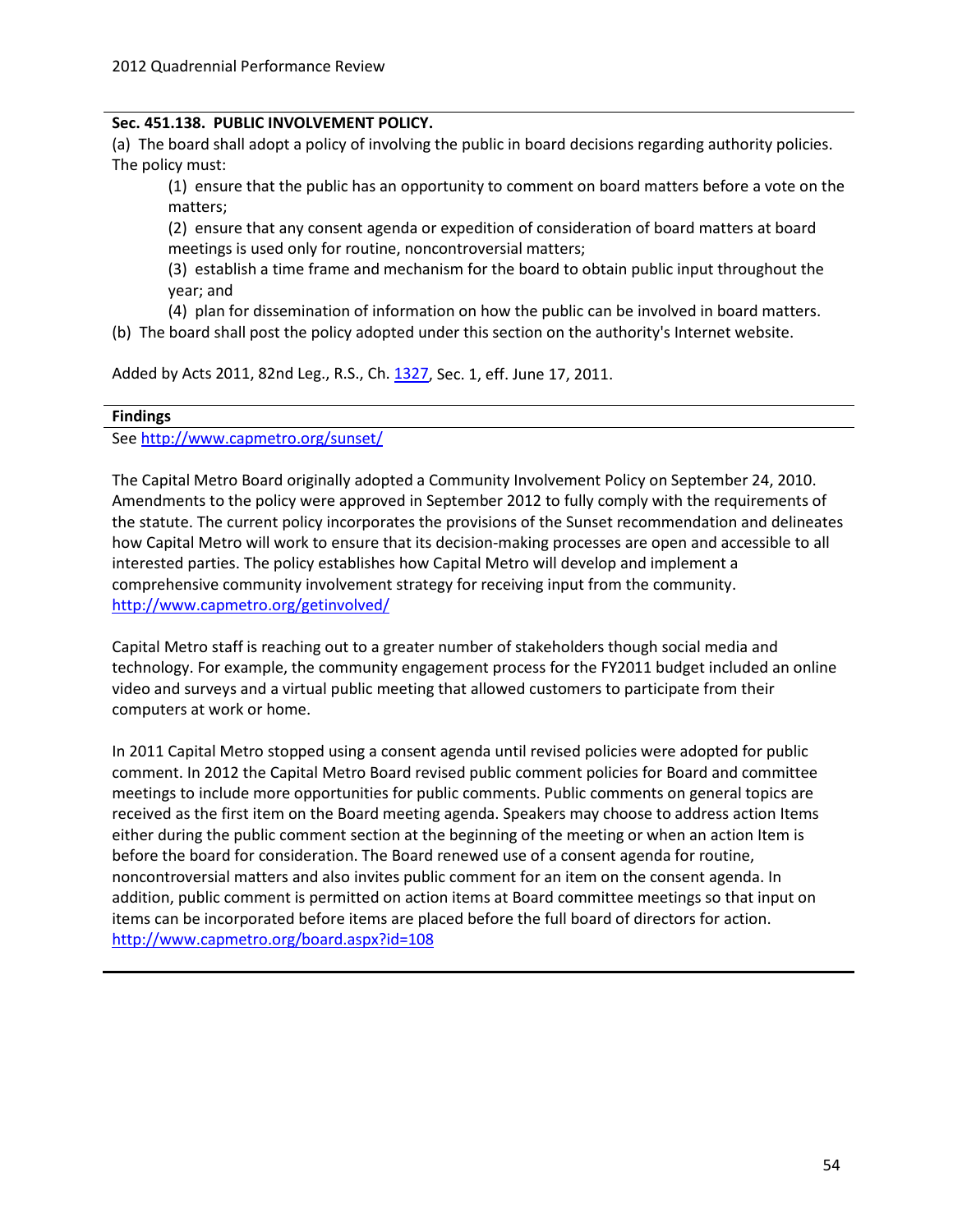#### **Sec. 451.139. ISSUANCE OF BONDS FOR SELF-INSURANCE OR RETIREMENT OF PENSION FUND RESERVES.**

(a) An authority may issue bonds only in an amount necessary for managing or funding retiree pension benefit obligations for pension plans existing as of January 1, 2011, and that result from the competitive bidding of transit services required by Section 451.137.

(b) Section 451.352(c) does not apply to bonds described by Subsection (a).

Added by Acts 2011, 82nd Leg., R.S., Ch. [1327,](http://www.legis.state.tx.us/tlodocs/82R/billtext/html/SB00650F.HTM) Sec. 1, eff. June 17, 2011.

#### **Findings**

Capital Metro has not issued bonds for self-insurance or retirement of pension fund reserves as of December 2012.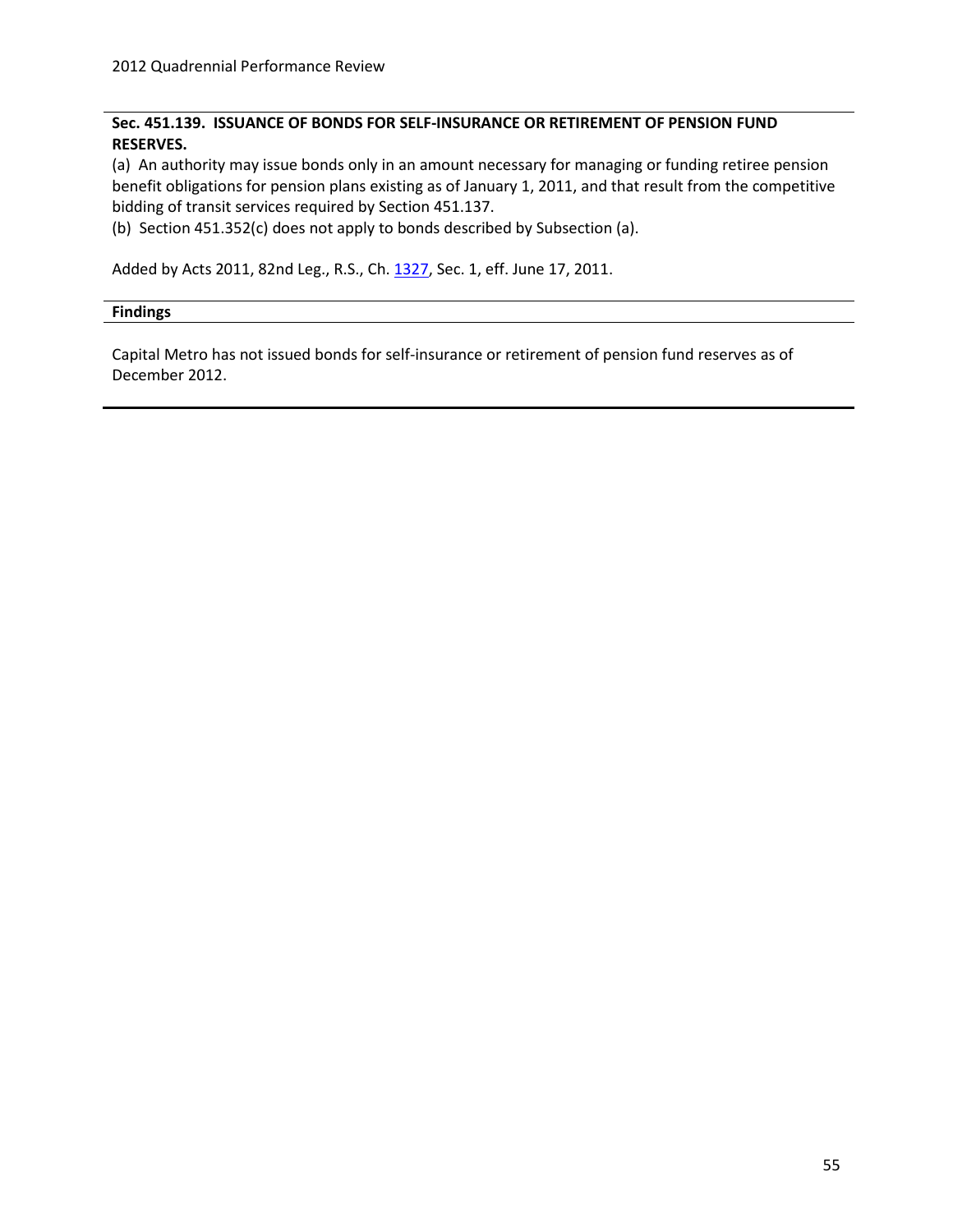#### **Sec. 451.6101. CONTINUATION OF SERVICES TO PERSONS WITH DISABILITIES; ALTERNATIVE PROGRAM.**

(a) This section applies only to an authority to which Subchapter C-1 applies. [See above.]

(b) Notwithstanding Section 451.610, an authority shall establish an alternative program to provide transportation services to persons with disabilities in a withdrawn unit of election who are eligible to receive services under the program. An authority shall require interested persons with disabilities to apply to be program participants. The program must be available to a person with a disability who:

(1) resides, at the time of application to the program, in a withdrawn unit of election;

(2) can prove, at the time of application, residence in the corporate limits of the withdrawn unit of election as those limits existed at the time of the withdrawal and continuous residence in the corporate limits of the withdrawn unit of election since withdrawal;

(3) meets eligibility criteria established by the authority for demand-responsive transportation service for persons with disabilities and can prove, at the time of application, that the person has had the same disability since the unit of election withdrew; and

(4) applies to the program before January 1, 2012.

(c) The program must:

(1) include only transportation services that meet the requirements of all applicable federal laws, rules, or regulations; and

(2) include transportation services between the residence of a program participant and a destination within the authority's service area or a destination within the withdrawn unit of election where the person with a disability resides that is:

(A) the participant's place of work or a place where the participant is seeking employment;

- (B) a physician's office;
- (C) a pharmacy;
- (D) the participant's place of voting;

(E) a grocery store within five miles of the participant's residence or within the withdrawn unit of election; or

(F) a government building.

(d) Subsection  $(c)(1)$  does not expand the service area or add to the destinations in Subsection  $(c)(2)$ . (e) The requirement for transportation services to a grocery store under Subsection (c)(2)(E) is for services once per week. The requirement for transportation services to a government building under Subsection (c)(2)(F) is for services twice per week.

(f) A withdrawn unit of election must reimburse the authority for the costs of all services in the manner provided by Section 451.616 unless otherwise agreed to in a memorandum of understanding between the authority and the withdrawn unit of election.

(g) A withdrawn unit of election that does not provide transportation services to a program participant in the withdrawn unit of election through a third-party service provider shall provide the participant with use of the authority's transportation services. If a withdrawn unit of election chooses to have a thirdparty service provider provide services under this subsection, the authority may, with the withdrawn unit's consent:

(1) provide necessary dispatch services; and

(2) ensure the provider receives payment from the withdrawn unit of election.

(h) An individual may not receive transportation services under the program and subsequently receive transportation services under Section 451.610.

(i) A person who ceases to reside in the withdrawn unit of election may not continue as a program participant.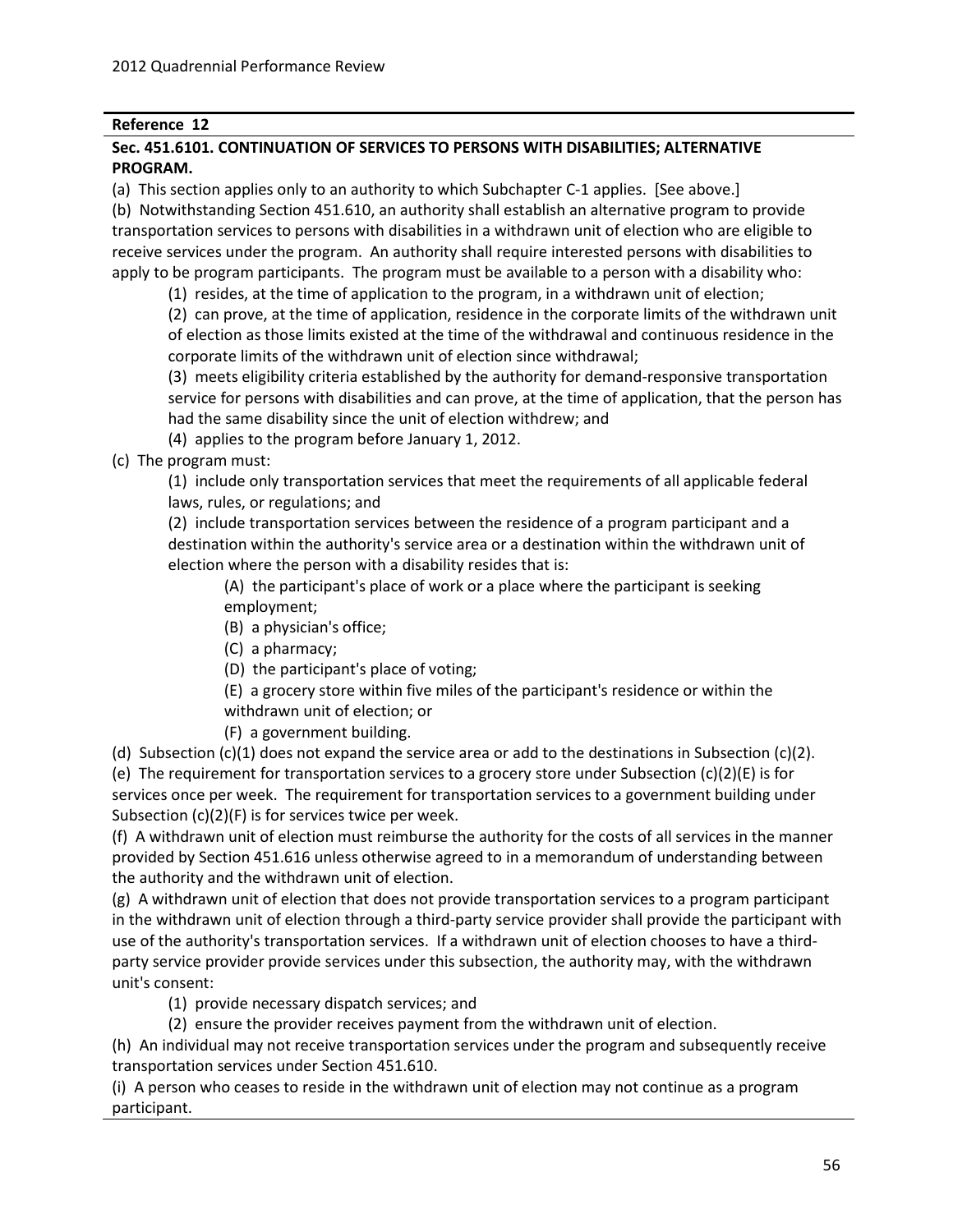(j) This section and any program established under this section expire on January 1, 2020.

Added by Acts 2011, 82nd Leg., R.S., Ch. 1327, Sec. 3, eff. June 17, 2011.

#### **Findings**

MetroAccess is a demand-response, shared-ride service for people whose disabilities prevent them from riding regular bus and rail service. MetroAccess service complies with the Americans with Disabilities Act of 1990 (ADA). The term "paratransit" in this section refers to transit that is parallel in service to fixedroute bus service. The paratransit Rider's Guide is available online. <http://www.capmetro.org/metroaccess.aspx?id=58>

In 2011, Capital Metro implemented an alternative program for continuation of services to persons with disabilities as provided in Section 451.6101. There was one individual who applied and was eligible to receive transportation services pursuant to the requirements of the alternative program.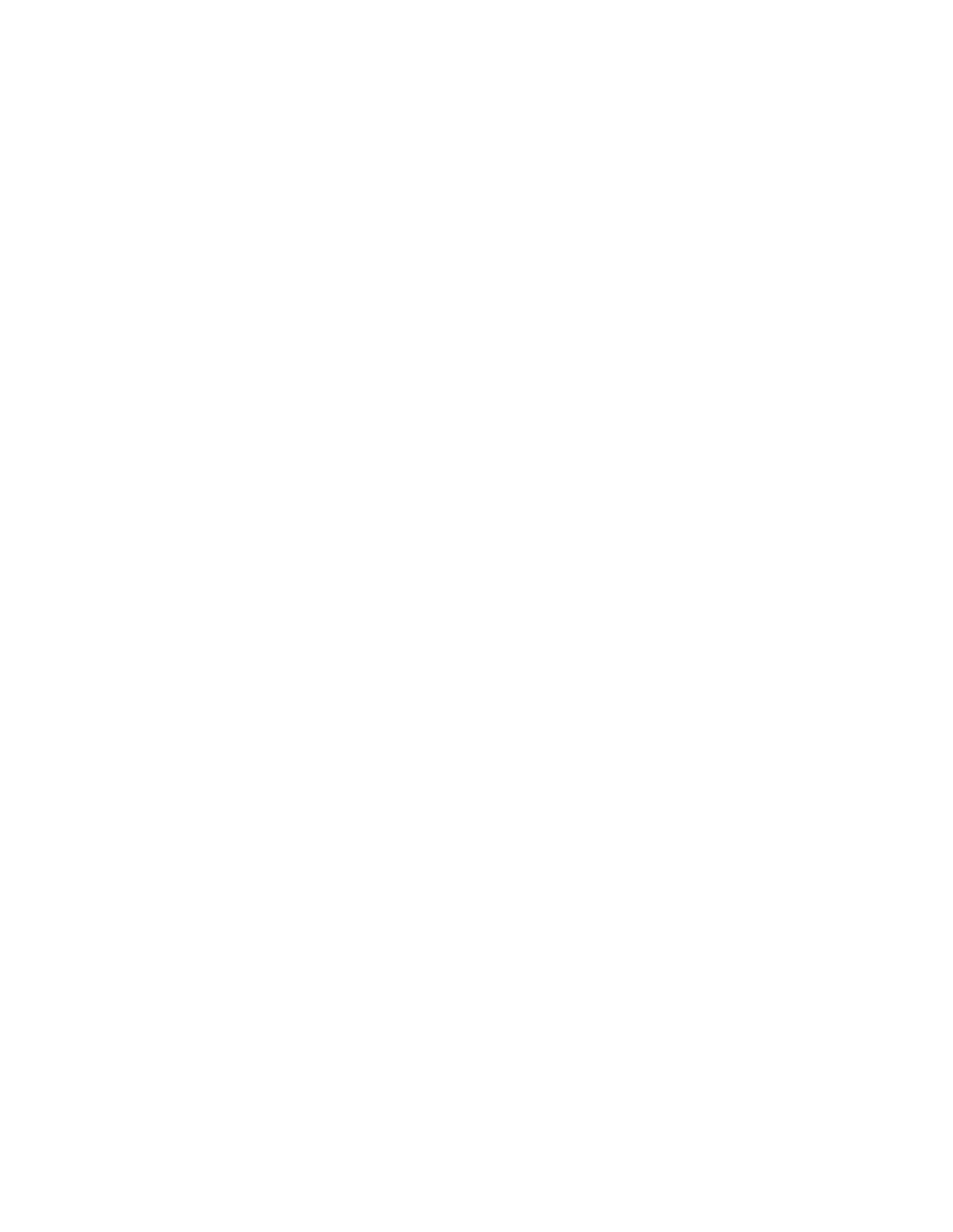# <span id="page-62-0"></span>Appendix 1 Summary Differences in 2004-2007 Quadrennial Review

- (1) In 2006 and 2007, Cambridge did not include Demand Response service by Taxi. This impacted passengers, revenue hours, revenue miles, and passenger miles. Taxis are included in DR for years 2006-2009 in the 2008-2011 Quadrennial Review NTD added Demand Response Taxis as a mode in 2010 and 2011
- (2) In three years 2004 2006, Cambridge reported Fare Revenues greater than reported in NTD This impacts fare revenues, average fare, and fare recovery for Motor Bus, Purchased. The greater amounts by year are:

| \$0.3<br>million<br>Motor Bus Purchased 2004 |
|----------------------------------------------|
|----------------------------------------------|

\$0.4 million Motor Bus Purchased 2005

\$0.3 million Motor Bus Purchased 2006

The 2008-2011 Quadrennial Review reports Fare Revenues consistent with NTD 2002-2011

(3) In 2007, Cambridge did not report Other Transportation Revenue, although these data were included in previous years.

This impacts fare revenues, average fare, and fare recovery for Motor Bus, Purchased.

(\$0.40) million Motor Bus Purchased 2007

The 2008-2011 Quadrennial Review includes Other Transportation Revenue consistent with NTD

(4) Cambridge appears to have reported only Motor Bus (Fixed Route), Directly Operated On-Time Performance (2002-2007)

This impacts On-Time Performance trend

 The 2008-2011 Quadrennial Review reports On-Time data for Motor Bus and Demand Response and Rail in 2010 and 2011

- (5) Cambridge reported only Vehicle Accidents and not Passenger Incidents 2002-2007 This impacts Accidents per 100,000 miles The 2008-2011 Quadrennial Review reports Accident and Incident data for 2007-2011 per Texas Transportation Code Section 451.455(i)
- (6) Cambridge used data for mechanical failures as reported by Capital Metro This impacts Miles between Road Calls The 2008-2011 Quadrennial Review reports Mechanical System Failures as reported in NTD 2002-2011